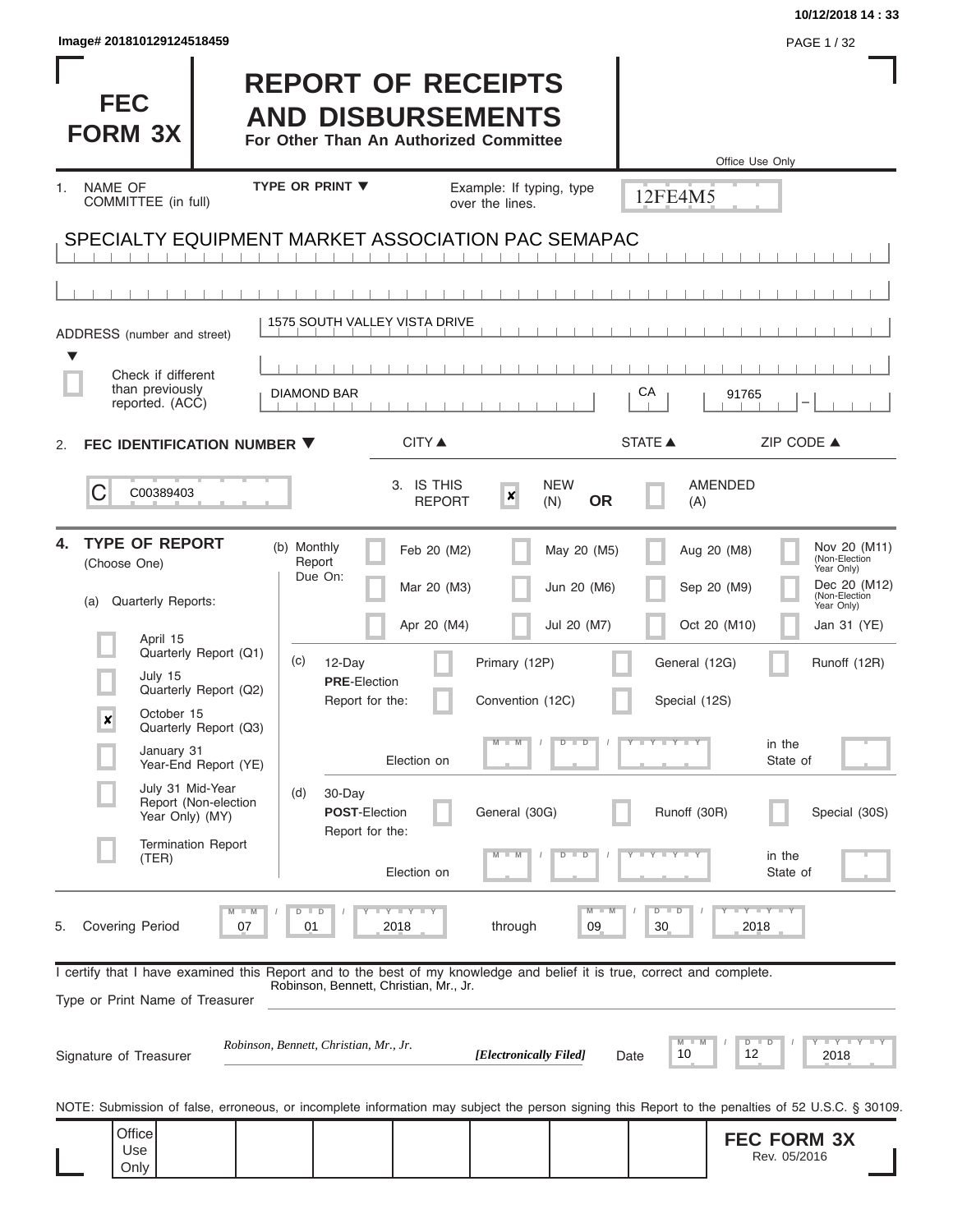#### **SUMMARY PAGE OF RECEIPTS AND DISBURSEMENTS**

### SPECIALTY EQUIPMENT MARKET ASSOCIATION PAC SEMAPAC

|    | Image# 201810129124518460                                                                             |                                                      |                                                 |
|----|-------------------------------------------------------------------------------------------------------|------------------------------------------------------|-------------------------------------------------|
|    | FEC Form 3X (Rev. 05/2016)                                                                            | <b>SUMMARY PAGE</b><br>OF RECEIPTS AND DISBURSEMENTS | Page 2                                          |
|    | Write or Type Committee Name                                                                          |                                                      |                                                 |
|    |                                                                                                       | SPECIALTY EQUIPMENT MARKET ASSOCIATION PAC SEMAPAC   |                                                 |
|    | Report Covering the Period:<br>From:                                                                  | Y Y "<br>2018<br>07<br>01<br>To:                     | 30<br>2018<br>09                                |
|    |                                                                                                       | <b>COLUMN A</b><br><b>This Period</b>                | <b>COLUMN B</b><br><b>Calendar Year-to-Date</b> |
| 6. | Cash on Hand<br>(a)<br>$-Y - Y - IY$<br>January 1,<br>2018                                            |                                                      | 143469.00                                       |
|    | Cash on Hand at<br>(b)<br>Beginning of Reporting Period                                               | 113579.00                                            |                                                 |
|    | Total Receipts (from Line 19)<br>(c)                                                                  | 13700.00                                             | 40810.00                                        |
|    | Subtotal (add Lines 6(b) and<br>(d)<br>6(c) for Column A and Lines<br>$6(a)$ and $6(c)$ for Column B) | 127279.00                                            | 184279.00                                       |
| 7. | Total Disbursements (from Line 31)                                                                    | 32500.00                                             | 89500.00                                        |
| 8. | Cash on Hand at Close of<br><b>Reporting Period</b><br>(subtract Line $7$ from Line $6(d)$ )          | 94779.00                                             | 94779.00                                        |
| 9. | Debts and Obligations Owed TO<br>the Committee (Itemize all on<br>Schedule C and/or Schedule D)       | 0.00                                                 |                                                 |
|    | 10. Debts and Obligations Owed BY<br>the Committee (Itemize all on<br>Schedule C and/or Schedule D)   | т<br>0.00                                            |                                                 |

This committee has qualified as a multicandidate committee. (see FEC FORM 1M)

#### **For further information contact:**

Federal Election Commission 999 E Street, NW Washington, DC 20463

Toll Free 800-424-9530 Local 202-694-1100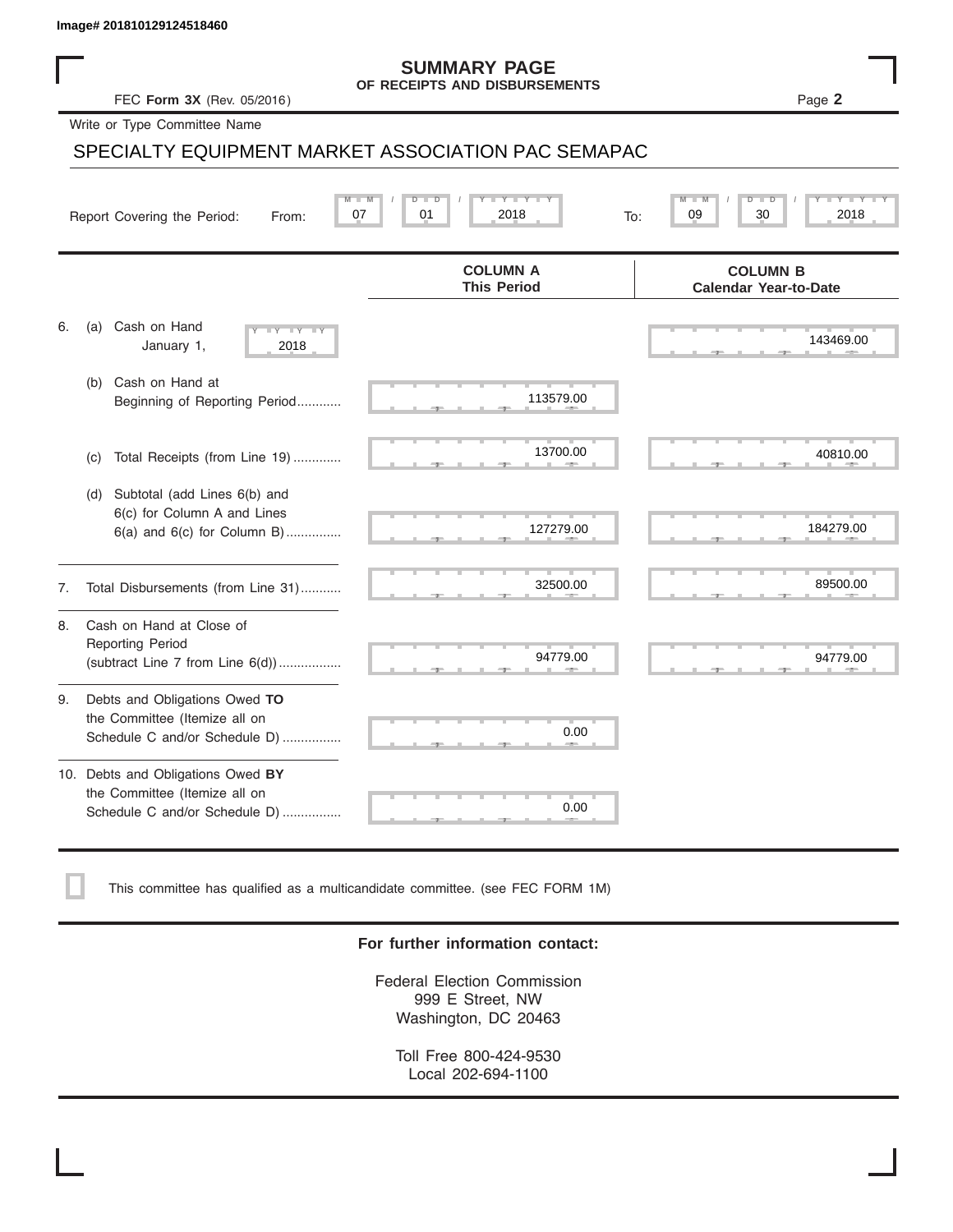#### **DETAILED SUMMARY PAGE**

### SPECIALTY EQUIPMENT MARKET ASSOCIATION PAC SEMAPAC

|                                                                     | <b>DETAILED SUMMARY PAGE</b>                |                                                              |
|---------------------------------------------------------------------|---------------------------------------------|--------------------------------------------------------------|
| FEC Form 3X (Rev. 05/2016)                                          | of Receipts                                 | Page 3                                                       |
| Write or Type Committee Name                                        |                                             |                                                              |
| SPECIALTY EQUIPMENT MARKET ASSOCIATION PAC SEMAPAC                  |                                             |                                                              |
| $M - M$<br>07                                                       | <b>LY LY LY</b><br>$D$ $D$<br>01<br>2018    | $T - Y$ $T - Y$ $T - Y$<br>M<br>D<br>$\overline{\mathsf{D}}$ |
| Report Covering the Period:<br>From:                                | To:                                         | 09<br>30<br>2018                                             |
| I. Receipts                                                         | <b>COLUMN A</b><br><b>Total This Period</b> | <b>COLUMN B</b><br><b>Calendar Year-to-Date</b>              |
| 11. Contributions (other than loans) From:                          |                                             |                                                              |
| Individuals/Persons Other<br>(a)                                    |                                             |                                                              |
| <b>Than Political Committees</b>                                    | 13300.00                                    | 34700.00                                                     |
| (i) Itemized (use Schedule A)                                       |                                             |                                                              |
|                                                                     | 400.00                                      | 6110.00                                                      |
| (iii) TOTAL (add                                                    |                                             |                                                              |
| Lines 11(a)(i) and (ii)▶                                            | 13700.00                                    | 40810.00                                                     |
|                                                                     |                                             |                                                              |
| Political Party Committees<br>(b)                                   | 0.00                                        | 0.00                                                         |
| <b>Other Political Committees</b><br>(C)                            | 0.00                                        |                                                              |
|                                                                     |                                             | 0.00                                                         |
| Total Contributions (add Lines<br>(d)                               |                                             |                                                              |
| $11(a)(iii)$ , (b), and (c)) (Carry                                 | 13700.00                                    | 40810.00                                                     |
| Totals to Line 33, page 5) ▶<br>12. Transfers From Affiliated/Other |                                             |                                                              |
|                                                                     | 0.00                                        | 0.00                                                         |
|                                                                     |                                             |                                                              |
|                                                                     | 0.00                                        | 0.00                                                         |
|                                                                     |                                             |                                                              |
| 14. Loan Repayments Received                                        | 0.00                                        | 0.00                                                         |
| 15. Offsets To Operating Expenditures                               |                                             |                                                              |
| (Refunds, Rebates, etc.)                                            |                                             |                                                              |
| (Carry Totals to Line 37, page 5)                                   | 0.00                                        | 0.00                                                         |
| 16. Refunds of Contributions Made                                   |                                             |                                                              |
| to Federal Candidates and Other                                     |                                             |                                                              |
| Political Committees                                                | 0.00                                        | 0.00                                                         |
| 17. Other Federal Receipts                                          | 0.00                                        | 0.00                                                         |
| 18. Transfers from Non-Federal and Levin Funds                      |                                             |                                                              |
| (a) Non-Federal Account                                             |                                             |                                                              |
|                                                                     | 0.00                                        | 0.00                                                         |
|                                                                     |                                             |                                                              |
| (b) Levin Funds (from Schedule H5)                                  | 0.00                                        | 0.00                                                         |
|                                                                     |                                             |                                                              |
| (c) Total Transfers (add $18(a)$ and $18(b)$ )                      | 0.00                                        | 0.00                                                         |
|                                                                     |                                             |                                                              |
| 19. Total Receipts (add Lines 11(d),                                |                                             |                                                              |
| 12, 13, 14, 15, 16, 17, and 18(c))                                  | 13700.00                                    | 40810.00                                                     |
|                                                                     |                                             |                                                              |
| 20. Total Federal Receipts                                          | 13700.00                                    |                                                              |
| (subtract Line 18(c) from Line 19) ▶                                |                                             | 40810.00                                                     |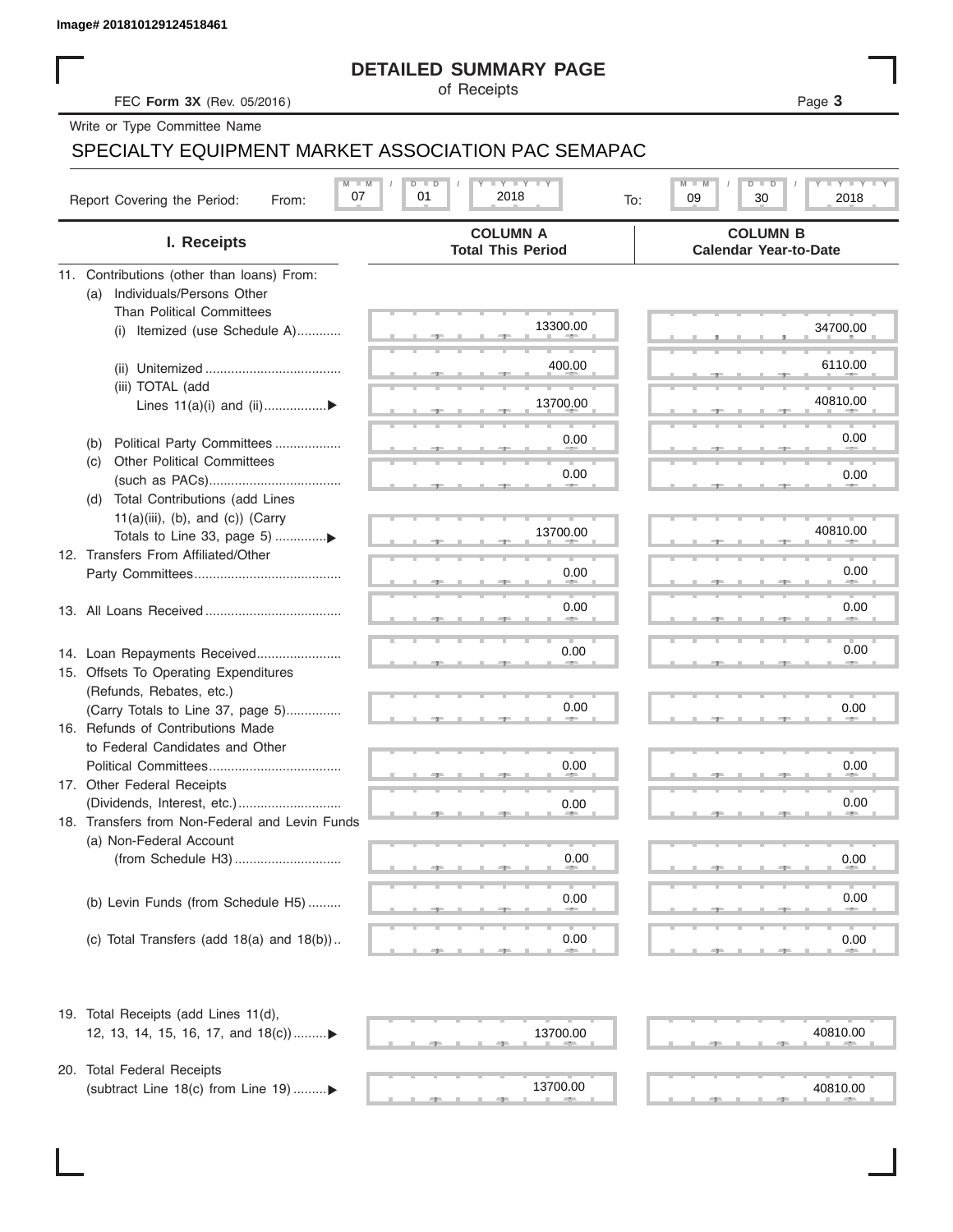ı

### **DETAILED SUMMARY PAGE**

of Disbursements

| FEC Form 3X (Rev. 05/2016)                                                                                             |                                             | Page 4                                          |
|------------------------------------------------------------------------------------------------------------------------|---------------------------------------------|-------------------------------------------------|
| <b>II. Disbursements</b>                                                                                               | <b>COLUMN A</b><br><b>Total This Period</b> | <b>COLUMN B</b><br><b>Calendar Year-to-Date</b> |
| 21. Operating Expenditures:<br>(a) Allocated Federal/Non-Federal<br>Activity (from Schedule H4)                        |                                             |                                                 |
| (i)                                                                                                                    | 0.00                                        | 0.00                                            |
| Non-Federal Share<br>(ii)                                                                                              | 0.00                                        | 0.00                                            |
| (b) Other Federal Operating                                                                                            | 0.00                                        | 0.00                                            |
| (c) Total Operating Expenditures                                                                                       |                                             | 0.00                                            |
| (add 21(a)(i), (a)(ii), and (b))  ▶<br>22. Transfers to Affiliated/Other Party                                         | 0.00                                        |                                                 |
| 23. Contributions to                                                                                                   | 0.00                                        | 0.00<br><b>Allen</b>                            |
| Federal Candidates/Committees<br>and Other Political Committees                                                        | 31500.00                                    | 87500.00                                        |
| 24. Independent Expenditures                                                                                           | 0.00                                        | 0.00                                            |
| $(52 \text{ U.S.C. }$ § 30116(d))                                                                                      | 0.00                                        |                                                 |
|                                                                                                                        | <b>SERVICE</b>                              | 0.00                                            |
| 26. Loan Repayments Made                                                                                               | 0.00                                        | 0.00                                            |
| 28. Refunds of Contributions To:                                                                                       | 0.00                                        | 0.00                                            |
| (a) Individuals/Persons Other<br>Than Political Committees                                                             | 0.00                                        | 0.00                                            |
| Political Party Committees<br>(b)<br><b>Other Political Committees</b>                                                 | 0.00                                        | 0.00                                            |
| (c)                                                                                                                    | 0.00                                        | 0.00                                            |
| <b>Total Contribution Refunds</b><br>(d)<br>(add Lines 28(a), (b), and (c))                                            | 0.00                                        | 0.00                                            |
| 29. Other Disbursements (Including                                                                                     | 1000.00                                     | 2000.00                                         |
| 30. Federal Election Activity (52 U.S.C. § 30101(20))<br>(a) Allocated Federal Election Activity<br>(from Schedule H6) |                                             |                                                 |
|                                                                                                                        | 0.00                                        | 0.00                                            |
| (ii) "Levin" Share                                                                                                     | 0.00                                        | 0.00                                            |
| Federal Election Activity Paid<br>(b)<br>Entirely With Federal Funds                                                   | 0.00                                        | 0.00                                            |
| Total Federal Election Activity (add<br>(C)<br>Lines $30(a)(i)$ , $30(a)(ii)$ and $30(b))$                             | 0.00                                        | 0.00                                            |
| 31. Total Disbursements (add Lines 21(c), 22,                                                                          |                                             |                                                 |
| 23, 24, 25, 26, 27, 28(d), 29 and 30(c))                                                                               | 32500.00                                    | 89500.00                                        |
| 32. Total Federal Disbursements<br>(subtract Line 21(a)(ii) and Line 30(a)(ii)                                         |                                             |                                                 |
|                                                                                                                        | 32500.00                                    | 89500.00                                        |
|                                                                                                                        |                                             |                                                 |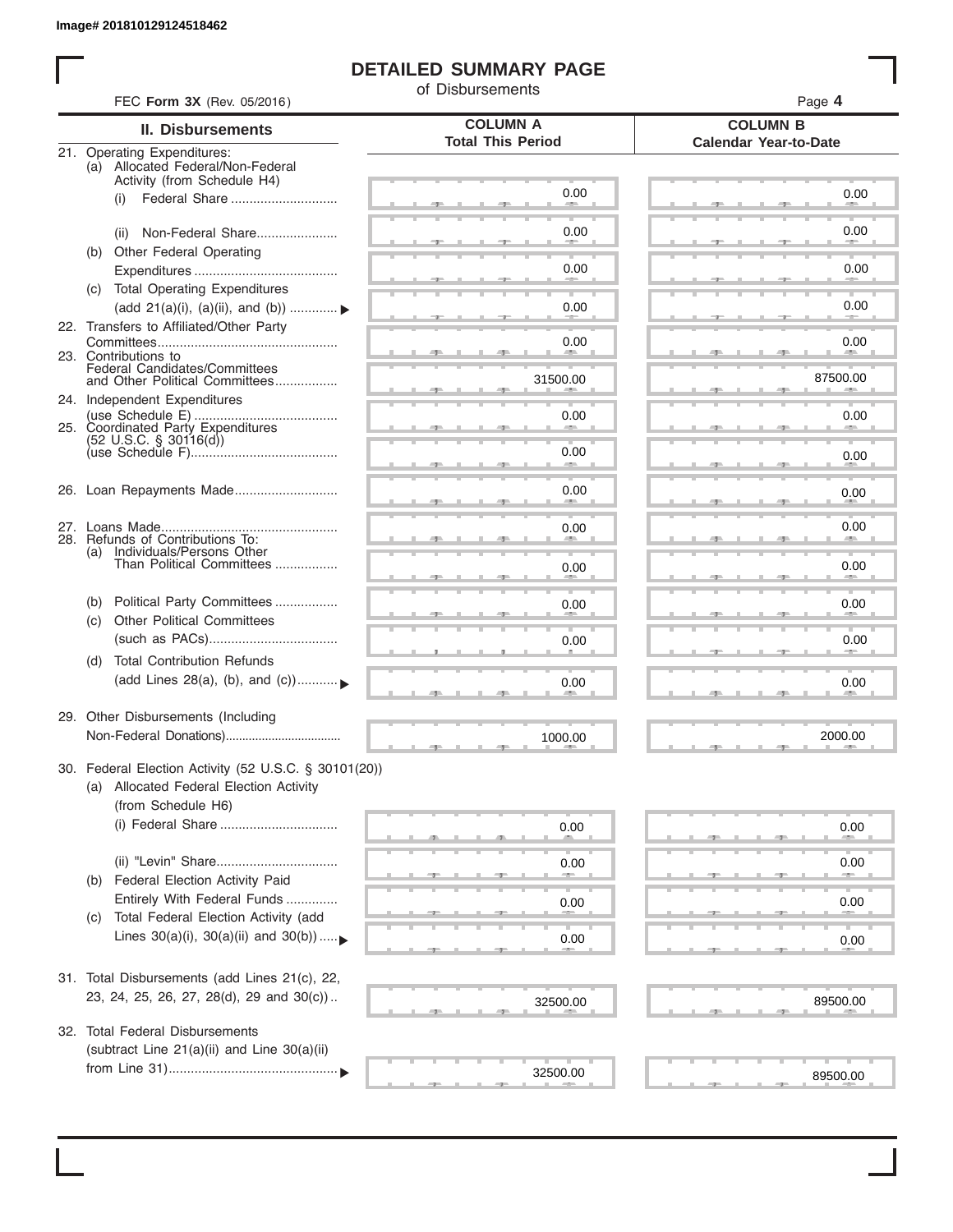#### **DETAILED SUMMARY PAGE**

of Disbursements

FEC **Form 3X** (Rev. 05/2016) Page **5**

|  | III. Net Contributions/       |
|--|-------------------------------|
|  | <b>Operating Expenditures</b> |

#### **COLUMN A Total This Period**

#### **COLUMN B Calendar Year-to-Date**

| 33. Total Contributions (other than loans) |  |
|--------------------------------------------|--|
|                                            |  |
| 34. Total Contribution Refunds             |  |
|                                            |  |
| 35. Net Contributions (other than loans)   |  |
| (subtract Line 34 from Line 33)            |  |
| 36. Total Federal Operating Expenditures   |  |
| (add Line 21(a)(i) and Line 21(b))         |  |
| 37. Offsets to Operating Expenditures      |  |
|                                            |  |
| 38. Net Operating Expenditures             |  |
|                                            |  |

| 40810.0                         |  |  | 13700.00                                   |     |  |  |   |
|---------------------------------|--|--|--------------------------------------------|-----|--|--|---|
| 0.0                             |  |  | 0.00<br><b>All Contracts</b><br><b>III</b> |     |  |  | ٠ |
| 40810.0<br><b>All Contracts</b> |  |  | 13700.00<br>÷                              |     |  |  |   |
| 0.0<br>and the project          |  |  | 0.00<br><b>ALC 1999</b>                    | -90 |  |  |   |
| 0.0                             |  |  | 0.00<br>-                                  |     |  |  |   |
| ٠<br>0.0<br>$-2-$               |  |  | 0.00                                       |     |  |  |   |
|                                 |  |  |                                            |     |  |  |   |

|  |  |  |  | 13700.00<br>$=$    |  |  |  |  |    |  | 40810.00<br>--               |  |
|--|--|--|--|--------------------|--|--|--|--|----|--|------------------------------|--|
|  |  |  |  |                    |  |  |  |  |    |  |                              |  |
|  |  |  |  | 0.00<br><b>ALL</b> |  |  |  |  | 49 |  | 0.00<br><b>All Contracts</b> |  |
|  |  |  |  | 13700.00           |  |  |  |  |    |  | 40810.00                     |  |
|  |  |  |  | æ.                 |  |  |  |  |    |  | - 11                         |  |
|  |  |  |  |                    |  |  |  |  |    |  |                              |  |
|  |  |  |  | 0.00               |  |  |  |  |    |  | 0.00                         |  |
|  |  |  |  | -                  |  |  |  |  | ч. |  | -                            |  |
|  |  |  |  |                    |  |  |  |  |    |  |                              |  |
|  |  |  |  | 0.00               |  |  |  |  |    |  | 0.00<br>-                    |  |
|  |  |  |  | 0.00               |  |  |  |  |    |  | 0.00                         |  |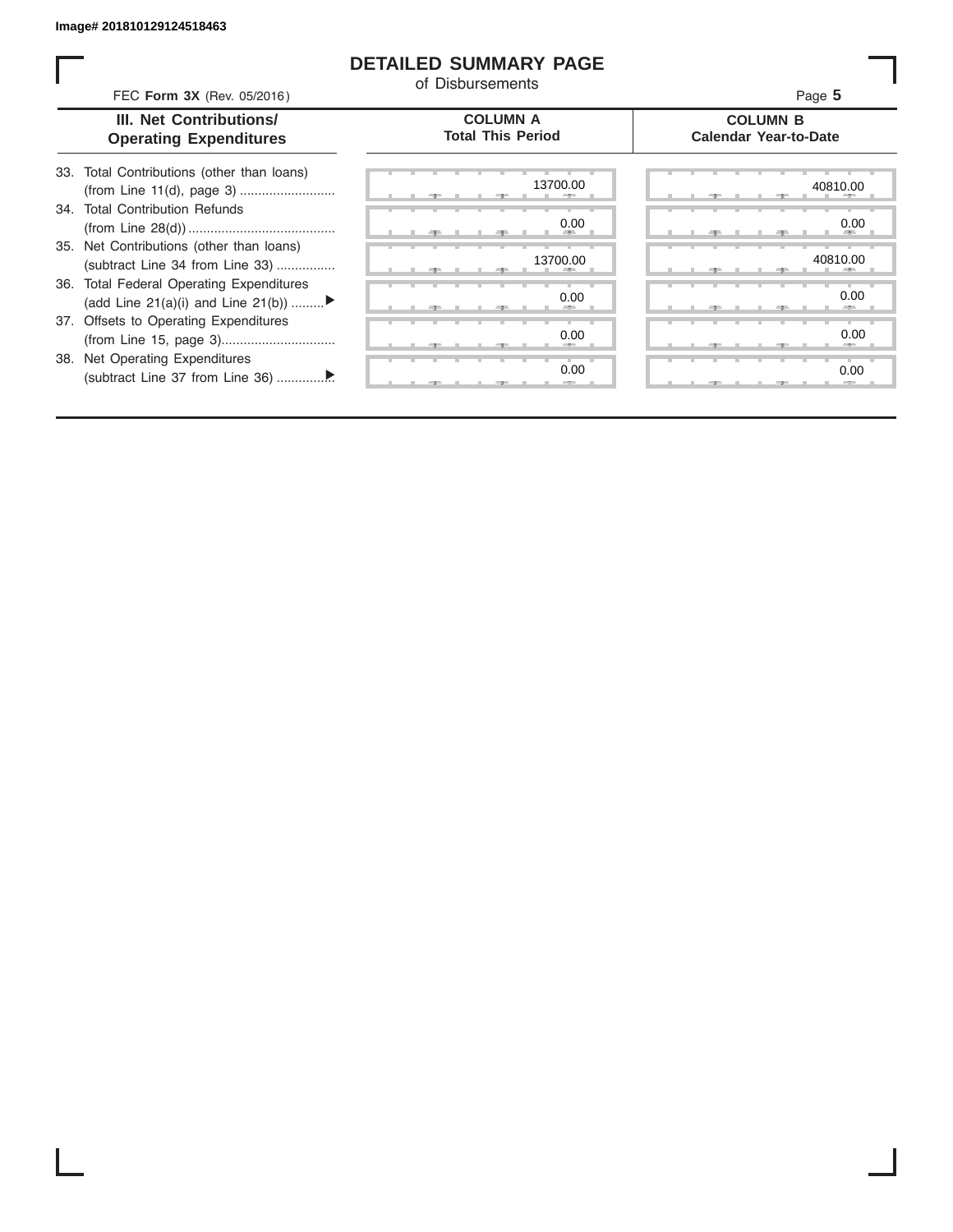# **SCHEDULE A (FEC Form 3X)**

# Use separate schedule(s)

| SCHEDULE A (FEC Form 3X)<br><b>ITEMIZED RECEIPTS</b>                                                                                                                                                                                                                                                                                                                                       |                                | Use separate schedule(s)<br>for each category of the<br>Detailed Summary Page                                   | 32<br>FOR LINE NUMBER:<br>PAGE<br>OF<br>6<br>(check only one)<br>$\overline{\mathbf{x}}$   11a<br>11 <sub>b</sub><br>12<br>11 <sub>c</sub><br>13<br>14<br>15<br>16<br>17                                                                                          |
|--------------------------------------------------------------------------------------------------------------------------------------------------------------------------------------------------------------------------------------------------------------------------------------------------------------------------------------------------------------------------------------------|--------------------------------|-----------------------------------------------------------------------------------------------------------------|-------------------------------------------------------------------------------------------------------------------------------------------------------------------------------------------------------------------------------------------------------------------|
| or for commercial purposes, other than using the name and address of any political committee to solicit contributions from such committee.<br>NAME OF COMMITTEE (In Full)<br>SPECIALTY EQUIPMENT MARKET ASSOCIATION PAC SEMAPAC                                                                                                                                                            |                                |                                                                                                                 | Any information copied from such Reports and Statements may not be sold or used by any person for the purpose of soliciting contributions                                                                                                                         |
| Full Name of Individual (Last, First, Middle Initial) or Full Organization Name<br>A. Agosta, Matt, , ,<br>Mailing Address 8127 Peninsula Ln<br>City<br>Sherrill's Ford<br>FEC ID number of contributing<br>federal political committee.<br>Name of Employer (for Individual)<br>Steele Rubber Products Inc.<br>Receipt For:<br>Primary<br>General<br>Other (specify) $\blacktriangledown$ | <b>State</b><br><b>NC</b><br>C | Zip Code<br>08127<br>Occupation (for Individual)<br>President/CEO<br>Aggregate Year-to-Date ▼<br>400.00         | Date of Receipt<br>$M - M$ /<br>$D$ $D$<br>$-1 - Y - 1 - Y - 1$<br>08<br>31<br>2018<br>Transaction ID: SA11AI.5180<br>Amount of Each Receipt this Period<br>100.00<br><b>AND A</b><br>Memo Item                                                                   |
| Full Name of Individual (Last, First, Middle Initial) or Full Organization Name<br>B. Agosta, Matt, , ,<br>Mailing Address 8127 Peninsula Ln<br>City<br>Sherrill's Ford<br>FEC ID number of contributing<br>federal political committee.<br>Name of Employer (for Individual)<br>Steele Rubber Products Inc.<br>Receipt For:<br>Primary<br>General<br>Other (specify) $\blacktriangledown$ | <b>State</b><br><b>NC</b><br>C | Zip Code<br>08127<br>Occupation (for Individual)<br>President/CEO<br>Aggregate Year-to-Date ▼<br>500.00         | Date of Receipt<br>$M - M$<br>$D$ $\Box$ $D$<br>$T - Y = T - T$<br>09<br>2018<br>28<br>Transaction ID: SA11AI.5203<br>Amount of Each Receipt this Period<br>100.00<br>Memo Item                                                                                   |
| Full Name of Individual (Last, First, Middle Initial) or Full Organization Name<br>C. Agosta Shere, Joanna, , ,<br>Mailing Address 6180 E. North Carolina 150 Hwy.<br>City<br>Denver<br>FEC ID number of contributing<br>federal political committee.<br>Name of Employer (for Individual)<br><b>Steele Rubber Products</b><br>Receipt For:<br>Primary<br>General<br>Other (specify)       | State<br><b>NC</b><br>C        | Zip Code<br>28037<br>Occupation (for Individual)<br><b>Vice President</b><br>Aggregate Year-to-Date ▼<br>700.00 | Date of Receipt<br>$M - M$<br>$D$ $D$<br>$\blacksquare \blacksquare \mathsf{Y} \mathrel{\sqsubseteq} \mathsf{Y} \mathrel{\sqsubseteq} \mathsf{Y}$<br>07<br>30<br>2018<br>Transaction ID: SA11AI.5162<br>Amount of Each Receipt this Period<br>100.00<br>Memo Item |
|                                                                                                                                                                                                                                                                                                                                                                                            |                                |                                                                                                                 | 300.00                                                                                                                                                                                                                                                            |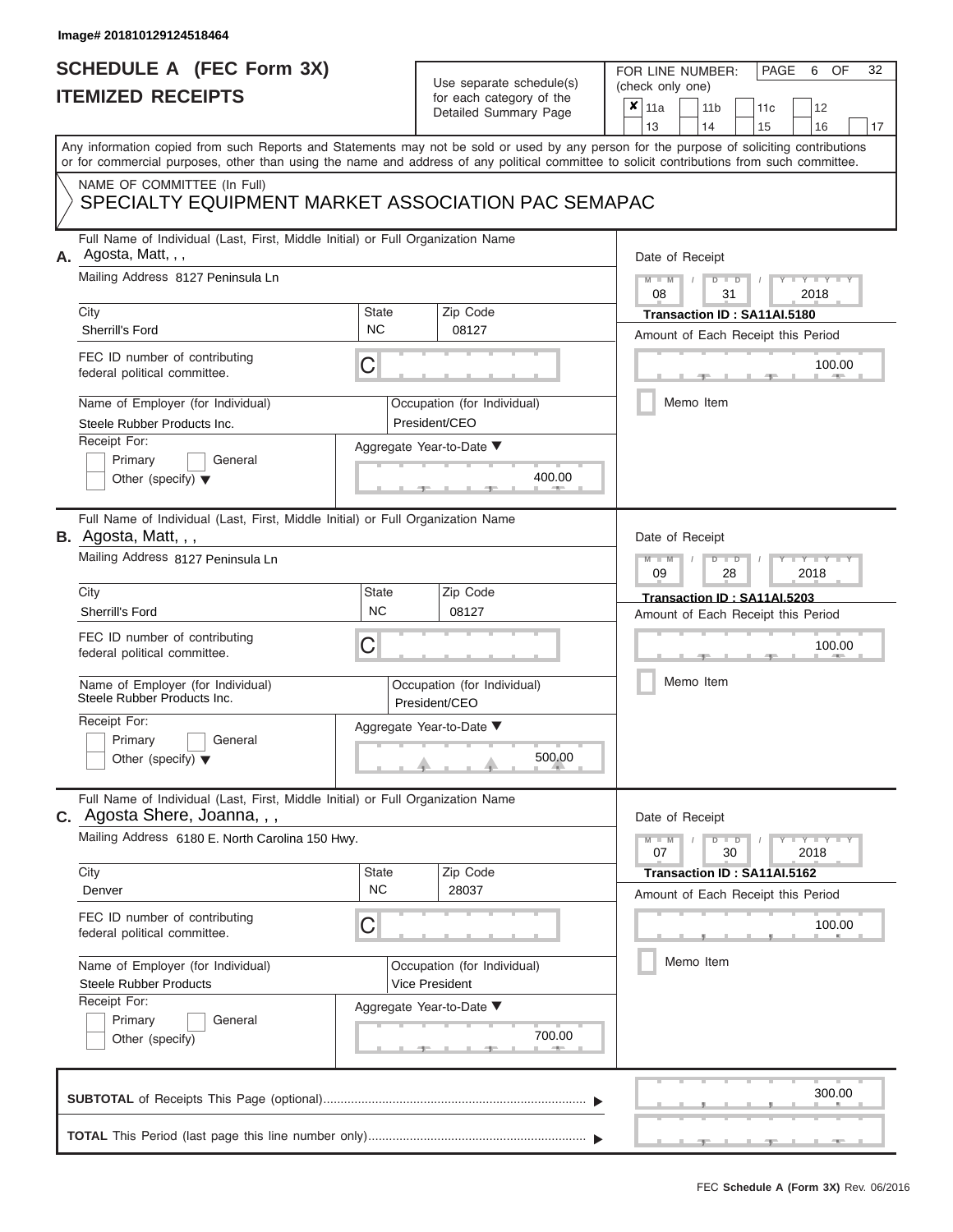### **SCHEDULE A (FEC Form 3X) ITEMIZED RECEIPTS**

# Use separate schedule(s)

| SCHEDULE A (FEC Form 3X)                                                                                                                                           |                           | Use separate schedule(s)                             | 32<br>FOR LINE NUMBER:<br>OF<br>PAGE<br>7<br>(check only one)                                                                                                                                                                                                                           |
|--------------------------------------------------------------------------------------------------------------------------------------------------------------------|---------------------------|------------------------------------------------------|-----------------------------------------------------------------------------------------------------------------------------------------------------------------------------------------------------------------------------------------------------------------------------------------|
| <b>ITEMIZED RECEIPTS</b>                                                                                                                                           |                           | for each category of the<br>Detailed Summary Page    | ×<br>11a<br>11 <sub>b</sub><br>12<br>11c<br>13<br>14<br>15<br>16<br>17                                                                                                                                                                                                                  |
|                                                                                                                                                                    |                           |                                                      | Any information copied from such Reports and Statements may not be sold or used by any person for the purpose of soliciting contributions<br>or for commercial purposes, other than using the name and address of any political committee to solicit contributions from such committee. |
| NAME OF COMMITTEE (In Full)<br>SPECIALTY EQUIPMENT MARKET ASSOCIATION PAC SEMAPAC                                                                                  |                           |                                                      |                                                                                                                                                                                                                                                                                         |
| Full Name of Individual (Last, First, Middle Initial) or Full Organization Name<br>Agosta Shere, Joanna, , ,<br>Mailing Address 6180 E. North Carolina 150 Hwy.    |                           |                                                      | Date of Receipt<br>$M - M$<br>$D$ $D$<br>$Y - Y - I$                                                                                                                                                                                                                                    |
| City<br>Denver                                                                                                                                                     | <b>State</b><br><b>NC</b> | Zip Code<br>28037                                    | 08<br>31<br>2018<br>Transaction ID: SA11AI.5181                                                                                                                                                                                                                                         |
| FEC ID number of contributing<br>federal political committee.                                                                                                      | С                         |                                                      | Amount of Each Receipt this Period<br>100.00<br><b>AND I</b>                                                                                                                                                                                                                            |
| Name of Employer (for Individual)<br><b>Steele Rubber Products</b>                                                                                                 |                           | Occupation (for Individual)<br><b>Vice President</b> | Memo Item                                                                                                                                                                                                                                                                               |
| Receipt For:<br>Primary<br>General<br>Other (specify) $\blacktriangledown$                                                                                         |                           | Aggregate Year-to-Date ▼<br>800.00                   |                                                                                                                                                                                                                                                                                         |
| Full Name of Individual (Last, First, Middle Initial) or Full Organization Name<br>B. Agosta Shere, Joanna, , ,<br>Mailing Address 6180 E. North Carolina 150 Hwy. |                           |                                                      | Date of Receipt<br>$M - M$<br>$D$ $D$<br>Y TYT                                                                                                                                                                                                                                          |
| City<br>Denver                                                                                                                                                     | <b>State</b><br><b>NC</b> | Zip Code<br>28037                                    | 09<br>2018<br>28<br>Transaction ID: SA11AI.5204<br>Amount of Each Receipt this Period                                                                                                                                                                                                   |
| FEC ID number of contributing<br>federal political committee.                                                                                                      | С                         |                                                      | 100.00                                                                                                                                                                                                                                                                                  |
| Name of Employer (for Individual)<br><b>Steele Rubber Products</b><br>Receipt For:                                                                                 |                           | Occupation (for Individual)<br><b>Vice President</b> | Memo Item                                                                                                                                                                                                                                                                               |
| Primary<br>General<br>Other (specify) $\blacktriangledown$                                                                                                         |                           | Aggregate Year-to-Date ▼<br>900.00                   |                                                                                                                                                                                                                                                                                         |
| Full Name of Individual (Last, First, Middle Initial) or Full Organization Name<br><b>C.</b> Brothers, Paul, , ,                                                   |                           |                                                      | Date of Receipt                                                                                                                                                                                                                                                                         |
| Mailing Address 3202 Winderly Pine Cv<br>City                                                                                                                      | <b>State</b>              | Zip Code                                             | $T-T$ $T$ $T$ $T$ $T$ $T$<br>$D$ $D$<br>08<br>21<br>2018<br>Transaction ID: SA11AI.5179                                                                                                                                                                                                 |
| Memphis<br>FEC ID number of contributing<br>federal political committee.                                                                                           | <b>TN</b><br>С            | 38125                                                | Amount of Each Receipt this Period<br>2000.00                                                                                                                                                                                                                                           |
| Name of Employer (for Individual)<br><b>COMP Performance Group</b>                                                                                                 |                           | Occupation (for Individual)<br>COO & Director R&D    | Memo Item                                                                                                                                                                                                                                                                               |
| Receipt For:<br>Primary<br>General<br>Other (specify)                                                                                                              |                           | Aggregate Year-to-Date ▼<br>2000.00                  |                                                                                                                                                                                                                                                                                         |
|                                                                                                                                                                    |                           |                                                      | 2200.00                                                                                                                                                                                                                                                                                 |
|                                                                                                                                                                    |                           |                                                      |                                                                                                                                                                                                                                                                                         |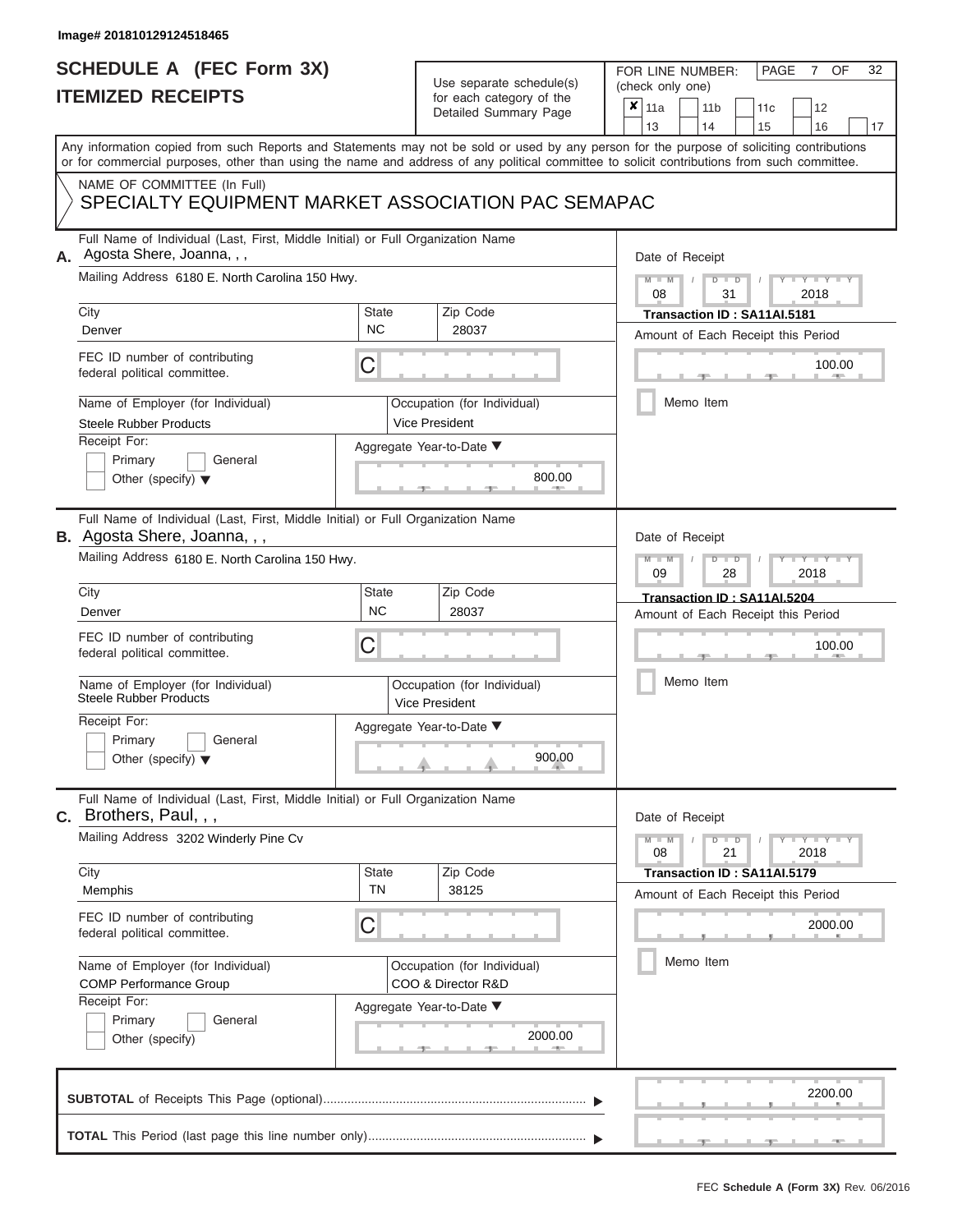# **SCHEDULE A (FEC Form 3X)**

# Use separate schedule(s)

| SCHEDULE A (FEC Form 3X)<br><b>ITEMIZED RECEIPTS</b>                                                                                                                                                                                                                                                                                                                              |                                | Use separate schedule(s)<br>for each category of the<br>Detailed Summary Page                                          | 32<br>FOR LINE NUMBER:<br>PAGE<br>OF<br>8<br>(check only one)<br>$\overline{\mathbf{x}}$   11a<br>11 <sub>b</sub><br>12<br>11 <sub>c</sub><br>13<br>14<br>15<br>16<br>17                                                                                          |
|-----------------------------------------------------------------------------------------------------------------------------------------------------------------------------------------------------------------------------------------------------------------------------------------------------------------------------------------------------------------------------------|--------------------------------|------------------------------------------------------------------------------------------------------------------------|-------------------------------------------------------------------------------------------------------------------------------------------------------------------------------------------------------------------------------------------------------------------|
| or for commercial purposes, other than using the name and address of any political committee to solicit contributions from such committee.<br>NAME OF COMMITTEE (In Full)<br>SPECIALTY EQUIPMENT MARKET ASSOCIATION PAC SEMAPAC                                                                                                                                                   |                                |                                                                                                                        | Any information copied from such Reports and Statements may not be sold or used by any person for the purpose of soliciting contributions                                                                                                                         |
| Full Name of Individual (Last, First, Middle Initial) or Full Organization Name<br>Clark, Zane, , ,<br>А.<br>Mailing Address 22736 Sundance Creek Dr.<br>City<br>Santa Clarita<br>FEC ID number of contributing<br>federal political committee.<br>Name of Employer (for Individual)<br><b>SEMA</b><br>Receipt For:<br>Primary<br>General<br>Other (specify) $\blacktriangledown$ | <b>State</b><br><b>CA</b><br>C | Zip Code<br>91350<br>Occupation (for Individual)<br>Senior Director of Education<br>Aggregate Year-to-Date ▼<br>500.00 | Date of Receipt<br>$M - M$ /<br>$D$ $D$<br>$-1 - Y - 1 - Y - 1$<br>07<br>30<br>2018<br>Transaction ID: SA11AI.5163<br>Amount of Each Receipt this Period<br>100.00<br><b>Brita Alberta</b><br>Memo Item                                                           |
| Full Name of Individual (Last, First, Middle Initial) or Full Organization Name<br>B. Clark, Zane, , ,<br>Mailing Address 22736 Sundance Creek Dr.<br>City<br>Santa Clarita<br>FEC ID number of contributing<br>federal political committee.<br>Name of Employer (for Individual)<br>SEMA<br>Receipt For:<br>Primary<br>General<br>Other (specify) $\blacktriangledown$           | <b>State</b><br>CA<br>C        | Zip Code<br>91350<br>Occupation (for Individual)<br>Senior Director of Education<br>Aggregate Year-to-Date ▼<br>600.00 | Date of Receipt<br>$M - M$<br>$D$ $\Box$ $D$<br>$T - Y = T - Y = T$<br>2018<br>08<br>31<br>Transaction ID: SA11AI.5182<br>Amount of Each Receipt this Period<br>100.00<br>Memo Item                                                                               |
| Full Name of Individual (Last, First, Middle Initial) or Full Organization Name<br>$c.$ Clark, Zane, , ,<br>Mailing Address 22736 Sundance Creek Dr.<br>City<br>Santa Clarita<br>FEC ID number of contributing<br>federal political committee.<br>Name of Employer (for Individual)<br><b>SEMA</b><br>Receipt For:<br>Primary<br>General<br>Other (specify)                       | State<br><b>CA</b><br>C        | Zip Code<br>91350<br>Occupation (for Individual)<br>Senior Director of Education<br>Aggregate Year-to-Date ▼<br>700.00 | Date of Receipt<br>$M - M$<br>$D$ $D$<br>$\blacksquare \blacksquare \mathsf{Y} \mathrel{\sqsubseteq} \mathsf{Y} \mathrel{\sqsubseteq} \mathsf{Y}$<br>09<br>28<br>2018<br>Transaction ID: SA11AI.5205<br>Amount of Each Receipt this Period<br>100.00<br>Memo Item |
|                                                                                                                                                                                                                                                                                                                                                                                   |                                |                                                                                                                        | 300.00                                                                                                                                                                                                                                                            |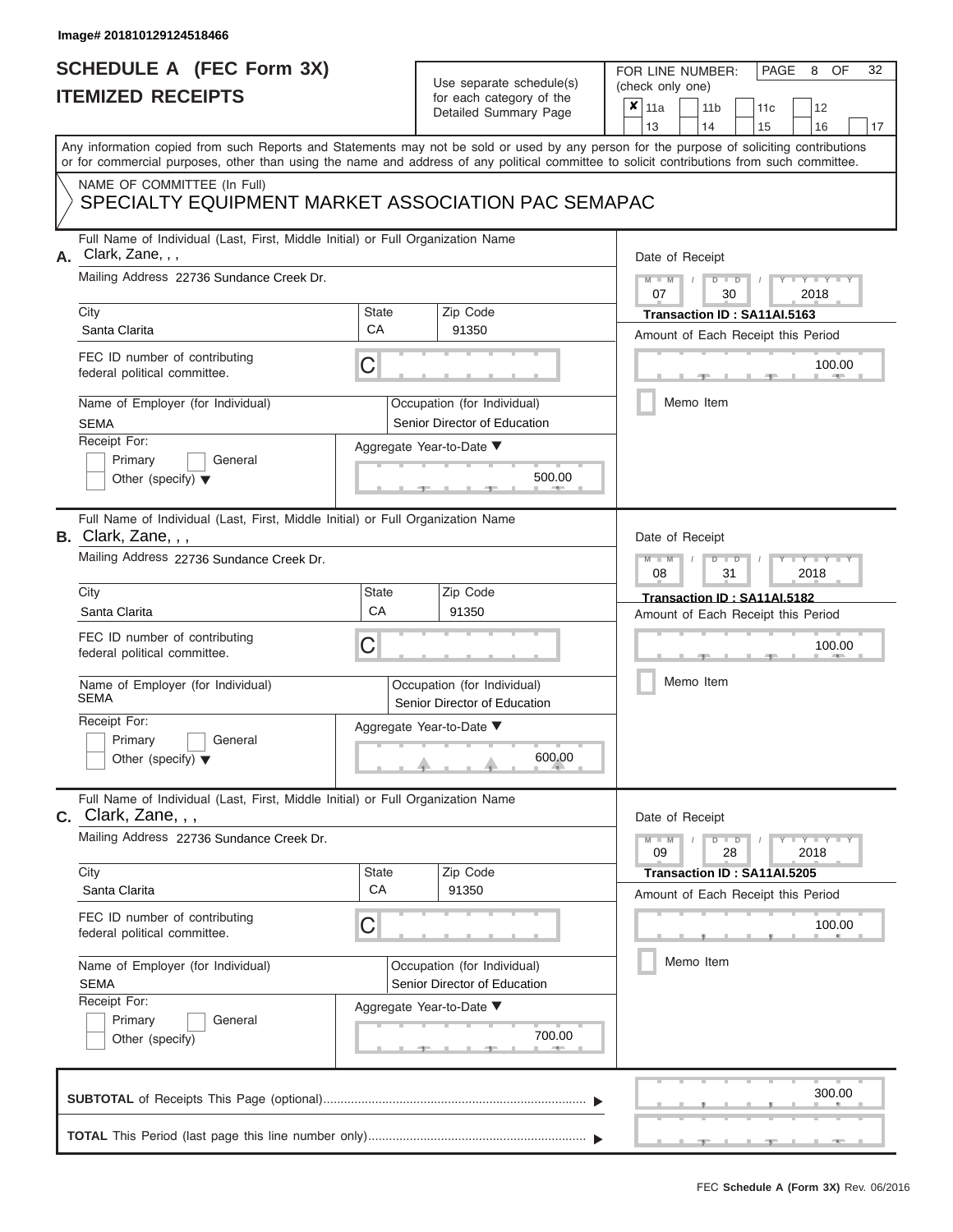### **SCHEDULE A (FEC Form 3X) ITEMIZED RECEIPTS**

# Use separate schedule(s)

| SCHEDULE A (FEC Form 3X)                                                                                                                                                                                                                                                                |                           | Use separate schedule(s)                                                             | 32<br>FOR LINE NUMBER:<br>PAGE<br>OF<br>9<br>(check only one)                                                                                  |
|-----------------------------------------------------------------------------------------------------------------------------------------------------------------------------------------------------------------------------------------------------------------------------------------|---------------------------|--------------------------------------------------------------------------------------|------------------------------------------------------------------------------------------------------------------------------------------------|
| <b>ITEMIZED RECEIPTS</b>                                                                                                                                                                                                                                                                |                           | for each category of the<br>Detailed Summary Page                                    | ×<br>11a<br>11 <sub>b</sub><br>12<br>11c<br>13<br>14<br>15<br>16<br>17                                                                         |
| Any information copied from such Reports and Statements may not be sold or used by any person for the purpose of soliciting contributions<br>or for commercial purposes, other than using the name and address of any political committee to solicit contributions from such committee. |                           |                                                                                      |                                                                                                                                                |
| NAME OF COMMITTEE (In Full)<br>SPECIALTY EQUIPMENT MARKET ASSOCIATION PAC SEMAPAC                                                                                                                                                                                                       |                           |                                                                                      |                                                                                                                                                |
| Full Name of Individual (Last, First, Middle Initial) or Full Organization Name<br>Dasher, Laurel, , ,<br>Mailing Address 385 Country Ln                                                                                                                                                |                           |                                                                                      | Date of Receipt<br>$M - M$<br>$D$ $D$<br>$Y - Y - I$<br>09<br>28<br>2018                                                                       |
| City<br>King of Prussia                                                                                                                                                                                                                                                                 | State<br><b>PA</b>        | Zip Code<br>19406                                                                    | Transaction ID: SA11AI.5206<br>Amount of Each Receipt this Period                                                                              |
| FEC ID number of contributing<br>federal political committee.                                                                                                                                                                                                                           | С                         |                                                                                      | 100.00<br><b>AND</b>                                                                                                                           |
| Name of Employer (for Individual)<br>MagnaFlow Exhaust Products<br>Receipt For:                                                                                                                                                                                                         |                           | Occupation (for Individual)<br>National Accounts Manager<br>Aggregate Year-to-Date ▼ | Memo Item                                                                                                                                      |
| Primary<br>General<br>Other (specify) $\blacktriangledown$                                                                                                                                                                                                                              |                           | 500.00                                                                               |                                                                                                                                                |
| Full Name of Individual (Last, First, Middle Initial) or Full Organization Name<br><b>B.</b> Essex, Michael, , ,<br>Mailing Address 10908 Holly Cone Drive                                                                                                                              |                           |                                                                                      | Date of Receipt<br>$M - M$<br>$D$ $\Box$ $D$<br>$\blacksquare$ $\blacksquare$ $\blacksquare$ $\blacksquare$ $\blacksquare$<br>2018<br>07<br>30 |
| City<br>Riverview                                                                                                                                                                                                                                                                       | <b>State</b><br><b>FL</b> | Zip Code<br>33569                                                                    | Transaction ID: SA11AI.5164<br>Amount of Each Receipt this Period                                                                              |
| FEC ID number of contributing<br>federal political committee.                                                                                                                                                                                                                           | С                         |                                                                                      | 100.00                                                                                                                                         |
| Name of Employer (for Individual)<br>Source Interlink Media                                                                                                                                                                                                                             |                           | Occupation (for Individual)<br>Regional Sales Manager                                | Memo Item                                                                                                                                      |
| Receipt For:<br>Primary<br>General<br>Other (specify) $\blacktriangledown$                                                                                                                                                                                                              |                           | Aggregate Year-to-Date ▼<br>500.00                                                   |                                                                                                                                                |
| Full Name of Individual (Last, First, Middle Initial) or Full Organization Name<br>C. Essex, Michael, , ,                                                                                                                                                                               |                           |                                                                                      | Date of Receipt                                                                                                                                |
| Mailing Address 10908 Holly Cone Drive<br>City                                                                                                                                                                                                                                          | <b>State</b>              | Zip Code                                                                             | $T-T$ $T$ $T$ $T$ $T$ $T$<br>$M - M$<br>$D$ $D$<br>08<br>31<br>2018<br>Transaction ID: SA11AI.5186                                             |
| Riverview<br>FEC ID number of contributing                                                                                                                                                                                                                                              | <b>FL</b>                 | 33569                                                                                | Amount of Each Receipt this Period                                                                                                             |
| federal political committee.                                                                                                                                                                                                                                                            | С                         |                                                                                      | 100.00<br>Memo Item                                                                                                                            |
| Name of Employer (for Individual)<br>Source Interlink Media<br>Receipt For:                                                                                                                                                                                                             |                           | Occupation (for Individual)<br>Regional Sales Manager                                |                                                                                                                                                |
| Primary<br>General<br>Other (specify)                                                                                                                                                                                                                                                   |                           | Aggregate Year-to-Date ▼<br>600.00                                                   |                                                                                                                                                |
|                                                                                                                                                                                                                                                                                         |                           |                                                                                      | 300.00                                                                                                                                         |
|                                                                                                                                                                                                                                                                                         |                           |                                                                                      |                                                                                                                                                |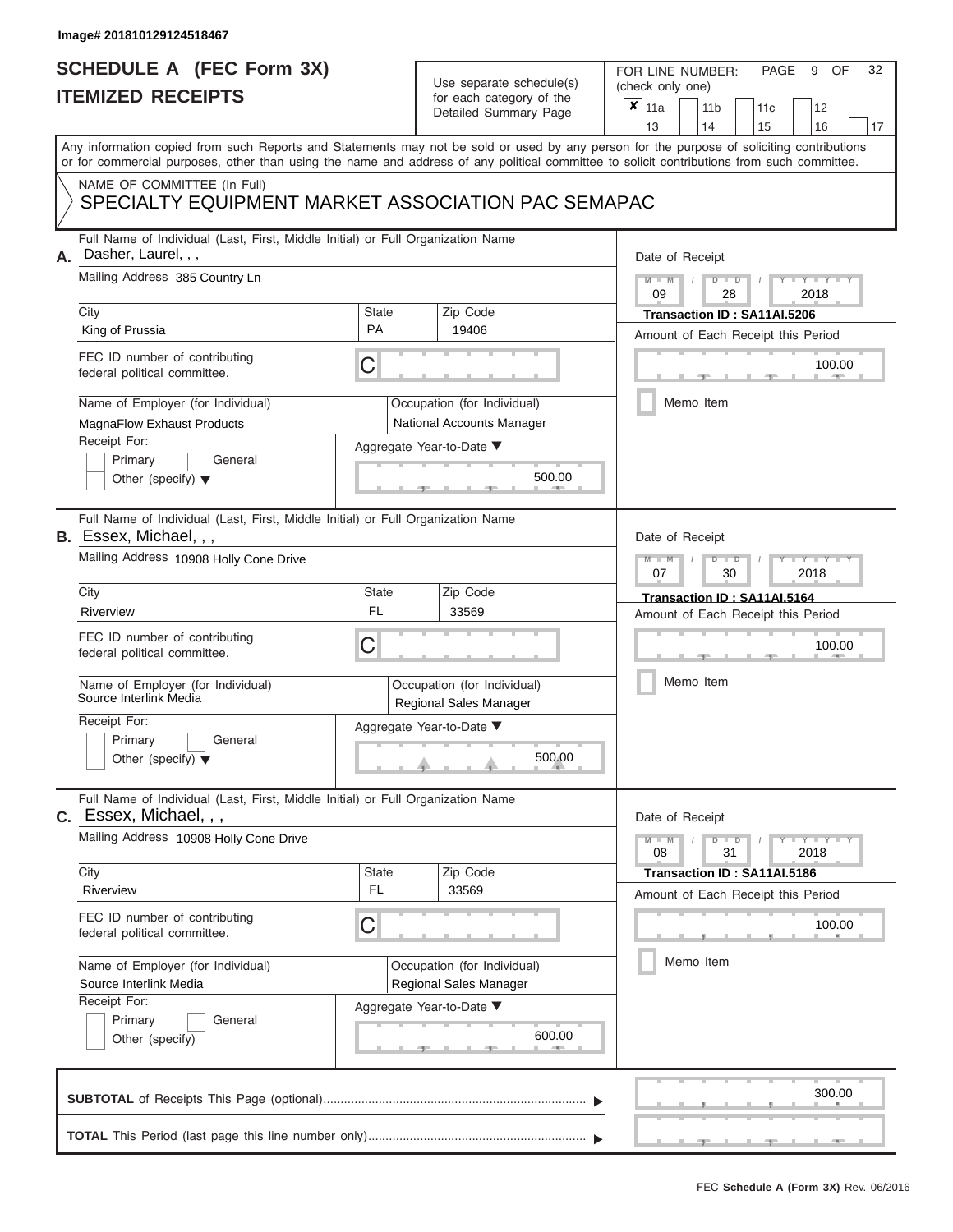# **SCHEDULE A (FEC Form 3X)**

# Use separate schedule(s)

| SCHEDULE A (FEC Form 3X)<br><b>ITEMIZED RECEIPTS</b>                                                                                                                                                                                                                                                                                                                                | Use separate schedule(s)<br>for each category of the<br>Detailed Summary Page                                                                      | 32<br>FOR LINE NUMBER:<br>PAGE<br>10 OF<br>(check only one)<br>$\boldsymbol{x}$<br>11a<br>11 <sub>b</sub><br>12<br>11c<br>13<br>14<br>15<br>16<br>17                                                                        |
|-------------------------------------------------------------------------------------------------------------------------------------------------------------------------------------------------------------------------------------------------------------------------------------------------------------------------------------------------------------------------------------|----------------------------------------------------------------------------------------------------------------------------------------------------|-----------------------------------------------------------------------------------------------------------------------------------------------------------------------------------------------------------------------------|
| Any information copied from such Reports and Statements may not be sold or used by any person for the purpose of soliciting contributions<br>or for commercial purposes, other than using the name and address of any political committee to solicit contributions from such committee.                                                                                             |                                                                                                                                                    |                                                                                                                                                                                                                             |
| NAME OF COMMITTEE (In Full)                                                                                                                                                                                                                                                                                                                                                         | SPECIALTY EQUIPMENT MARKET ASSOCIATION PAC SEMAPAC                                                                                                 |                                                                                                                                                                                                                             |
| Full Name of Individual (Last, First, Middle Initial) or Full Organization Name<br>Essex, Michael, , ,<br>Mailing Address 10908 Holly Cone Drive<br>City<br>Riverview<br>FEC ID number of contributing<br>federal political committee.<br>Name of Employer (for Individual)<br>Source Interlink Media<br>Receipt For:<br>Primary<br>General<br>Other (specify) $\blacktriangledown$ | Zip Code<br><b>State</b><br><b>FL</b><br>33569<br>C<br>Occupation (for Individual)<br>Regional Sales Manager<br>Aggregate Year-to-Date ▼<br>700.00 | Date of Receipt<br>$M - M$<br>$D$ $D$<br>$Y - Y - T$<br>09<br>28<br>2018<br>Transaction ID : SA11AI.5208<br>Amount of Each Receipt this Period<br>100.00<br><b>AND IN</b><br>Memo Item                                      |
| Full Name of Individual (Last, First, Middle Initial) or Full Organization Name<br>B. Johnson, John, , ,<br>Mailing Address 4234 Shepherds Ln<br>City<br>La Canada                                                                                                                                                                                                                  | <b>State</b><br>Zip Code<br>CA<br>91011                                                                                                            | Date of Receipt<br>$M - M$<br>$D$ $D$<br>$\blacksquare$ $\blacksquare$ $\blacksquare$ $\blacksquare$ $\blacksquare$ $\blacksquare$<br>07<br>2018<br>30<br>Transaction ID: SA11AI.5167<br>Amount of Each Receipt this Period |
| FEC ID number of contributing<br>federal political committee.<br>Name of Employer (for Individual)<br>The Spartan Group<br>Receipt For:<br>Primary<br>General<br>Other (specify) $\blacktriangledown$                                                                                                                                                                               | C<br>Occupation (for Individual)<br><b>Managing Director</b><br>Aggregate Year-to-Date ▼<br>400.00                                                 | 100.00<br>Memo Item                                                                                                                                                                                                         |
| Full Name of Individual (Last, First, Middle Initial) or Full Organization Name<br>C. Johnson, John, , ,<br>Mailing Address 4234 Shepherds Ln<br>City<br>La Canada<br>FEC ID number of contributing<br>federal political committee.                                                                                                                                                 | Zip Code<br><b>State</b><br>CA<br>91011<br>C                                                                                                       | Date of Receipt<br>$M - M$<br>$+Y + Y + Y$<br>$D$ $D$<br>08<br>31<br>2018<br>Transaction ID: SA11AI.5187<br>Amount of Each Receipt this Period<br>100.00                                                                    |
| Name of Employer (for Individual)<br>The Spartan Group<br>Receipt For:<br>Primary<br>General<br>Other (specify)                                                                                                                                                                                                                                                                     | Occupation (for Individual)<br><b>Managing Director</b><br>Aggregate Year-to-Date ▼<br>500.00                                                      | Memo Item                                                                                                                                                                                                                   |
|                                                                                                                                                                                                                                                                                                                                                                                     |                                                                                                                                                    | 300.00                                                                                                                                                                                                                      |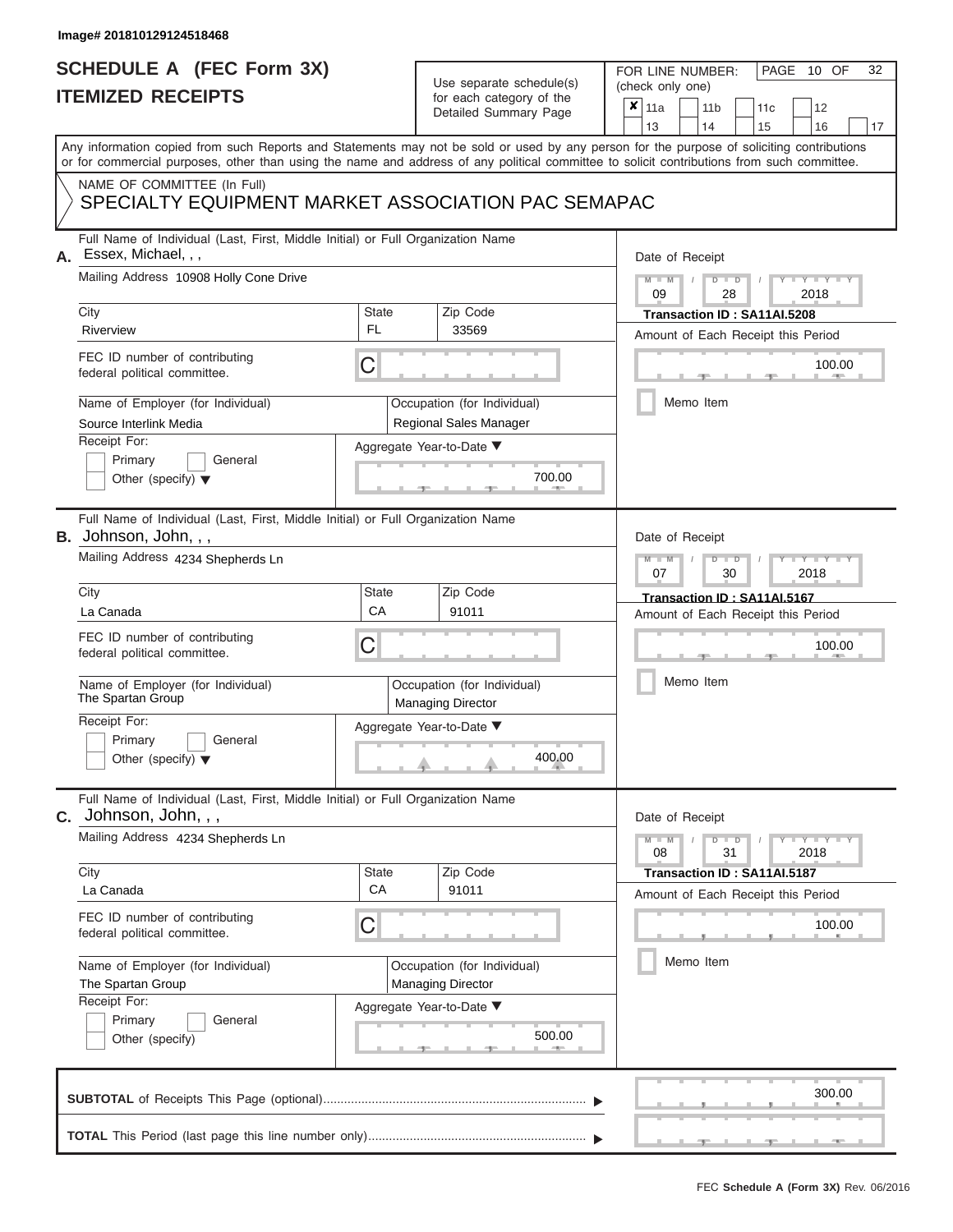# **SCHEDULE A (FEC Form 3X)**

# Use separate schedule(s)

| SCHEDULE A (FEC Form 3X)<br><b>ITEMIZED RECEIPTS</b>                                                                                                                                                                                                                                                                   |                           | Use separate schedule(s)<br>for each category of the<br>Detailed Summary Page | 32<br>FOR LINE NUMBER:<br>PAGE 11 OF<br>(check only one)<br>$\boldsymbol{x}$<br>11a<br>11 <sub>b</sub><br>12<br>11 <sub>c</sub><br>13<br>14<br>15<br>16<br>17                                                           |
|------------------------------------------------------------------------------------------------------------------------------------------------------------------------------------------------------------------------------------------------------------------------------------------------------------------------|---------------------------|-------------------------------------------------------------------------------|-------------------------------------------------------------------------------------------------------------------------------------------------------------------------------------------------------------------------|
| Any information copied from such Reports and Statements may not be sold or used by any person for the purpose of soliciting contributions<br>or for commercial purposes, other than using the name and address of any political committee to solicit contributions from such committee.<br>NAME OF COMMITTEE (In Full) |                           |                                                                               |                                                                                                                                                                                                                         |
| SPECIALTY EQUIPMENT MARKET ASSOCIATION PAC SEMAPAC                                                                                                                                                                                                                                                                     |                           |                                                                               |                                                                                                                                                                                                                         |
| Full Name of Individual (Last, First, Middle Initial) or Full Organization Name<br>Johnson, John, , ,<br>А.<br>Mailing Address 4234 Shepherds Ln<br>City<br>La Canada<br>FEC ID number of contributing<br>federal political committee.<br>Name of Employer (for Individual)<br>The Spartan Group<br>Receipt For:       | <b>State</b><br>CA<br>C   | Zip Code<br>91011<br>Occupation (for Individual)<br><b>Managing Director</b>  | Date of Receipt<br>$M - M$ /<br>$D$ $D$<br>$-1 - Y - 1 - Y - 1$<br>09<br>28<br>2018<br>Transaction ID: SA11AI.5209<br>Amount of Each Receipt this Period<br>100.00<br><b>AND IN</b><br>Memo Item                        |
| Primary<br>General<br>Other (specify) $\blacktriangledown$                                                                                                                                                                                                                                                             |                           | Aggregate Year-to-Date ▼<br>600.00                                            |                                                                                                                                                                                                                         |
| Full Name of Individual (Last, First, Middle Initial) or Full Organization Name<br>B. Johnson, Sabra, , ,<br>Mailing Address 16548 Stuebner Airline Rd.<br>City                                                                                                                                                        | <b>State</b><br><b>TX</b> | Zip Code<br>77379                                                             | Date of Receipt<br>$M - M$<br>$D$ $\Box$ $D$<br>$T - Y = T - Y = T$<br>2018<br>07<br>30<br>Transaction ID: SA11AI.5168                                                                                                  |
| Spring<br>FEC ID number of contributing<br>federal political committee.<br>Name of Employer (for Individual)<br>City Classic Cars<br>Receipt For:<br>Primary<br>General                                                                                                                                                | C<br>Owner                | Occupation (for Individual)<br>Aggregate Year-to-Date ▼                       | Amount of Each Receipt this Period<br>200.00<br>Memo Item                                                                                                                                                               |
| Other (specify) $\blacktriangledown$<br>Full Name of Individual (Last, First, Middle Initial) or Full Organization Name<br>C. Johnson, Sabra, , ,                                                                                                                                                                      |                           | 600.00                                                                        | Date of Receipt                                                                                                                                                                                                         |
| Mailing Address 16548 Stuebner Airline Rd.<br>City<br>Spring<br>FEC ID number of contributing                                                                                                                                                                                                                          | State<br><b>TX</b>        | Zip Code<br>77379                                                             | $M - M$<br>$D$ $D$<br>$\blacksquare \blacksquare \mathsf{Y} \mathrel{\sqsubseteq} \mathsf{Y} \mathrel{\sqsubseteq} \mathsf{Y}$<br>31<br>08<br>2018<br>Transaction ID: SA11AI.5188<br>Amount of Each Receipt this Period |
| federal political committee.<br>Name of Employer (for Individual)<br>City Classic Cars<br>Receipt For:<br>Primary<br>General<br>Other (specify)                                                                                                                                                                        | C<br>Owner                | Occupation (for Individual)<br>Aggregate Year-to-Date ▼<br>800.00             | 200.00<br>Memo Item                                                                                                                                                                                                     |
|                                                                                                                                                                                                                                                                                                                        |                           |                                                                               | 500.00                                                                                                                                                                                                                  |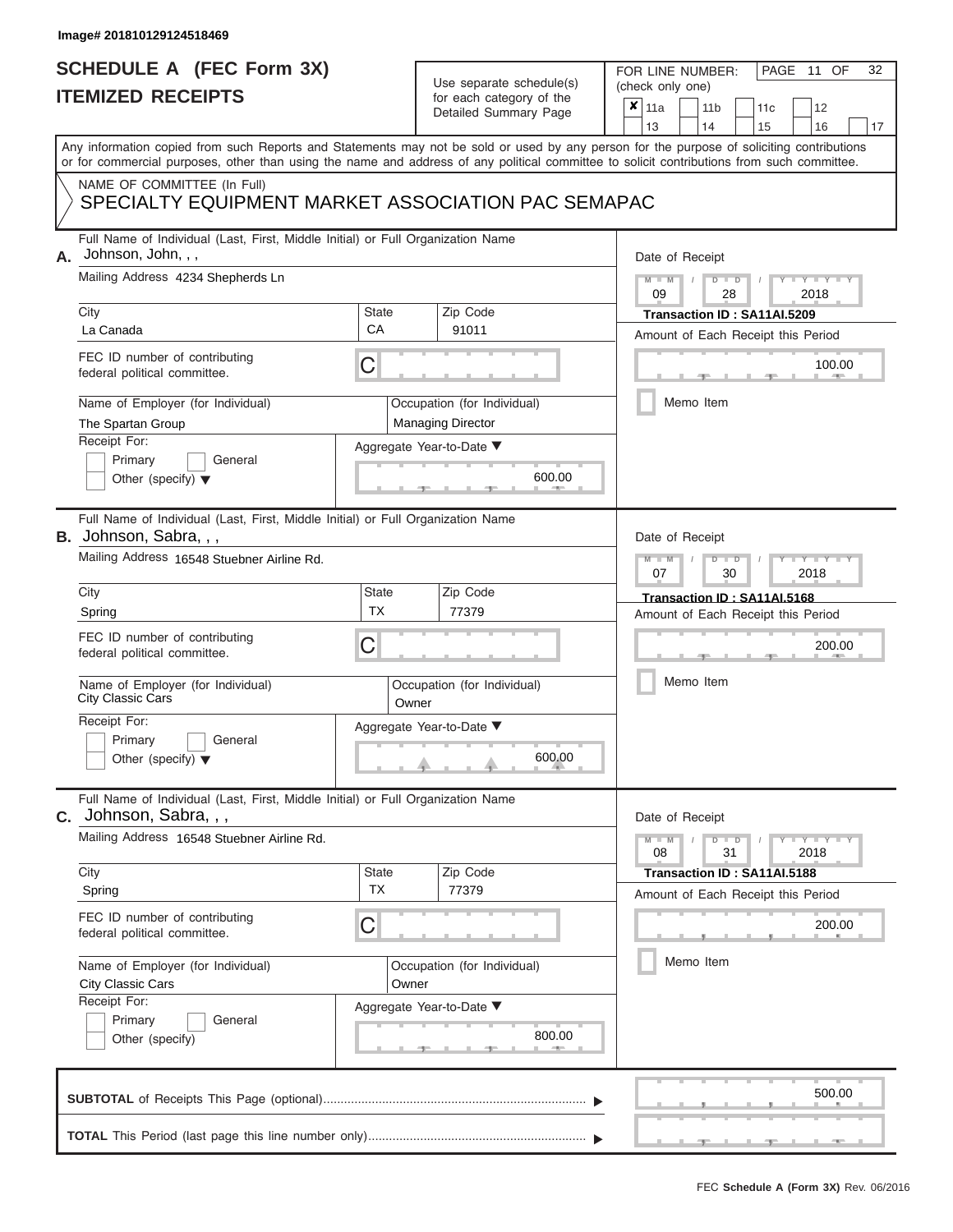# **SCHEDULE A (FEC Form 3X)**

# Use separate schedule(s)

| SCHEDULE A (FEC Form 3X)<br><b>ITEMIZED RECEIPTS</b>                                                                                                                                                                                                                                                                                                                                                      |                                         | Use separate schedule(s)<br>for each category of the<br>Detailed Summary Page                        | 32<br>FOR LINE NUMBER:<br>PAGE 12 OF<br>(check only one)<br>$\boldsymbol{x}$<br>11a<br>11 <sub>b</sub><br>12<br>11 <sub>c</sub>                                                  |
|-----------------------------------------------------------------------------------------------------------------------------------------------------------------------------------------------------------------------------------------------------------------------------------------------------------------------------------------------------------------------------------------------------------|-----------------------------------------|------------------------------------------------------------------------------------------------------|----------------------------------------------------------------------------------------------------------------------------------------------------------------------------------|
| Any information copied from such Reports and Statements may not be sold or used by any person for the purpose of soliciting contributions                                                                                                                                                                                                                                                                 |                                         |                                                                                                      | 13<br>14<br>15<br>16<br>17                                                                                                                                                       |
| or for commercial purposes, other than using the name and address of any political committee to solicit contributions from such committee.                                                                                                                                                                                                                                                                |                                         |                                                                                                      |                                                                                                                                                                                  |
| NAME OF COMMITTEE (In Full)<br>SPECIALTY EQUIPMENT MARKET ASSOCIATION PAC SEMAPAC                                                                                                                                                                                                                                                                                                                         |                                         |                                                                                                      |                                                                                                                                                                                  |
| Full Name of Individual (Last, First, Middle Initial) or Full Organization Name<br>Johnson, Sabra, , ,<br>А.<br>Mailing Address 16548 Stuebner Airline Rd.<br>City<br>Spring<br>FEC ID number of contributing<br>federal political committee.<br>Name of Employer (for Individual)<br><b>City Classic Cars</b>                                                                                            | <b>State</b><br><b>TX</b><br>С<br>Owner | Zip Code<br>77379<br>Occupation (for Individual)                                                     | Date of Receipt<br>$M - M$ /<br>$D$ $D$<br>Y Y H<br>09<br>28<br>2018<br>Transaction ID: SA11AI.5210<br>Amount of Each Receipt this Period<br>200.00<br><b>AND A</b><br>Memo Item |
| Receipt For:<br>Primary<br>General<br>Other (specify) $\blacktriangledown$                                                                                                                                                                                                                                                                                                                                |                                         | Aggregate Year-to-Date ▼<br>1000.00                                                                  |                                                                                                                                                                                  |
| Full Name of Individual (Last, First, Middle Initial) or Full Organization Name<br><b>B.</b> Kunzman, Michael, , Mr.,<br>Mailing Address 4004 Pioneer<br>City<br><b>Walled Lake</b><br>FEC ID number of contributing<br>federal political committee.<br>Name of Employer (for Individual)<br>Michael Kunzman and Associates<br>Receipt For:<br>Primary<br>General<br>Other (specify) $\blacktriangledown$ | <b>State</b><br>MI<br>С                 | Zip Code<br>98390<br>Occupation (for Individual)<br>President<br>Aggregate Year-to-Date ▼<br>1000.00 | Date of Receipt<br>$M - M$<br>$D$ $D$<br>Y TY<br>08<br>2018<br>14<br>Transaction ID: SA11AI.5177<br>Amount of Each Receipt this Period<br>1000.00<br>Memo Item                   |
| Full Name of Individual (Last, First, Middle Initial) or Full Organization Name<br>C. Leach, David, , ,<br>Mailing Address 1441 Market St<br>City<br>Dayton<br>FEC ID number of contributing<br>federal political committee.<br>Name of Employer (for Individual)<br>LeachCo LLC<br>Receipt For:<br>Primary<br>General<br>Other (specify)                                                                 | <b>State</b><br><b>TN</b><br>С          | Zip Code<br>37321<br>Occupation (for Individual)<br>President<br>Aggregate Year-to-Date ▼<br>1000.00 | Date of Receipt<br>$M - M$<br>$D$ $D$<br>$-1 - Y - 1 - Y - 1$<br>31<br>2018<br>08<br>Transaction ID: SA11AI.5189<br>Amount of Each Receipt this Period<br>200.00<br>Memo Item    |
|                                                                                                                                                                                                                                                                                                                                                                                                           |                                         |                                                                                                      | 1400.00                                                                                                                                                                          |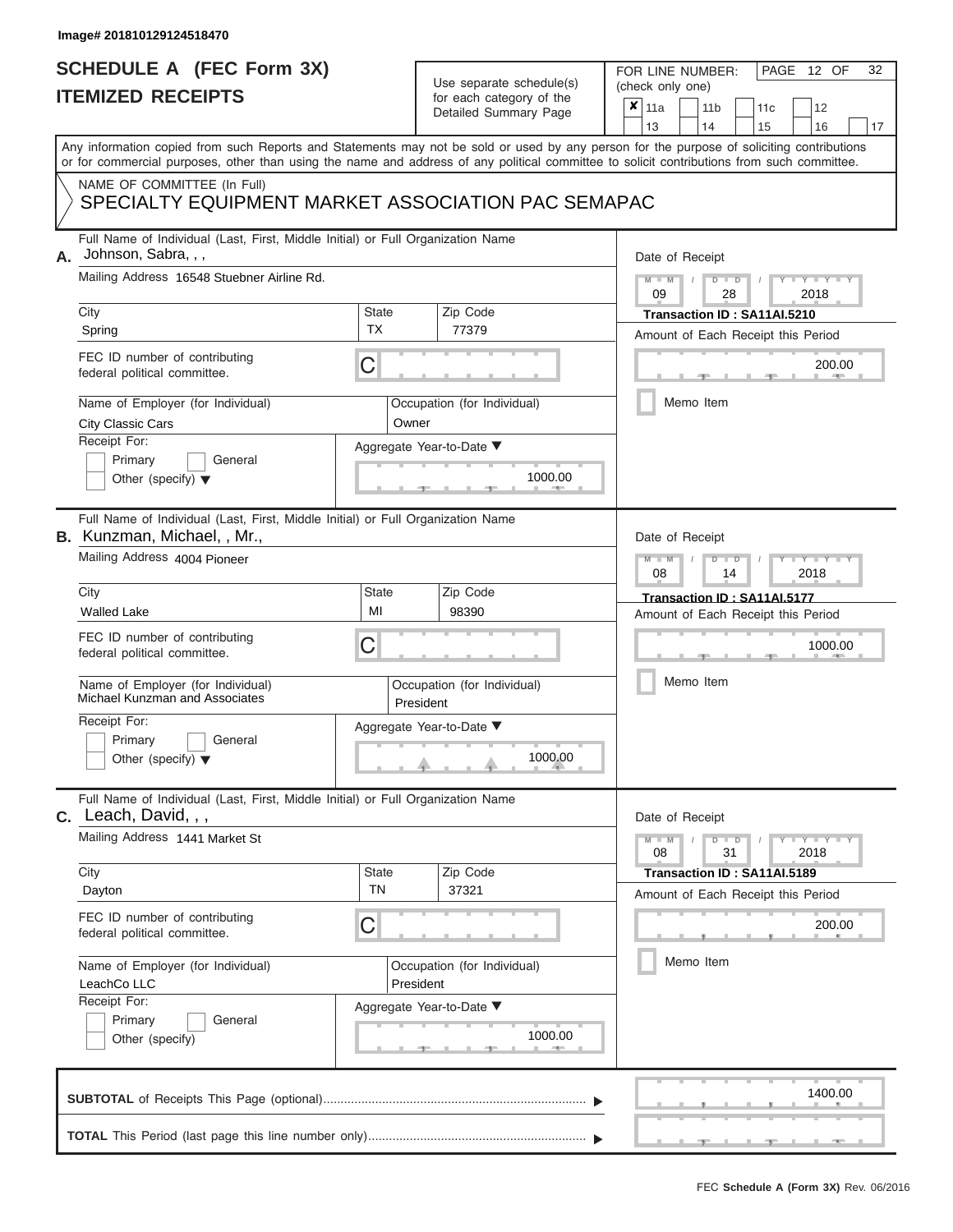# **SCHEDULE A (FEC Form 3X)**

### Use separate schedule(s)

| SCHEDULE A (FEC Form 3X)<br><b>ITEMIZED RECEIPTS</b>                                                                                                                                                                                                                                                                                                                                        |                                  | Use separate schedule(s)<br>for each category of the<br>Detailed Summary Page                        | 32<br>FOR LINE NUMBER:<br>PAGE 13 OF<br>(check only one)<br>$\boldsymbol{x}$<br>11a<br>11 <sub>b</sub><br>12<br>11 <sub>c</sub><br>13<br>14<br>16                                                       |
|---------------------------------------------------------------------------------------------------------------------------------------------------------------------------------------------------------------------------------------------------------------------------------------------------------------------------------------------------------------------------------------------|----------------------------------|------------------------------------------------------------------------------------------------------|---------------------------------------------------------------------------------------------------------------------------------------------------------------------------------------------------------|
| or for commercial purposes, other than using the name and address of any political committee to solicit contributions from such committee.<br>NAME OF COMMITTEE (In Full)<br>SPECIALTY EQUIPMENT MARKET ASSOCIATION PAC SEMAPAC                                                                                                                                                             |                                  |                                                                                                      | 15<br>17<br>Any information copied from such Reports and Statements may not be sold or used by any person for the purpose of soliciting contributions                                                   |
| Full Name of Individual (Last, First, Middle Initial) or Full Organization Name<br>Leach, David, , ,<br>А.<br>Mailing Address 1441 Market St<br>City<br>Dayton<br>FEC ID number of contributing<br>federal political committee.<br>Name of Employer (for Individual)<br>LeachCo LLC<br>Receipt For:<br>Primary<br>General<br>Other (specify) $\blacktriangledown$                           | <b>State</b><br><b>TN</b><br>C   | Zip Code<br>37321<br>Occupation (for Individual)<br>President<br>Aggregate Year-to-Date ▼<br>1200.00 | Date of Receipt<br>$M - M$ /<br>$D$ $D$<br>$-1 - Y - 1 - Y - 1$<br>09<br>28<br>2018<br>Transaction ID: SA11AI.5211<br>Amount of Each Receipt this Period<br>200.00<br><b>Brita Alberta</b><br>Memo Item |
| Full Name of Individual (Last, First, Middle Initial) or Full Organization Name<br><b>B.</b> Leyshon, Wallace, , ,<br>Mailing Address 860 Deerpath Court<br>City<br>Wheaton<br>FEC ID number of contributing<br>federal political committee.<br>Name of Employer (for Individual)<br><b>Heidts Automotive</b><br>Receipt For:<br>Primary<br>General<br>Other (specify) $\blacktriangledown$ | <b>State</b><br>IL<br>C<br>Owner | Zip Code<br>60189<br>Occupation (for Individual)<br>Aggregate Year-to-Date ▼<br>400.00               | Date of Receipt<br>$M - M$<br>$D$ $\Box$ $D$<br>$T - Y = T - T$<br>09<br>2018<br>28<br>Transaction ID: SA11AI.5212<br>Amount of Each Receipt this Period<br>100.00<br>Memo Item                         |
| Full Name of Individual (Last, First, Middle Initial) or Full Organization Name<br>$c.$ Martin, Zan, , ,<br>Mailing Address 3504 Knight Rd<br>City<br><b>Whites Creek</b><br>FEC ID number of contributing<br>federal political committee.<br>Name of Employer (for Individual)<br>Martin and Company Advertising<br>Receipt For:<br>Primary<br>General<br>Other (specify)                  | State<br><b>TN</b><br>C          | Zip Code<br>37189<br>Occupation (for Individual)<br>President<br>Aggregate Year-to-Date ▼<br>400.00  | Date of Receipt<br>$M - M$<br>$D$ $D$<br>31<br>08<br>2018<br>Transaction ID: SA11AI.5190<br>Amount of Each Receipt this Period<br>100.00<br>Memo Item                                                   |
|                                                                                                                                                                                                                                                                                                                                                                                             |                                  |                                                                                                      | 400.00                                                                                                                                                                                                  |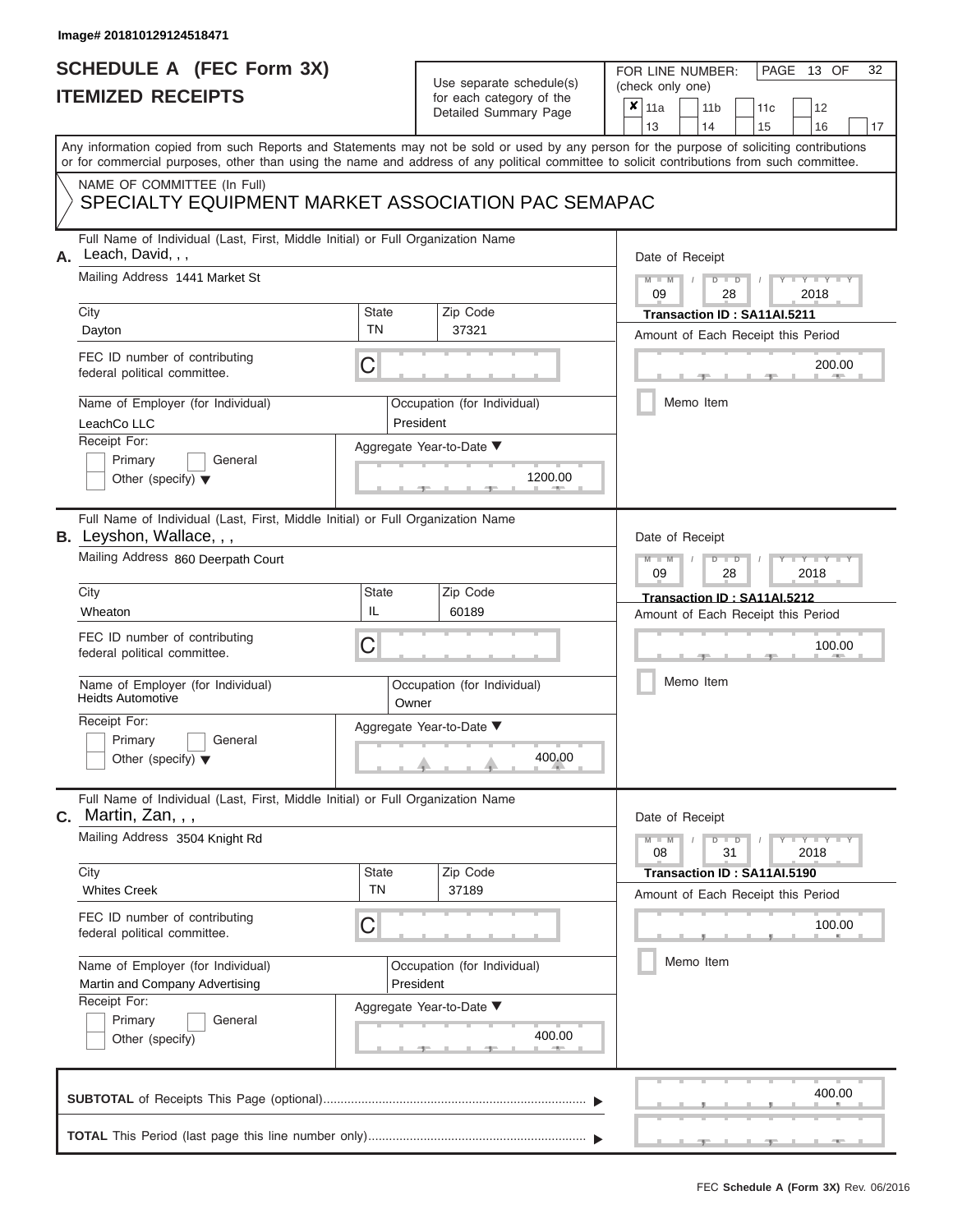### **SCHEDULE A (FEC Form 3X) ITEMIZED RECEIPTS**

FOR LINE NUMBER:<br>(check only one)

PAGE 14 OF 32

|                                                                    | <b>ILEMILED REVEIF IS</b><br>ior each calegory of the<br>Detailed Summary Page                                                                                                                                                                                                          |                                          |                                                 |                                     | x                           | 11a             |           |           | 11 <sub>b</sub>                                       |    | 11c                                |    | 12                  |  |  |
|--------------------------------------------------------------------|-----------------------------------------------------------------------------------------------------------------------------------------------------------------------------------------------------------------------------------------------------------------------------------------|------------------------------------------|-------------------------------------------------|-------------------------------------|-----------------------------|-----------------|-----------|-----------|-------------------------------------------------------|----|------------------------------------|----|---------------------|--|--|
|                                                                    |                                                                                                                                                                                                                                                                                         |                                          |                                                 |                                     | 13                          |                 |           | 14        |                                                       | 15 |                                    | 16 | 17                  |  |  |
|                                                                    | Any information copied from such Reports and Statements may not be sold or used by any person for the purpose of soliciting contributions<br>or for commercial purposes, other than using the name and address of any political committee to solicit contributions from such committee. |                                          |                                                 |                                     |                             |                 |           |           |                                                       |    |                                    |    |                     |  |  |
|                                                                    | NAME OF COMMITTEE (In Full)<br>SPECIALTY EQUIPMENT MARKET ASSOCIATION PAC SEMAPAC                                                                                                                                                                                                       |                                          |                                                 |                                     |                             |                 |           |           |                                                       |    |                                    |    |                     |  |  |
| А.                                                                 | Full Name of Individual (Last, First, Middle Initial) or Full Organization Name<br>Martin, Zan, , ,                                                                                                                                                                                     |                                          |                                                 |                                     |                             | Date of Receipt |           |           |                                                       |    |                                    |    |                     |  |  |
|                                                                    | Mailing Address 3504 Knight Rd                                                                                                                                                                                                                                                          |                                          |                                                 |                                     |                             |                 |           |           | $M - M$<br>$Y - Y - Y$<br>$D$ $D$<br>09<br>28<br>2018 |    |                                    |    |                     |  |  |
|                                                                    | City                                                                                                                                                                                                                                                                                    | State                                    |                                                 | Zip Code                            |                             |                 |           |           |                                                       |    | Transaction ID: SA11AI.5213        |    |                     |  |  |
|                                                                    | <b>Whites Creek</b>                                                                                                                                                                                                                                                                     | <b>TN</b>                                |                                                 | 37189                               |                             |                 |           |           |                                                       |    | Amount of Each Receipt this Period |    |                     |  |  |
|                                                                    | FEC ID number of contributing<br>C<br>federal political committee.                                                                                                                                                                                                                      |                                          |                                                 |                                     |                             |                 |           |           |                                                       |    |                                    |    | 100.00              |  |  |
|                                                                    | Name of Employer (for Individual)<br>Martin and Company Advertising                                                                                                                                                                                                                     | Occupation (for Individual)<br>President |                                                 |                                     |                             |                 | Memo Item |           |                                                       |    |                                    |    |                     |  |  |
|                                                                    | Receipt For:<br>Aggregate Year-to-Date ▼<br>Primary<br>General<br>500.00<br>Other (specify) $\blacktriangledown$                                                                                                                                                                        |                                          |                                                 |                                     |                             |                 |           |           |                                                       |    |                                    |    |                     |  |  |
|                                                                    | Full Name of Individual (Last, First, Middle Initial) or Full Organization Name<br><b>B.</b> McFarland, James, , ,                                                                                                                                                                      |                                          |                                                 |                                     |                             | Date of Receipt |           |           |                                                       |    |                                    |    |                     |  |  |
|                                                                    | Mailing Address 4073 Pelican Hill Cove                                                                                                                                                                                                                                                  |                                          |                                                 |                                     |                             | $M - M$<br>09   |           |           | $D$ $D$<br>04                                         |    |                                    |    | $Y - Y - I$<br>2018 |  |  |
|                                                                    | City                                                                                                                                                                                                                                                                                    | State                                    |                                                 | Zip Code                            | Transaction ID: SA11AI.5200 |                 |           |           |                                                       |    |                                    |    |                     |  |  |
|                                                                    | Lakeland                                                                                                                                                                                                                                                                                | <b>TN</b>                                |                                                 | 38002                               |                             |                 |           |           |                                                       |    | Amount of Each Receipt this Period |    |                     |  |  |
| FEC ID number of contributing<br>С<br>federal political committee. |                                                                                                                                                                                                                                                                                         |                                          |                                                 |                                     |                             |                 |           |           |                                                       |    |                                    |    | 1000.00             |  |  |
|                                                                    | Name of Employer (for Individual)<br>McFarland Consulting                                                                                                                                                                                                                               | Owner                                    | Occupation (for Individual)                     |                                     |                             |                 |           | Memo Item |                                                       |    |                                    |    |                     |  |  |
|                                                                    | Receipt For:<br>Primary<br>General<br>Other (specify) $\blacktriangledown$                                                                                                                                                                                                              |                                          |                                                 | Aggregate Year-to-Date ▼<br>1000.00 |                             |                 |           |           |                                                       |    |                                    |    |                     |  |  |
|                                                                    | Full Name of Individual (Last, First, Middle Initial) or Full Organization Name<br>C. Minock, Tony, , ,                                                                                                                                                                                 |                                          |                                                 |                                     |                             | Date of Receipt |           |           |                                                       |    |                                    |    |                     |  |  |
|                                                                    | Mailing Address 183 N. Coconut Palm Blvd.                                                                                                                                                                                                                                               |                                          |                                                 |                                     |                             | $M - M$<br>09   |           |           | $D$ $D$<br>07                                         |    |                                    |    | $+Y+Y+Y$<br>2018    |  |  |
|                                                                    | City                                                                                                                                                                                                                                                                                    | <b>State</b>                             |                                                 | Zip Code                            |                             |                 |           |           |                                                       |    | Transaction ID: SA11AI.5201        |    |                     |  |  |
|                                                                    | Tavernier                                                                                                                                                                                                                                                                               | FL.                                      |                                                 | 33070                               |                             |                 |           |           |                                                       |    | Amount of Each Receipt this Period |    |                     |  |  |
|                                                                    | FEC ID number of contributing<br>C<br>federal political committee.                                                                                                                                                                                                                      |                                          |                                                 |                                     |                             |                 |           |           |                                                       |    |                                    |    | 1000.00             |  |  |
|                                                                    | Name of Employer (for Individual)<br><b>SEMA</b>                                                                                                                                                                                                                                        |                                          | Occupation (for Individual)<br>CEO & Co-Founder |                                     | Memo Item                   |                 |           |           |                                                       |    |                                    |    |                     |  |  |
|                                                                    | Receipt For:<br>General<br>Primary<br>Other (specify)                                                                                                                                                                                                                                   |                                          |                                                 | Aggregate Year-to-Date ▼<br>1000.00 |                             |                 |           |           |                                                       |    |                                    |    |                     |  |  |
|                                                                    |                                                                                                                                                                                                                                                                                         |                                          |                                                 |                                     |                             |                 |           |           |                                                       |    |                                    |    | 2100.00             |  |  |
|                                                                    |                                                                                                                                                                                                                                                                                         |                                          |                                                 |                                     |                             |                 |           |           |                                                       |    |                                    |    |                     |  |  |

 ▲ ▲ ▲ , , .

L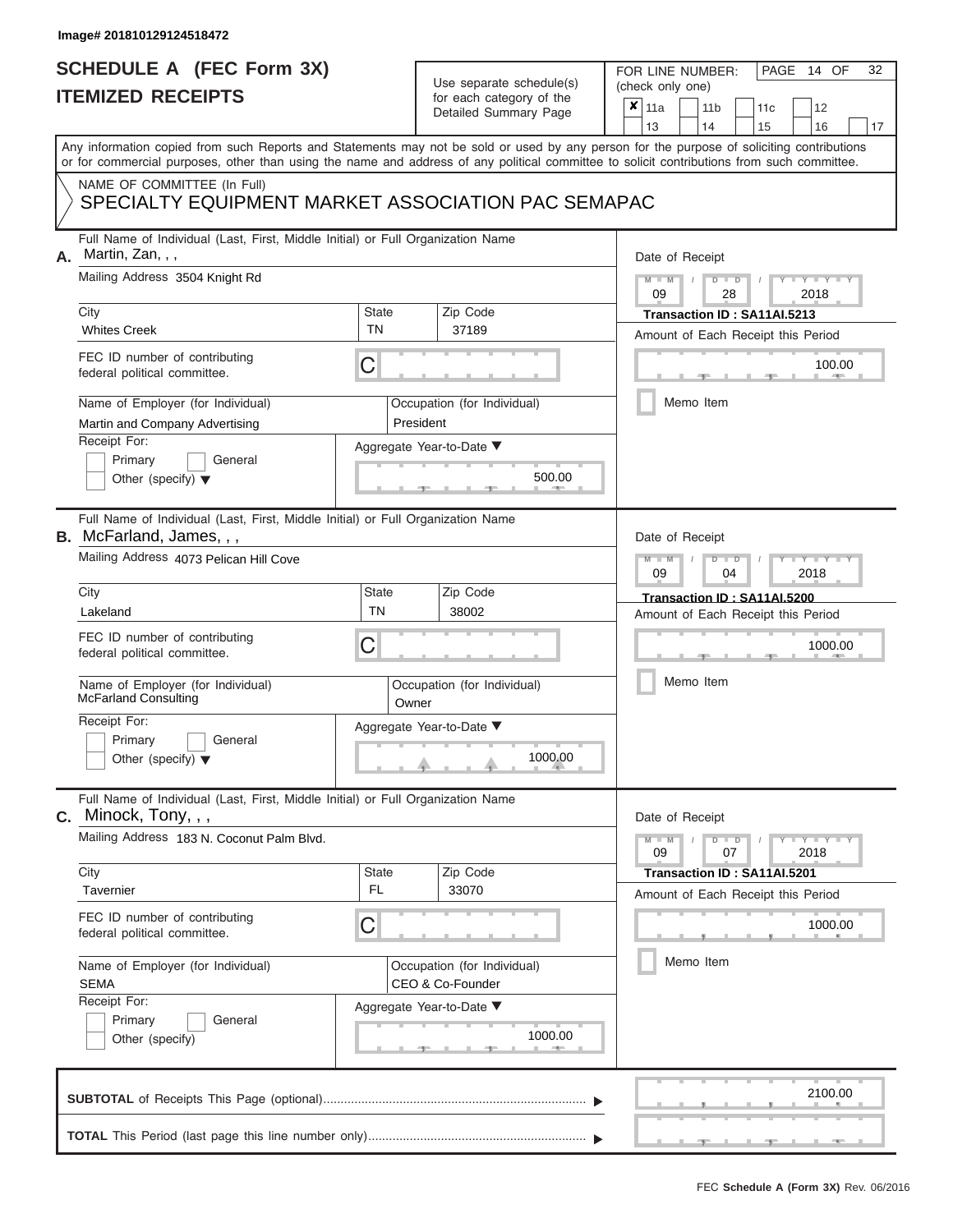# **SCHEDULE A (FEC Form 3X)**

## Use separate schedule(s)

| SCHEDULE A (FEC Form 3X)<br><b>ITEMIZED RECEIPTS</b>                                                                                                                                                                                                                                                                                                                                                   |                                | Use separate schedule(s)<br>for each category of the<br>Detailed Summary Page                                 | 32<br>FOR LINE NUMBER:<br>PAGE 15 OF<br>(check only one)<br>$\overline{\mathbf{x}}$   11a<br>11 <sub>b</sub><br>11c<br>12<br>13<br>14<br>15<br>16<br>17                                                                                                           |
|--------------------------------------------------------------------------------------------------------------------------------------------------------------------------------------------------------------------------------------------------------------------------------------------------------------------------------------------------------------------------------------------------------|--------------------------------|---------------------------------------------------------------------------------------------------------------|-------------------------------------------------------------------------------------------------------------------------------------------------------------------------------------------------------------------------------------------------------------------|
| Any information copied from such Reports and Statements may not be sold or used by any person for the purpose of soliciting contributions<br>or for commercial purposes, other than using the name and address of any political committee to solicit contributions from such committee.<br>NAME OF COMMITTEE (In Full)<br>SPECIALTY EQUIPMENT MARKET ASSOCIATION PAC SEMAPAC                           |                                |                                                                                                               |                                                                                                                                                                                                                                                                   |
| Full Name of Individual (Last, First, Middle Initial) or Full Organization Name<br>Moore, Bob, , ,<br>А.<br>Mailing Address 3614 Wyoming St<br>City<br><b>Kansas City</b><br>FEC ID number of contributing<br>federal political committee.<br>Name of Employer (for Individual)<br>Bob Moore & Partners<br>Receipt For:<br>Primary<br>General<br>Other (specify) $\blacktriangledown$                  | <b>State</b><br><b>MO</b><br>С | Zip Code<br>64111<br>Occupation (for Individual)<br>President<br>Aggregate Year-to-Date ▼<br>700.00           | Date of Receipt<br>$M = M$ /<br>$D$ $D$<br>Y TY T<br>07<br>30<br>2018<br>Transaction ID: SA11AI.5169<br>Amount of Each Receipt this Period<br>100.00<br><b>CONTRACTOR</b><br>Memo Item                                                                            |
| Full Name of Individual (Last, First, Middle Initial) or Full Organization Name<br><b>B.</b> Moore, Bob, $,$ ,<br>Mailing Address 3614 Wyoming St<br>City<br><b>Kansas City</b><br>FEC ID number of contributing<br>federal political committee.<br>Name of Employer (for Individual)<br><b>Bob Moore &amp; Partners</b><br>Receipt For:<br>Primary<br>General<br>Other (specify) $\blacktriangledown$ | State<br><b>MO</b><br>С        | Zip Code<br>64111<br>Occupation (for Individual)<br>President<br>Aggregate Year-to-Date ▼<br>800.00           | Date of Receipt<br>$M - M$<br>$D$ $\Box$ $D$<br>$\Box$ $\Upsilon$ $\Box$ $\Upsilon$ $\Box$ $\Box$<br>09<br>2018<br>28<br>Transaction ID: SA11AI.5214<br>Amount of Each Receipt this Period<br>100.00<br>Memo Item                                                 |
| Full Name of Individual (Last, First, Middle Initial) or Full Organization Name<br>$c.$ Mraz, Darin, , ,<br>Mailing Address 1575 S Valley Vista Dr<br>City<br>Diamond Bar<br>FEC ID number of contributing<br>federal political committee.<br>Name of Employer (for Individual)<br><b>SEMA</b><br>Receipt For:<br>Primary<br>General<br>Other (specify)                                                | <b>State</b><br><b>CA</b><br>С | Zip Code<br>91765<br>Occupation (for Individual)<br>Senior Director, IT<br>Aggregate Year-to-Date ▼<br>300.00 | Date of Receipt<br>$M - M$<br>$D$ $D$<br>$\blacksquare \blacksquare \mathsf{Y} \mathrel{\sqsubseteq} \mathsf{Y} \mathrel{\sqsubseteq} \mathsf{Y}$<br>30<br>07<br>2018<br>Transaction ID: SA11AI.5170<br>Amount of Each Receipt this Period<br>100.00<br>Memo Item |
|                                                                                                                                                                                                                                                                                                                                                                                                        |                                |                                                                                                               | 300.00                                                                                                                                                                                                                                                            |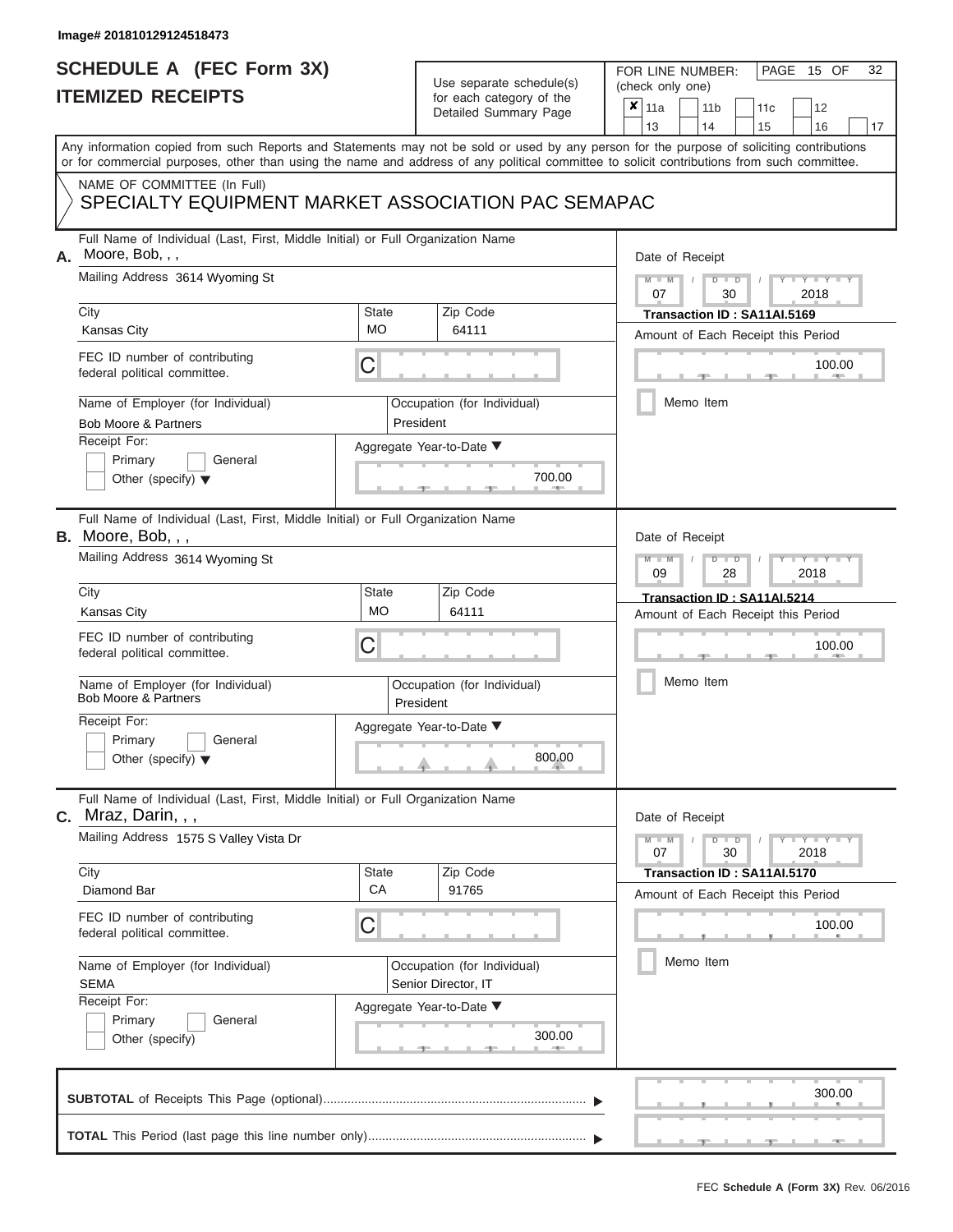# **SCHEDULE A (FEC Form 3X)**

# Use separate schedule(s)

| SCHEDULE A (FEC Form 3X)<br><b>ITEMIZED RECEIPTS</b>                                                                                                                                                                                                                                                                                                                       |                                   | Use separate schedule(s)<br>for each category of the<br>Detailed Summary Page                                 | 32<br>FOR LINE NUMBER:<br>PAGE<br>16 OF<br>(check only one)<br>$\boldsymbol{x}$<br>11a<br>11 <sub>b</sub><br>12<br>11c                                                                  |
|----------------------------------------------------------------------------------------------------------------------------------------------------------------------------------------------------------------------------------------------------------------------------------------------------------------------------------------------------------------------------|-----------------------------------|---------------------------------------------------------------------------------------------------------------|-----------------------------------------------------------------------------------------------------------------------------------------------------------------------------------------|
| Any information copied from such Reports and Statements may not be sold or used by any person for the purpose of soliciting contributions                                                                                                                                                                                                                                  |                                   |                                                                                                               | 13<br>14<br>15<br>16<br>17                                                                                                                                                              |
| or for commercial purposes, other than using the name and address of any political committee to solicit contributions from such committee.                                                                                                                                                                                                                                 |                                   |                                                                                                               |                                                                                                                                                                                         |
| NAME OF COMMITTEE (In Full)<br>SPECIALTY EQUIPMENT MARKET ASSOCIATION PAC SEMAPAC                                                                                                                                                                                                                                                                                          |                                   |                                                                                                               |                                                                                                                                                                                         |
| Full Name of Individual (Last, First, Middle Initial) or Full Organization Name<br>Mraz, Darin, , ,<br>А.<br>Mailing Address 1575 S Valley Vista Dr<br>City<br>Diamond Bar<br>FEC ID number of contributing<br>federal political committee.<br>Name of Employer (for Individual)<br><b>SEMA</b><br>Receipt For:                                                            | State<br>CA<br>С                  | Zip Code<br>91765<br>Occupation (for Individual)<br>Senior Director, IT<br>Aggregate Year-to-Date ▼           | Date of Receipt<br>$M - M$ /<br>$D$ $\Box$ $D$<br>Y Y H<br>08<br>31<br>2018<br>Transaction ID: SA11AI.5191<br>Amount of Each Receipt this Period<br>100.00<br><b>AND A</b><br>Memo Item |
| Primary<br>General<br>Other (specify) $\blacktriangledown$                                                                                                                                                                                                                                                                                                                 |                                   | 400.00                                                                                                        |                                                                                                                                                                                         |
| Full Name of Individual (Last, First, Middle Initial) or Full Organization Name<br><b>B.</b> Mraz, Darin, , ,<br>Mailing Address 1575 S Valley Vista Dr<br>City<br>Diamond Bar<br>FEC ID number of contributing<br>federal political committee.<br>Name of Employer (for Individual)<br>SEMA<br>Receipt For:<br>Primary<br>General<br>Other (specify) $\blacktriangledown$ | State<br>CA<br>С                  | Zip Code<br>91765<br>Occupation (for Individual)<br>Senior Director, IT<br>Aggregate Year-to-Date ▼<br>500.00 | Date of Receipt<br>$M - M$<br>$D$ $D$<br>Y TYT<br>09<br>2018<br>28<br>Transaction ID: SA11AI.5215<br>Amount of Each Receipt this Period<br>100.00<br>Memo Item                          |
| Full Name of Individual (Last, First, Middle Initial) or Full Organization Name<br>$c.$ Nosko, Frank, , ,<br>Mailing Address 2106 NW 67th Pl.<br>Ste. 14<br>City<br>Gainesville<br>FEC ID number of contributing<br>federal political committee.<br>Name of Employer (for Individual)<br>FN Motorsports<br>Receipt For:<br>Primary<br>General<br>Other (specify)           | <b>State</b><br>FL.<br>С<br>Owner | Zip Code<br>32653<br>Occupation (for Individual)<br>Aggregate Year-to-Date ▼<br>600.00                        | Date of Receipt<br>$M - M$<br>$D$ $D$<br>$+Y+Y+Y$<br>07<br>30<br>2018<br>Transaction ID: SA11AI.5175<br>Amount of Each Receipt this Period<br>100.00<br>Memo Item                       |
|                                                                                                                                                                                                                                                                                                                                                                            |                                   |                                                                                                               | 300.00                                                                                                                                                                                  |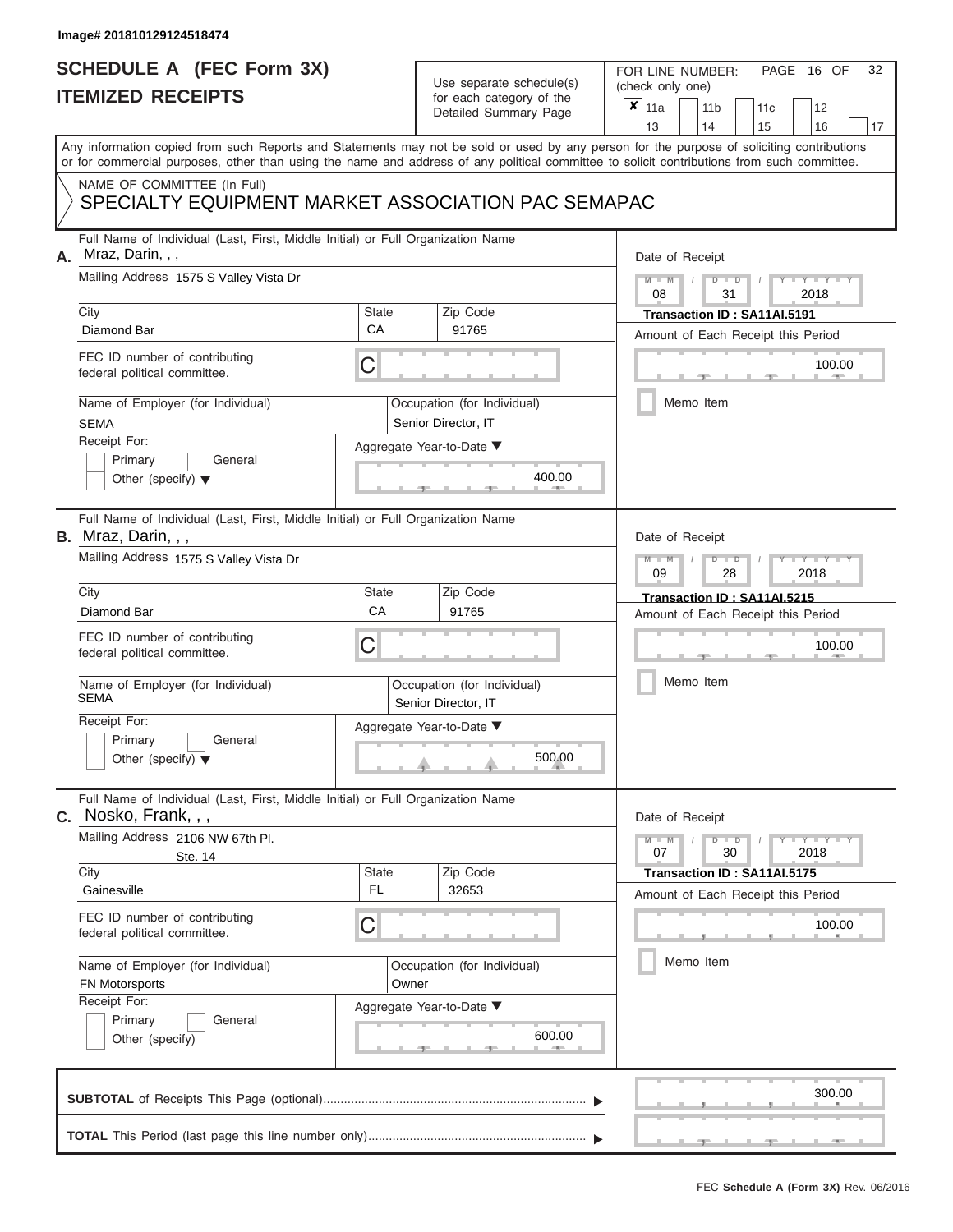### **SCHEDULE A (FEC Form 3X) ITEMIZED RECEIPTS**

# Use separate schedule(s)

| SCHEDULE A (FEC Form 3X)<br><b>ITEMIZED RECEIPTS</b>                                                                                                                                                                                                                                                                                                                                       |                                  | Use separate schedule(s)<br>for each category of the<br>Detailed Summary Page          | 32<br>FOR LINE NUMBER:<br>PAGE 17 OF<br>(check only one)<br>$\boldsymbol{x}$<br>11a<br>11 <sub>b</sub><br>11c<br>12<br>13<br>14<br>15<br>16<br>17                                                  |
|--------------------------------------------------------------------------------------------------------------------------------------------------------------------------------------------------------------------------------------------------------------------------------------------------------------------------------------------------------------------------------------------|----------------------------------|----------------------------------------------------------------------------------------|----------------------------------------------------------------------------------------------------------------------------------------------------------------------------------------------------|
| Any information copied from such Reports and Statements may not be sold or used by any person for the purpose of soliciting contributions<br>or for commercial purposes, other than using the name and address of any political committee to solicit contributions from such committee.<br>NAME OF COMMITTEE (In Full)<br>SPECIALTY EQUIPMENT MARKET ASSOCIATION PAC SEMAPAC               |                                  |                                                                                        |                                                                                                                                                                                                    |
| Full Name of Individual (Last, First, Middle Initial) or Full Organization Name<br>A. Nosko, Frank, , ,<br>Mailing Address 2106 NW 67th Pl.<br>Ste. 14<br>City<br>Gainesville<br>FEC ID number of contributing<br>federal political committee.<br>Name of Employer (for Individual)<br><b>FN Motorsports</b><br>Receipt For:<br>Primary<br>General<br>Other (specify) $\blacktriangledown$ | State<br><b>FL</b><br>С<br>Owner | Zip Code<br>32653<br>Occupation (for Individual)<br>Aggregate Year-to-Date ▼<br>700.00 | Date of Receipt<br>$M = M$ /<br>$D$ $D$<br>$Y - Y - I$<br>08<br>31<br>2018<br>Transaction ID: SA11AI.5192<br>Amount of Each Receipt this Period<br>100.00<br><b>Contract Contract</b><br>Memo Item |
| Full Name of Individual (Last, First, Middle Initial) or Full Organization Name<br><b>B.</b> Nosko, Frank, , ,<br>Mailing Address 2106 NW 67th Pl.<br>Ste. 14<br>City<br>Gainesville<br>FEC ID number of contributing<br>federal political committee.<br>Name of Employer (for Individual)<br>FN Motorsports<br>Receipt For:<br>Primary<br>General<br>Other (specify) $\blacktriangledown$ | State<br><b>FL</b><br>С<br>Owner | Zip Code<br>32653<br>Occupation (for Individual)<br>Aggregate Year-to-Date ▼<br>800.00 | Date of Receipt<br>$M - M$<br>$D$ $\Box$ $D$<br>Y I Y I<br>09<br>2018<br>28<br>Transaction ID: SA11AI.5216<br>Amount of Each Receipt this Period<br>100.00<br>Memo Item                            |
| Full Name of Individual (Last, First, Middle Initial) or Full Organization Name<br>$c.$ Nunez, Tracie, , ,<br>Mailing Address 41102 Gretchen Way<br>City<br>Palmdale<br>FEC ID number of contributing<br>federal political committee.<br>Name of Employer (for Individual)<br><b>Advanced Clutch Technology</b><br>Receipt For:<br>Primary<br>General<br>Other (specify)                   | State<br>CA<br>С<br>CEO          | Zip Code<br>93551<br>Occupation (for Individual)<br>Aggregate Year-to-Date ▼<br>500.00 | Date of Receipt<br>$M - M$<br>$D$ $D$<br>$T-T$ $T$ $T$ $T$ $T$ $T$ $T$<br>03<br>2018<br>08<br>Transaction ID: SA11AI.5193<br>Amount of Each Receipt this Period<br>100.00<br>Memo Item             |
|                                                                                                                                                                                                                                                                                                                                                                                            |                                  |                                                                                        | 300.00                                                                                                                                                                                             |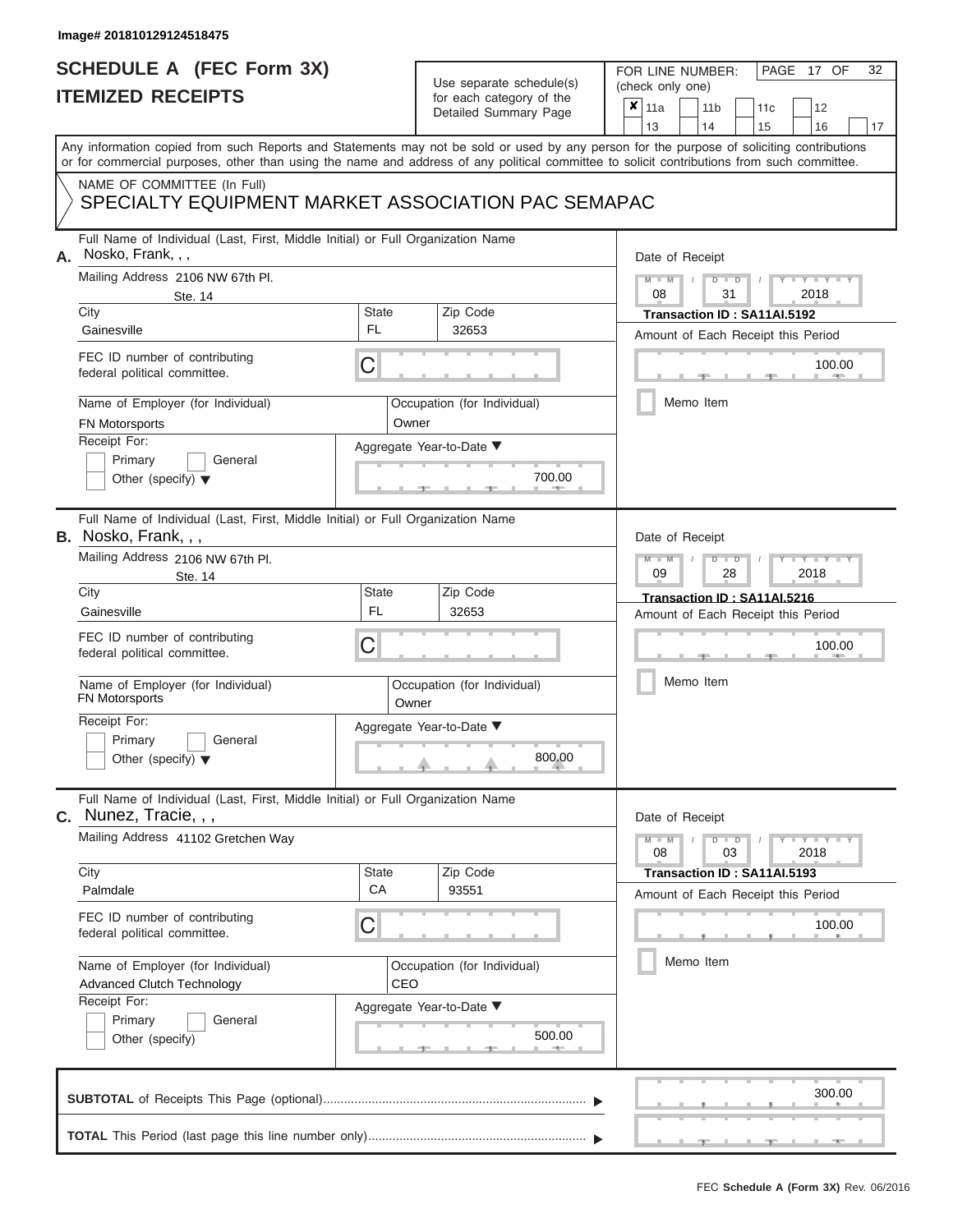# **SCHEDULE A (FEC Form 3X)**

# Use separate schedule(s)

| SCHEDULE A (FEC Form 3X)<br><b>ITEMIZED RECEIPTS</b>                                                                                                                                                                                                                                                                                                                                           |                                | Use separate schedule(s)<br>for each category of the<br>Detailed Summary Page                                                                            | 32<br>FOR LINE NUMBER:<br>PAGE<br>18 OF<br>(check only one)<br>$\boldsymbol{x}$<br>11a<br>11 <sub>b</sub><br>11c<br>12<br>13<br>14<br>15<br>16<br>17                                   |
|------------------------------------------------------------------------------------------------------------------------------------------------------------------------------------------------------------------------------------------------------------------------------------------------------------------------------------------------------------------------------------------------|--------------------------------|----------------------------------------------------------------------------------------------------------------------------------------------------------|----------------------------------------------------------------------------------------------------------------------------------------------------------------------------------------|
| Any information copied from such Reports and Statements may not be sold or used by any person for the purpose of soliciting contributions<br>or for commercial purposes, other than using the name and address of any political committee to solicit contributions from such committee.<br>NAME OF COMMITTEE (In Full)<br>SPECIALTY EQUIPMENT MARKET ASSOCIATION PAC SEMAPAC                   |                                |                                                                                                                                                          |                                                                                                                                                                                        |
| Full Name of Individual (Last, First, Middle Initial) or Full Organization Name<br>Nunez, Tracie, , ,<br>А.<br>Mailing Address 41102 Gretchen Way<br>City<br>Palmdale<br>FEC ID number of contributing<br>federal political committee.<br>Name of Employer (for Individual)<br><b>Advanced Clutch Technology</b><br>Receipt For:<br>Primary<br>General<br>Other (specify) $\blacktriangledown$ | State<br><b>CA</b><br>С<br>CEO | Zip Code<br>93551<br>Occupation (for Individual)<br>Aggregate Year-to-Date ▼<br>600.00                                                                   | Date of Receipt<br>$M - M$<br>$D$ $D$<br>$Y - Y - I$<br>09<br>2018<br>28<br>Transaction ID: SA11AI.5217<br>Amount of Each Receipt this Period<br>100.00<br><b>AND IN</b><br>Memo Item  |
| Full Name of Individual (Last, First, Middle Initial) or Full Organization Name<br><b>B.</b> Ridnouer, Nathan, , ,<br>Mailing Address 821 E. Dalton Avenue<br>City<br>Glendora<br>FEC ID number of contributing<br>federal political committee.<br>Name of Employer (for Individual)<br><b>SEMA</b><br>Receipt For:<br>Primary<br>General<br>Other (specify) $\blacktriangledown$              | State<br>CA<br>С               | Zip Code<br>91741<br>Occupation (for Individual)<br>VP, Councils & Membership<br>Aggregate Year-to-Date ▼<br>$\begin{array}{c}\n 700.00 \\  \end{array}$ | Date of Receipt<br>$M - M$<br>$D$ $\Box$ $D$<br>Y TYT<br>07<br>2018<br>30<br>Transaction ID: SA11AI.5171<br>Amount of Each Receipt this Period<br>100.00<br>Memo Item                  |
| Full Name of Individual (Last, First, Middle Initial) or Full Organization Name<br>Ridnouer, Nathan, , ,<br>С.<br>Mailing Address 821 E. Dalton Avenue<br>City<br>Glendora<br>FEC ID number of contributing<br>federal political committee.<br>Name of Employer (for Individual)<br><b>SEMA</b><br>Receipt For:<br>Primary<br>General<br>Other (specify)                                       | State<br>CA<br>С               | Zip Code<br>91741<br>Occupation (for Individual)<br>VP, Councils & Membership<br>Aggregate Year-to-Date ▼<br>800.00                                      | Date of Receipt<br>$M - M$<br>$D$ $D$<br>$T-T$ $T$ $T$ $T$ $T$ $T$ $T$<br>31<br>08<br>2018<br>Transaction ID: SA11AI.5194<br>Amount of Each Receipt this Period<br>100.00<br>Memo Item |
|                                                                                                                                                                                                                                                                                                                                                                                                |                                |                                                                                                                                                          | 300.00                                                                                                                                                                                 |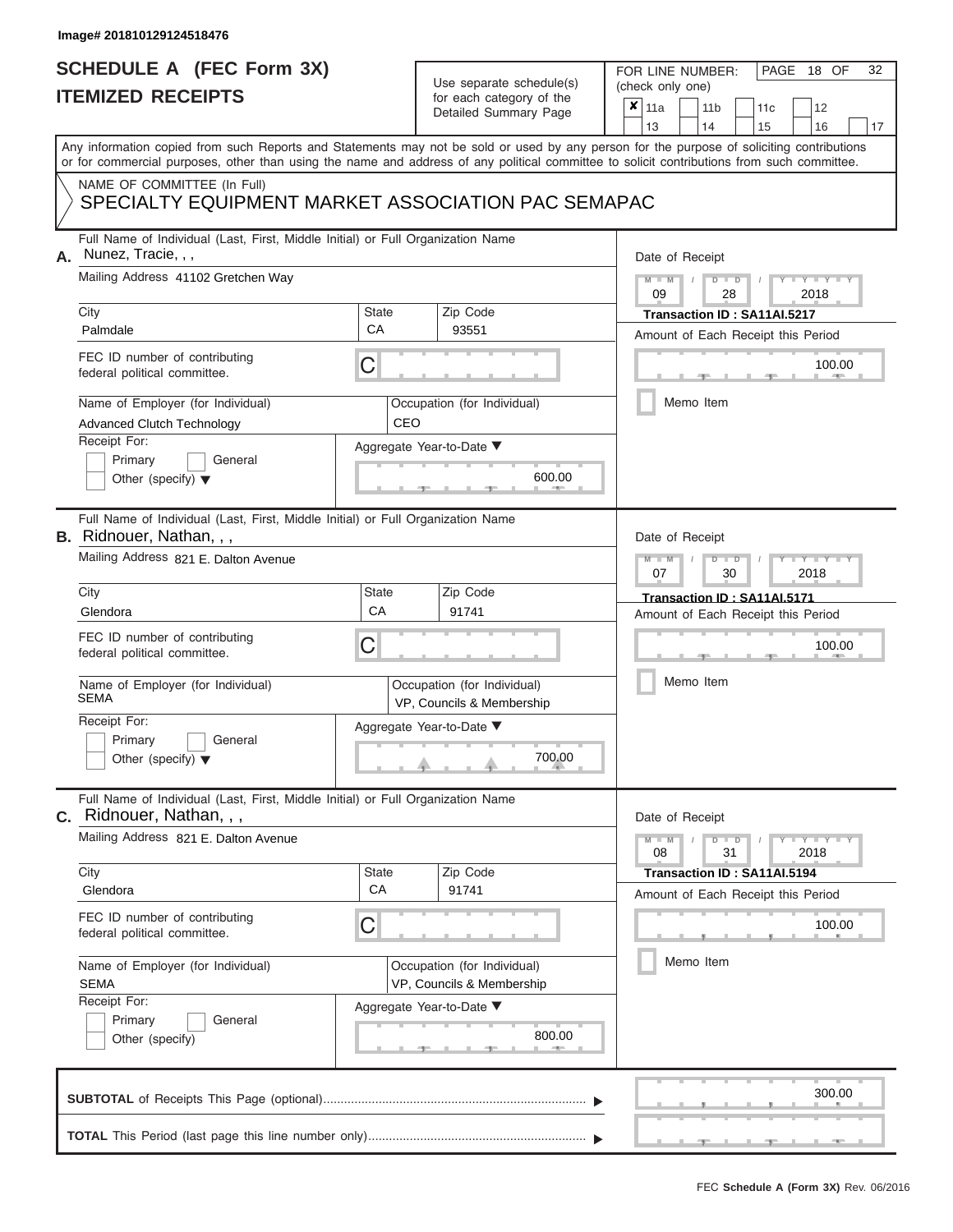# **SCHEDULE A (FEC Form 3X)**

# Use separate schedule(s)

| SCHEDULE A (FEC Form 3X)<br><b>ITEMIZED RECEIPTS</b>                                                                                                                                                          |                                | Use separate schedule(s)<br>for each category of the<br>Detailed Summary Page                                             | 32<br>FOR LINE NUMBER:<br>PAGE 19 OF<br>(check only one)<br>$\overline{\mathbf{x}}$   11a<br>11 <sub>b</sub><br>12<br>11 <sub>c</sub>                                   |
|---------------------------------------------------------------------------------------------------------------------------------------------------------------------------------------------------------------|--------------------------------|---------------------------------------------------------------------------------------------------------------------------|-------------------------------------------------------------------------------------------------------------------------------------------------------------------------|
| or for commercial purposes, other than using the name and address of any political committee to solicit contributions from such committee.<br>NAME OF COMMITTEE (In Full)                                     |                                |                                                                                                                           | 13<br>14<br>15<br>16<br>17<br>Any information copied from such Reports and Statements may not be sold or used by any person for the purpose of soliciting contributions |
| SPECIALTY EQUIPMENT MARKET ASSOCIATION PAC SEMAPAC                                                                                                                                                            |                                |                                                                                                                           |                                                                                                                                                                         |
| Full Name of Individual (Last, First, Middle Initial) or Full Organization Name<br>Ridnouer, Nathan, , ,<br>А.<br>Mailing Address 821 E. Dalton Avenue<br>City<br>Glendora<br>FEC ID number of contributing   | <b>State</b><br><b>CA</b><br>C | Zip Code<br>91741                                                                                                         | Date of Receipt<br>$M - M$ /<br>$D$ $D$<br>$-1 - Y - 1 - Y - 1$<br>09<br>28<br>2018<br>Transaction ID: SA11AI.5218<br>Amount of Each Receipt this Period<br>100.00      |
| federal political committee.<br>Name of Employer (for Individual)<br><b>SEMA</b><br>Receipt For:<br>Primary<br>General<br>Other (specify) $\blacktriangledown$                                                |                                | Occupation (for Individual)<br>VP, Councils & Membership<br>Aggregate Year-to-Date ▼<br>900.00                            | <b>AND IN</b><br>Memo Item                                                                                                                                              |
| Full Name of Individual (Last, First, Middle Initial) or Full Organization Name<br>B. Rudd, Bunyan, , ,<br>Mailing Address 4009 Barfield Crescent Rd<br>City<br>Murfreesboro<br>FEC ID number of contributing | <b>State</b><br><b>TN</b>      | Zip Code<br>37128                                                                                                         | Date of Receipt<br>$M - M$<br>$D$ $\Box$ $D$<br>$T - Y = T - Y = T$<br>2018<br>07<br>30<br>Transaction ID: SA11AI.5172<br>Amount of Each Receipt this Period            |
| federal political committee.<br>Name of Employer (for Individual)<br><b>Bob Cook Sales</b><br>Receipt For:<br>Primary<br>General<br>Other (specify) $\blacktriangledown$                                      | C                              | Occupation (for Individual)<br>Principle<br>Aggregate Year-to-Date ▼<br>$\begin{array}{c}\n700.00 \\ \hline\n\end{array}$ | 100.00<br>Memo Item                                                                                                                                                     |
| Full Name of Individual (Last, First, Middle Initial) or Full Organization Name<br>C. Rudd, Bunyan, , ,<br>Mailing Address 4009 Barfield Crescent Rd                                                          |                                |                                                                                                                           | Date of Receipt<br>$M - M$<br>$D$ $D$<br>$\blacksquare \blacksquare \mathsf{Y} \mathrel{\sqsubseteq} \mathsf{Y} \mathrel{\sqsubseteq} \mathsf{Y}$                       |
| City<br>Murfreesboro<br>FEC ID number of contributing                                                                                                                                                         | State<br><b>TN</b><br>C        | Zip Code<br>37128                                                                                                         | 31<br>08<br>2018<br>Transaction ID: SA11AI.5195<br>Amount of Each Receipt this Period<br>100.00                                                                         |
| federal political committee.<br>Name of Employer (for Individual)<br><b>Bob Cook Sales</b><br>Receipt For:<br>Primary<br>General<br>Other (specify)                                                           |                                | Occupation (for Individual)<br>Principle<br>Aggregate Year-to-Date ▼<br>800.00                                            | Memo Item                                                                                                                                                               |
|                                                                                                                                                                                                               |                                |                                                                                                                           | 300.00                                                                                                                                                                  |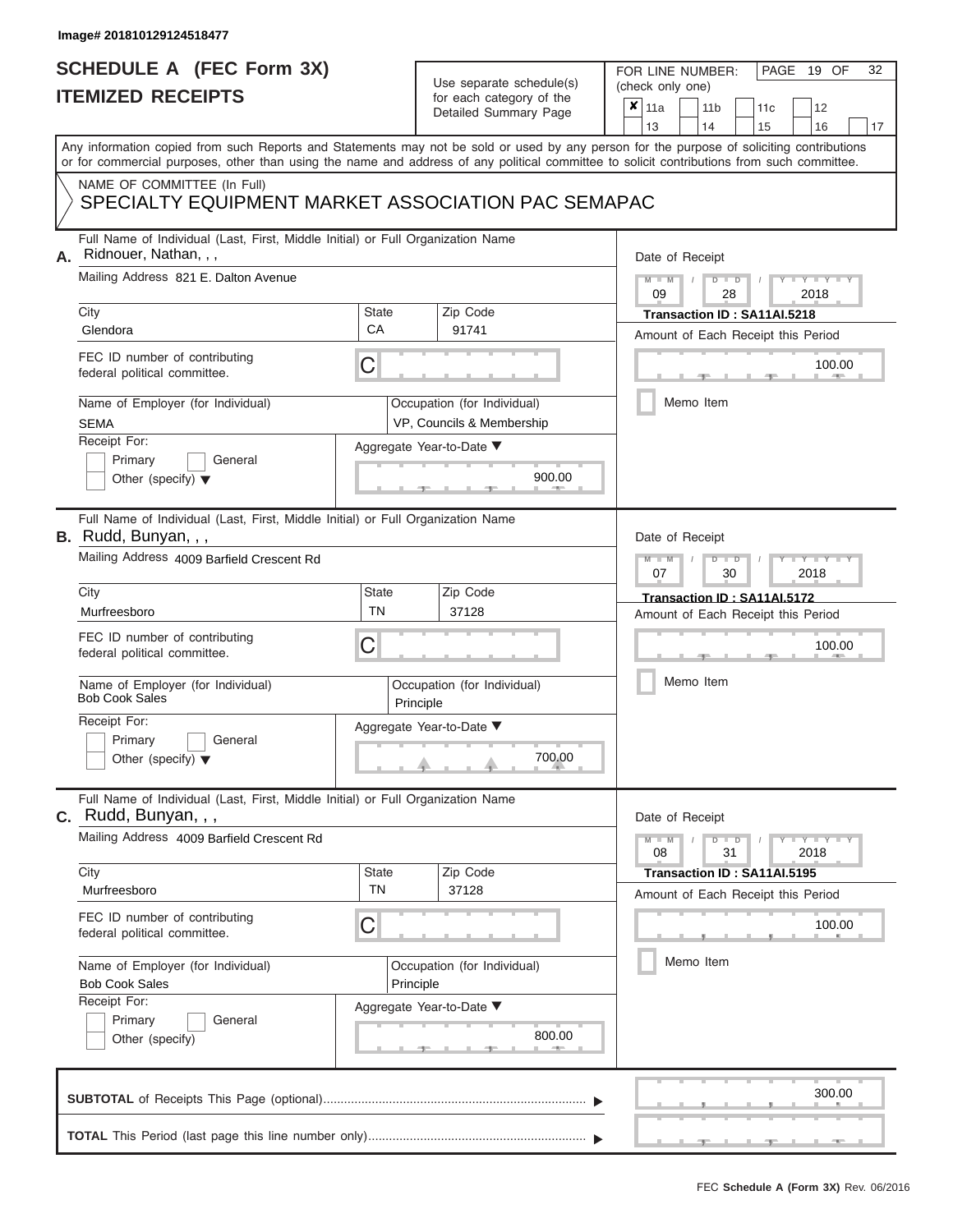# **SCHEDULE A (FEC Form 3X)**

# Use separate schedule(s)

| SCHEDULE A (FEC Form 3X)<br><b>ITEMIZED RECEIPTS</b>                                                                                                        |                           | Use separate schedule(s)<br>for each category of the<br>Detailed Summary Page | 32<br>FOR LINE NUMBER:<br>PAGE 20 OF<br>(check only one)<br>$\boldsymbol{x}$<br>11a<br>11 <sub>b</sub><br>12<br>11 <sub>c</sub><br>13<br>14<br>15<br>16<br>17 |
|-------------------------------------------------------------------------------------------------------------------------------------------------------------|---------------------------|-------------------------------------------------------------------------------|---------------------------------------------------------------------------------------------------------------------------------------------------------------|
| or for commercial purposes, other than using the name and address of any political committee to solicit contributions from such committee.                  |                           |                                                                               | Any information copied from such Reports and Statements may not be sold or used by any person for the purpose of soliciting contributions                     |
| NAME OF COMMITTEE (In Full)<br>SPECIALTY EQUIPMENT MARKET ASSOCIATION PAC SEMAPAC                                                                           |                           |                                                                               |                                                                                                                                                               |
| Full Name of Individual (Last, First, Middle Initial) or Full Organization Name<br>Rudd, Bunyan, , ,<br>А.<br>Mailing Address 4009 Barfield Crescent Rd     |                           |                                                                               | Date of Receipt<br>$M = M$ /<br>$D$ $D$<br>Y TY T<br>09<br>28<br>2018                                                                                         |
| City<br>Murfreesboro                                                                                                                                        | <b>State</b><br><b>TN</b> | Zip Code<br>37128                                                             | Transaction ID : SA11AI.5219<br>Amount of Each Receipt this Period                                                                                            |
| FEC ID number of contributing<br>federal political committee.                                                                                               | C                         |                                                                               | 100.00<br><b>AND I</b>                                                                                                                                        |
| Name of Employer (for Individual)<br><b>Bob Cook Sales</b>                                                                                                  |                           | Occupation (for Individual)<br>Principle                                      | Memo Item                                                                                                                                                     |
| Receipt For:<br>Primary<br>General<br>Other (specify) $\blacktriangledown$                                                                                  |                           | Aggregate Year-to-Date ▼<br>900.00                                            |                                                                                                                                                               |
| Full Name of Individual (Last, First, Middle Initial) or Full Organization Name<br><b>B.</b> Schoof, Angela, , ,<br>Mailing Address 2555 Main Street, #2087 |                           |                                                                               | Date of Receipt<br>$M - M$<br>$D$ $D$<br>$T - Y = T - Y - T$<br>08<br>2018<br>31                                                                              |
| City                                                                                                                                                        | <b>State</b>              | Zip Code                                                                      | Transaction ID: SA11AI.5196                                                                                                                                   |
| Irvine<br>FEC ID number of contributing<br>federal political committee.                                                                                     | CA<br>C                   | 92614                                                                         | Amount of Each Receipt this Period<br>100.00                                                                                                                  |
| Name of Employer (for Individual)<br>The Enthusiast Network                                                                                                 |                           | Occupation (for Individual)<br>Associate Publisher                            | Memo Item                                                                                                                                                     |
| Receipt For:<br>Primary<br>General<br>Other (specify) $\blacktriangledown$                                                                                  |                           | Aggregate Year-to-Date ▼<br>400.00                                            |                                                                                                                                                               |
| Full Name of Individual (Last, First, Middle Initial) or Full Organization Name<br>C. Schoof, Angela, , ,                                                   |                           |                                                                               | Date of Receipt                                                                                                                                               |
| Mailing Address 2555 Main Street, #2087                                                                                                                     |                           |                                                                               | $M - M$<br>$D$ $D$<br>$+Y + Y + Y$<br>09<br>28<br>2018                                                                                                        |
| City<br>Irvine                                                                                                                                              | <b>State</b><br>CA        | Zip Code<br>92614                                                             | Transaction ID: SA11AI.5220<br>Amount of Each Receipt this Period                                                                                             |
| FEC ID number of contributing<br>federal political committee.                                                                                               | C                         |                                                                               | 100.00                                                                                                                                                        |
| Name of Employer (for Individual)<br>The Enthusiast Network                                                                                                 |                           | Occupation (for Individual)<br>Associate Publisher                            | Memo Item                                                                                                                                                     |
| Receipt For:<br>Primary<br>General<br>Other (specify)                                                                                                       |                           | Aggregate Year-to-Date ▼<br>500.00                                            |                                                                                                                                                               |
|                                                                                                                                                             |                           |                                                                               | 300.00                                                                                                                                                        |
|                                                                                                                                                             |                           |                                                                               |                                                                                                                                                               |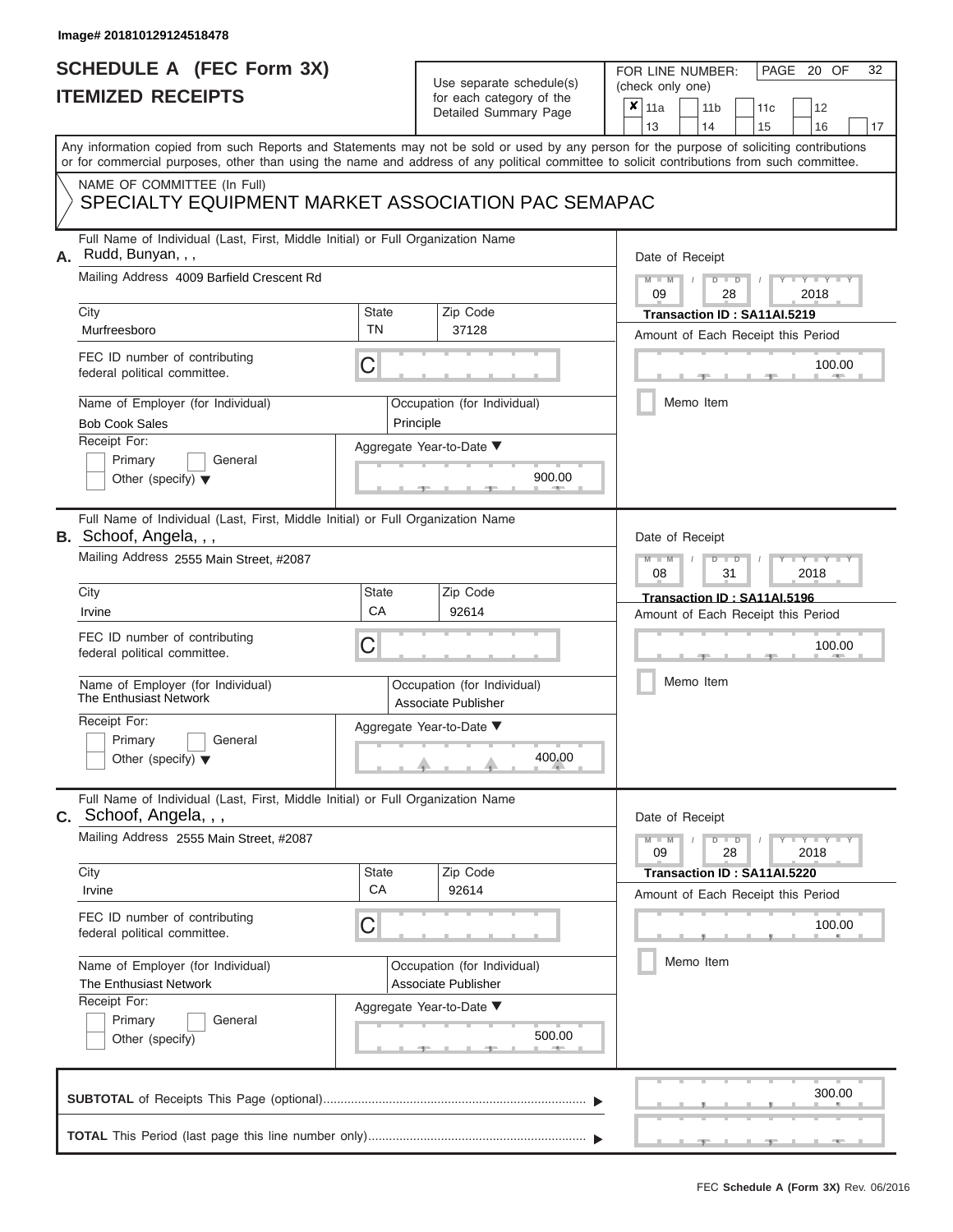# **SCHEDULE A (FEC Form 3X)**

# Use separate schedule(s)

| SCHEDULE A (FEC Form 3X)<br><b>ITEMIZED RECEIPTS</b>                                                                                                                                                                                                                                                                                                                                         |                                | Use separate schedule(s)<br>for each category of the<br>Detailed Summary Page                                                            | 32<br>FOR LINE NUMBER:<br>PAGE 21<br>OF<br>(check only one)<br>$\boldsymbol{x}$<br>11a<br>11 <sub>b</sub><br>12<br>11c<br>13<br>16<br>14<br>15<br>17                  |
|----------------------------------------------------------------------------------------------------------------------------------------------------------------------------------------------------------------------------------------------------------------------------------------------------------------------------------------------------------------------------------------------|--------------------------------|------------------------------------------------------------------------------------------------------------------------------------------|-----------------------------------------------------------------------------------------------------------------------------------------------------------------------|
| Any information copied from such Reports and Statements may not be sold or used by any person for the purpose of soliciting contributions<br>or for commercial purposes, other than using the name and address of any political committee to solicit contributions from such committee.<br>NAME OF COMMITTEE (In Full)<br>SPECIALTY EQUIPMENT MARKET ASSOCIATION PAC SEMAPAC                 |                                |                                                                                                                                          |                                                                                                                                                                       |
| Full Name of Individual (Last, First, Middle Initial) or Full Organization Name<br>A. Silvers, Ernie, , ,<br>Mailing Address 11707 Slauson Avenue<br>City<br>Santa Fe Springs<br>FEC ID number of contributing<br>federal political committee.<br>Name of Employer (for Individual)<br>Egge Machine Co.<br>Receipt For:<br>Primary<br>General<br>Other (specify) $\blacktriangledown$        | <b>State</b><br>CA<br>С<br>CEO | Zip Code<br>90670<br>Occupation (for Individual)<br>Aggregate Year-to-Date ▼<br>1000.00                                                  | Date of Receipt<br>$M - M$ /<br>$D$ $D$<br>Y TY T<br>08<br>03<br>2018<br>Transaction ID: SA11AI.5176<br>Amount of Each Receipt this Period<br>1000.00<br>Memo Item    |
| Full Name of Individual (Last, First, Middle Initial) or Full Organization Name<br><b>B.</b> Stephens, Russell, , Mr.,<br>Mailing Address 1221 Missy Yvette<br>City<br>El Paso<br>FEC ID number of contributing<br>federal political committee.<br>Name of Employer (for Individual)<br><b>MSD Performance</b><br>Receipt For:<br>Primary<br>General<br>Other (specify) $\blacktriangledown$ | <b>State</b><br><b>TX</b><br>С | Zip Code<br>79936<br>Occupation (for Individual)<br>President<br>Aggregate Year-to-Date ▼<br>$\begin{array}{c}\n 700.00 \\  \end{array}$ | Date of Receipt<br>$M - M$<br>$D$ $\Box$ $D$<br>Y TYT<br>07<br>30<br>2018<br>Transaction ID: SA11AI.5173<br>Amount of Each Receipt this Period<br>100.00<br>Memo Item |
| Full Name of Individual (Last, First, Middle Initial) or Full Organization Name<br>C. Stephens, Russell, , Mr.,<br>Mailing Address 1221 Missy Yvette<br>City<br>El Paso<br>FEC ID number of contributing<br>federal political committee.<br>Name of Employer (for Individual)<br><b>MSD Performance</b><br>Receipt For:<br>Primary<br>General<br>Other (specify)                             | <b>State</b><br><b>TX</b><br>С | Zip Code<br>79936<br>Occupation (for Individual)<br>President<br>Aggregate Year-to-Date ▼<br>800.00                                      | Date of Receipt<br>$M - M$<br>$D$ $D$<br>$-Y - Y - Y$<br>08<br>31<br>2018<br>Transaction ID: SA11AI.5197<br>Amount of Each Receipt this Period<br>100.00<br>Memo Item |
|                                                                                                                                                                                                                                                                                                                                                                                              |                                |                                                                                                                                          | 1200.00                                                                                                                                                               |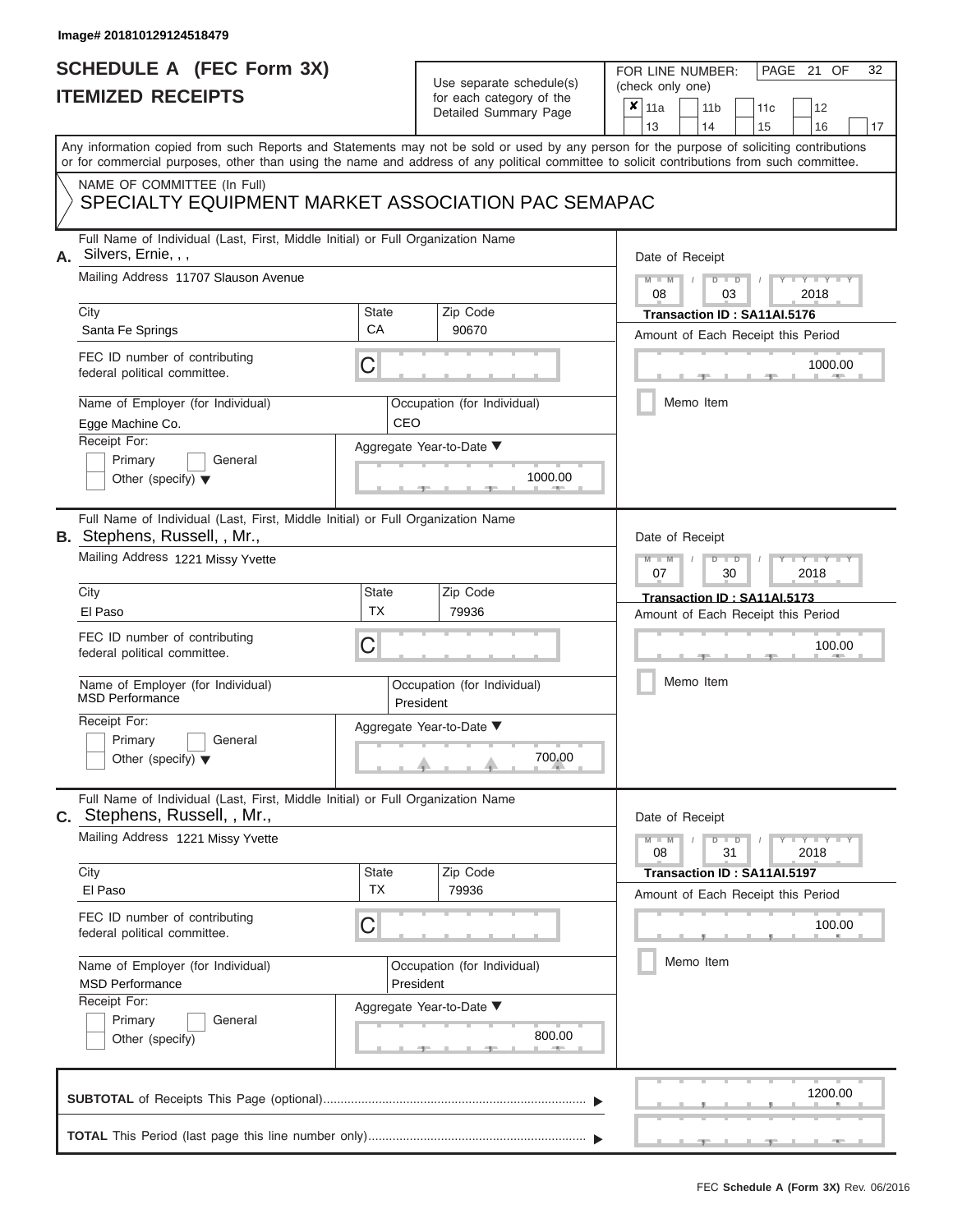### **SCHEDULE A (FEC Form 3X) ITEMIZED RECEIPTS**

# Use separate schedule(s)

| SCHEDULE A (FEC Form 3X)<br><b>ITEMIZED RECEIPTS</b>                                                                                                                                                                                                                                    |                           | Use separate schedule(s)                                 | 32<br>FOR LINE NUMBER:<br>PAGE 22 OF<br>(check only one)                                           |  |  |  |  |
|-----------------------------------------------------------------------------------------------------------------------------------------------------------------------------------------------------------------------------------------------------------------------------------------|---------------------------|----------------------------------------------------------|----------------------------------------------------------------------------------------------------|--|--|--|--|
|                                                                                                                                                                                                                                                                                         |                           | for each category of the<br>Detailed Summary Page        | ×<br>11a<br>11 <sub>b</sub><br>12<br>11c<br>13<br>14<br>15<br>16<br>17                             |  |  |  |  |
| Any information copied from such Reports and Statements may not be sold or used by any person for the purpose of soliciting contributions<br>or for commercial purposes, other than using the name and address of any political committee to solicit contributions from such committee. |                           |                                                          |                                                                                                    |  |  |  |  |
| NAME OF COMMITTEE (In Full)<br>SPECIALTY EQUIPMENT MARKET ASSOCIATION PAC SEMAPAC                                                                                                                                                                                                       |                           |                                                          |                                                                                                    |  |  |  |  |
| Full Name of Individual (Last, First, Middle Initial) or Full Organization Name<br>Stephens, Russell, , Mr.,                                                                                                                                                                            |                           |                                                          | Date of Receipt                                                                                    |  |  |  |  |
| Mailing Address 1221 Missy Yvette<br>City                                                                                                                                                                                                                                               | <b>State</b>              | Zip Code                                                 | $M - M$<br>$D$ $D$<br>$Y - Y - I$<br>09<br>28<br>2018<br>Transaction ID: SA11AI.5221               |  |  |  |  |
| El Paso                                                                                                                                                                                                                                                                                 | <b>TX</b>                 | 79936                                                    | Amount of Each Receipt this Period                                                                 |  |  |  |  |
| FEC ID number of contributing<br>federal political committee.                                                                                                                                                                                                                           | С                         |                                                          | 100.00<br><b>AND IN</b>                                                                            |  |  |  |  |
| Name of Employer (for Individual)<br><b>MSD Performance</b>                                                                                                                                                                                                                             |                           | Occupation (for Individual)<br>President                 | Memo Item                                                                                          |  |  |  |  |
| Receipt For:                                                                                                                                                                                                                                                                            |                           | Aggregate Year-to-Date ▼                                 |                                                                                                    |  |  |  |  |
| Primary<br>General<br>Other (specify) $\blacktriangledown$                                                                                                                                                                                                                              |                           | 900.00                                                   |                                                                                                    |  |  |  |  |
| Full Name of Individual (Last, First, Middle Initial) or Full Organization Name<br><b>B.</b> Treydte, Peter, , ,                                                                                                                                                                        |                           |                                                          | Date of Receipt                                                                                    |  |  |  |  |
| Mailing Address 1575 S Valley Vista Dr                                                                                                                                                                                                                                                  |                           |                                                          | $M - M$<br>$D$ $\Box$ $D$<br>$\Box$ $\Upsilon$ $\Box$ $\Upsilon$ $\Box$ $\Box$<br>2018<br>07<br>30 |  |  |  |  |
| City<br>Diamond Bar                                                                                                                                                                                                                                                                     | <b>State</b><br>CA        | Zip Code<br>91765                                        | Transaction ID: SA11AI.5174                                                                        |  |  |  |  |
| FEC ID number of contributing                                                                                                                                                                                                                                                           |                           |                                                          | Amount of Each Receipt this Period                                                                 |  |  |  |  |
| federal political committee.                                                                                                                                                                                                                                                            | С                         |                                                          | 100.00                                                                                             |  |  |  |  |
| Name of Employer (for Individual)<br><b>SEMA</b>                                                                                                                                                                                                                                        |                           | Occupation (for Individual)<br>Compliance Center Manager | Memo Item                                                                                          |  |  |  |  |
| Receipt For:                                                                                                                                                                                                                                                                            |                           | Aggregate Year-to-Date ▼                                 |                                                                                                    |  |  |  |  |
| Primary<br>General<br>Other (specify) $\blacktriangledown$                                                                                                                                                                                                                              |                           | 300.00                                                   |                                                                                                    |  |  |  |  |
| Full Name of Individual (Last, First, Middle Initial) or Full Organization Name<br>Treydte, Peter, , ,<br>$\mathbf{C}$ .                                                                                                                                                                |                           |                                                          | Date of Receipt                                                                                    |  |  |  |  |
| Mailing Address 1575 S Valley Vista Dr                                                                                                                                                                                                                                                  |                           |                                                          | $T - Y = T - Y$<br>$M - M$<br>$D$ $D$<br>08<br>03<br>2018                                          |  |  |  |  |
| City<br>Diamond Bar                                                                                                                                                                                                                                                                     | <b>State</b><br><b>CA</b> | Zip Code<br>91765                                        | Transaction ID: SA11AI.5198<br>Amount of Each Receipt this Period                                  |  |  |  |  |
| FEC ID number of contributing<br>federal political committee.                                                                                                                                                                                                                           | С                         |                                                          | 100.00                                                                                             |  |  |  |  |
| Name of Employer (for Individual)<br><b>SEMA</b>                                                                                                                                                                                                                                        |                           | Occupation (for Individual)<br>Compliance Center Manager | Memo Item                                                                                          |  |  |  |  |
| Receipt For:<br>Primary<br>General<br>Other (specify)                                                                                                                                                                                                                                   |                           | Aggregate Year-to-Date ▼<br>400.00                       |                                                                                                    |  |  |  |  |
|                                                                                                                                                                                                                                                                                         |                           |                                                          | 300.00                                                                                             |  |  |  |  |
|                                                                                                                                                                                                                                                                                         |                           |                                                          |                                                                                                    |  |  |  |  |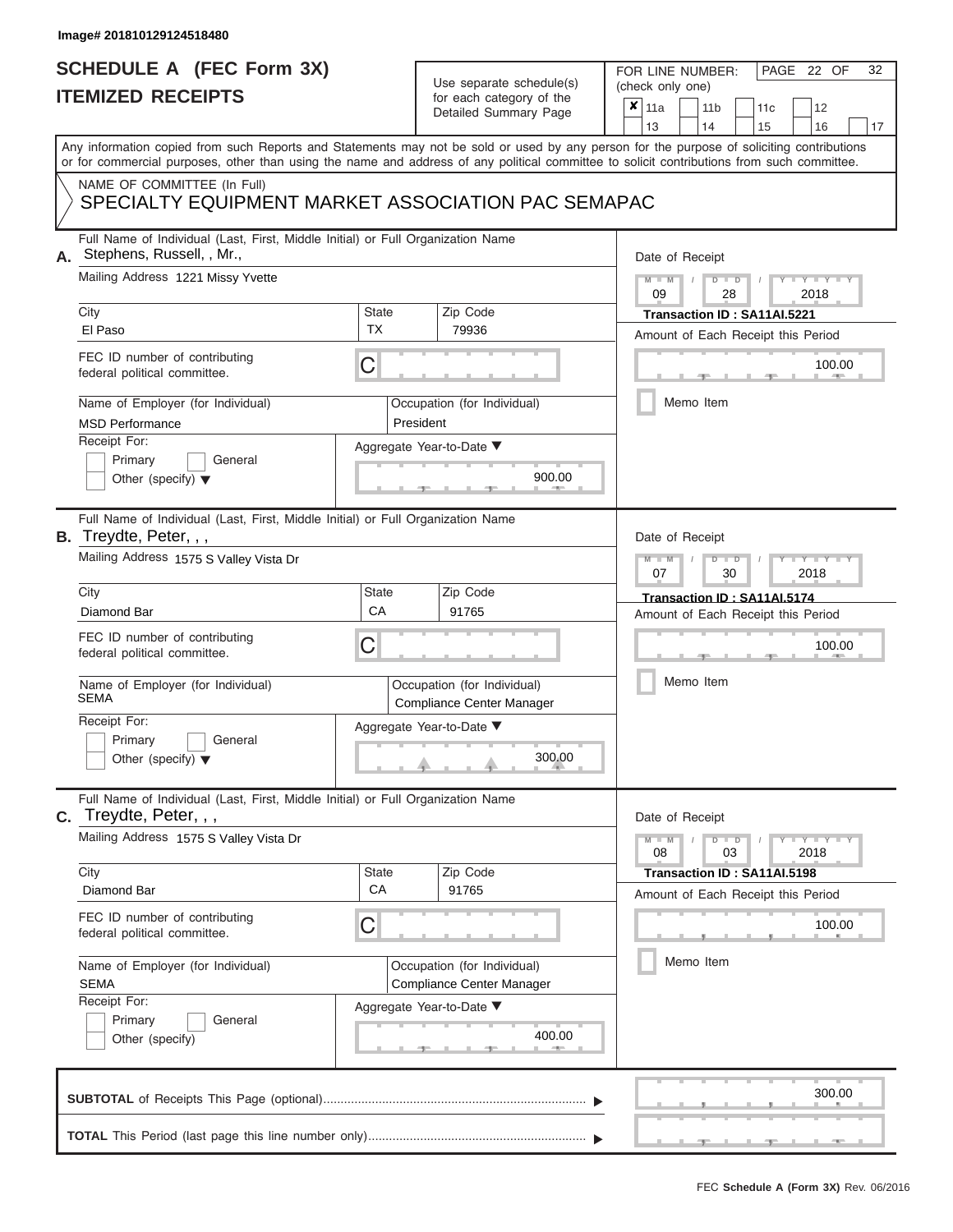# **SCHEDULE A (FEC Form 3X)**

# Use separate schedule(s)

| SCHEDULE A (FEC Form 3X)<br><b>ITEMIZED RECEIPTS</b>                                                                                                   |                           | Use separate schedule(s)<br>for each category of the           | 32<br>FOR LINE NUMBER:<br>PAGE 23 OF<br>(check only one)                                                                                                                                                                                                                                |  |  |  |  |
|--------------------------------------------------------------------------------------------------------------------------------------------------------|---------------------------|----------------------------------------------------------------|-----------------------------------------------------------------------------------------------------------------------------------------------------------------------------------------------------------------------------------------------------------------------------------------|--|--|--|--|
|                                                                                                                                                        |                           | Detailed Summary Page                                          | ×<br>11a<br>11 <sub>b</sub><br>12<br>11 <sub>c</sub><br>13<br>14<br>15<br>16<br>17                                                                                                                                                                                                      |  |  |  |  |
|                                                                                                                                                        |                           |                                                                | Any information copied from such Reports and Statements may not be sold or used by any person for the purpose of soliciting contributions<br>or for commercial purposes, other than using the name and address of any political committee to solicit contributions from such committee. |  |  |  |  |
| NAME OF COMMITTEE (In Full)<br>SPECIALTY EQUIPMENT MARKET ASSOCIATION PAC SEMAPAC                                                                      |                           |                                                                |                                                                                                                                                                                                                                                                                         |  |  |  |  |
| Full Name of Individual (Last, First, Middle Initial) or Full Organization Name<br>Treydte, Peter, , ,<br>А.<br>Mailing Address 1575 S Valley Vista Dr |                           |                                                                | Date of Receipt<br>$M - M$<br>$D$ $D$<br>$Y - Y - I$                                                                                                                                                                                                                                    |  |  |  |  |
| City<br>Diamond Bar                                                                                                                                    | <b>State</b><br>CA        | Zip Code<br>91765                                              | 09<br>2018<br>28<br>Transaction ID: SA11AI.5222<br>Amount of Each Receipt this Period                                                                                                                                                                                                   |  |  |  |  |
| FEC ID number of contributing<br>federal political committee.                                                                                          | C                         |                                                                | 100.00<br><b>AND IN</b>                                                                                                                                                                                                                                                                 |  |  |  |  |
| Name of Employer (for Individual)<br><b>SEMA</b>                                                                                                       |                           | Occupation (for Individual)<br>Compliance Center Manager       | Memo Item                                                                                                                                                                                                                                                                               |  |  |  |  |
| Receipt For:<br>Primary<br>General<br>Other (specify) $\blacktriangledown$                                                                             |                           | Aggregate Year-to-Date ▼<br>500.00                             |                                                                                                                                                                                                                                                                                         |  |  |  |  |
| Full Name of Individual (Last, First, Middle Initial) or Full Organization Name<br>B. White, Brit, , ,<br>Mailing Address 6613 Seabird Wy              |                           |                                                                | Date of Receipt<br>$M - M$<br>$D$ $D$<br>Y TYT<br>09<br>2018<br>28                                                                                                                                                                                                                      |  |  |  |  |
| City                                                                                                                                                   | State<br><b>FL</b>        | Zip Code<br>33572                                              | Transaction ID: SA11AI.5224                                                                                                                                                                                                                                                             |  |  |  |  |
| Apollo Beach<br>FEC ID number of contributing<br>federal political committee.                                                                          | С                         |                                                                | Amount of Each Receipt this Period<br>1000.00                                                                                                                                                                                                                                           |  |  |  |  |
| Name of Employer (for Individual)<br>The Enthusiast Network                                                                                            |                           | Occupation (for Individual)<br>Senior Account Manager          | Memo Item                                                                                                                                                                                                                                                                               |  |  |  |  |
| Receipt For:<br>Primary<br>General<br>Other (specify) $\blacktriangledown$                                                                             |                           | Aggregate Year-to-Date ▼<br>1000.00                            |                                                                                                                                                                                                                                                                                         |  |  |  |  |
| Full Name of Individual (Last, First, Middle Initial) or Full Organization Name<br>White, Melanie, , ,<br>C.                                           |                           |                                                                | Date of Receipt                                                                                                                                                                                                                                                                         |  |  |  |  |
| Mailing Address 430 East Maple                                                                                                                         |                           |                                                                | $D$ $\Box$ $D$<br>$T-T$ $T$ $T$ $T$ $T$ $T$<br>$M - M$<br>07<br>30<br>2018                                                                                                                                                                                                              |  |  |  |  |
| City<br>Exeter                                                                                                                                         | <b>State</b><br><b>CA</b> | Zip Code<br>93221                                              | Transaction ID: SA11AI.5166<br>Amount of Each Receipt this Period                                                                                                                                                                                                                       |  |  |  |  |
| FEC ID number of contributing<br>federal political committee.                                                                                          | С                         |                                                                | 100.00                                                                                                                                                                                                                                                                                  |  |  |  |  |
| Name of Employer (for Individual)<br><b>Hellwig Products</b><br>Receipt For:                                                                           |                           | Occupation (for Individual)<br><b>Executive Vice President</b> | Memo Item                                                                                                                                                                                                                                                                               |  |  |  |  |
| Primary<br>General<br>Other (specify)                                                                                                                  |                           | Aggregate Year-to-Date ▼<br>700.00                             |                                                                                                                                                                                                                                                                                         |  |  |  |  |
|                                                                                                                                                        |                           |                                                                | 1200.00                                                                                                                                                                                                                                                                                 |  |  |  |  |
|                                                                                                                                                        |                           |                                                                |                                                                                                                                                                                                                                                                                         |  |  |  |  |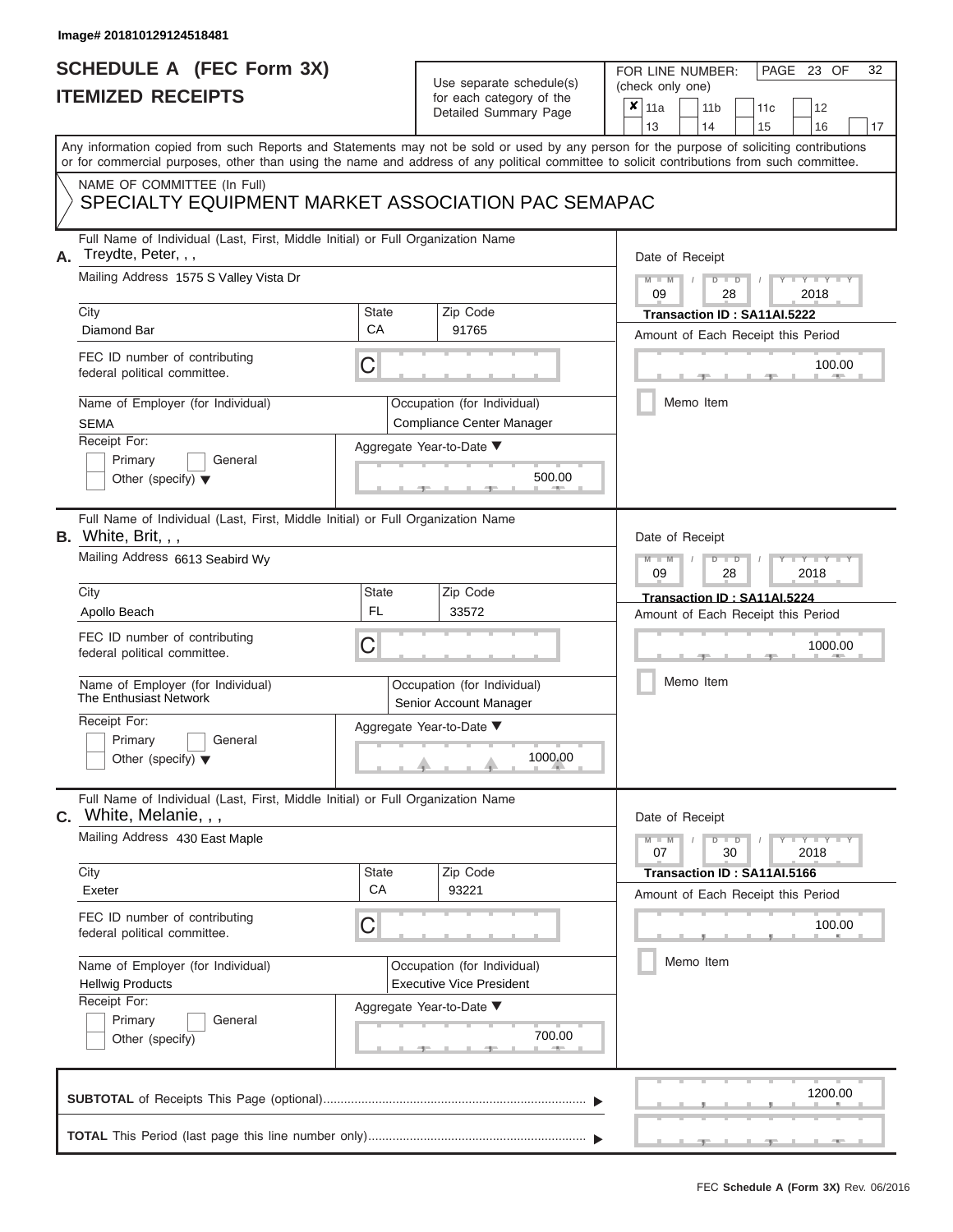### **SCHEDULE A (FEC Form 3X) ITEMIZED RECEIPTS**

| SCHEDULE A (FEC Form 3X)<br><b>ITEMIZED RECEIPTS</b>                                                                                       |                          | Use separate schedule(s)<br>for each category of the | 32<br>FOR LINE NUMBER:<br>PAGE 24 OF<br>(check only one)                                                                                  |  |  |  |  |
|--------------------------------------------------------------------------------------------------------------------------------------------|--------------------------|------------------------------------------------------|-------------------------------------------------------------------------------------------------------------------------------------------|--|--|--|--|
|                                                                                                                                            |                          | Detailed Summary Page                                | $\pmb{\times}$<br>  11a<br>11 <sub>b</sub><br>12<br>11c<br>13<br>14<br>15<br>16<br>17                                                     |  |  |  |  |
| or for commercial purposes, other than using the name and address of any political committee to solicit contributions from such committee. |                          |                                                      | Any information copied from such Reports and Statements may not be sold or used by any person for the purpose of soliciting contributions |  |  |  |  |
| NAME OF COMMITTEE (In Full)<br>SPECIALTY EQUIPMENT MARKET ASSOCIATION PAC SEMAPAC                                                          |                          |                                                      |                                                                                                                                           |  |  |  |  |
| Full Name of Individual (Last, First, Middle Initial) or Full Organization Name<br>Woodell, Van, , ,<br>A.                                 |                          |                                                      | Date of Receipt                                                                                                                           |  |  |  |  |
| Mailing Address 23308 Airpark Drive<br>City                                                                                                | <b>State</b>             | Zip Code                                             | $D$ $D$<br>Y I Y I<br>$M - M$<br>09<br>26<br>2018<br>Transaction ID: SA11AI.5202                                                          |  |  |  |  |
| Petersburg                                                                                                                                 | <b>VA</b>                | 23803                                                | Amount of Each Receipt this Period                                                                                                        |  |  |  |  |
| FEC ID number of contributing<br>federal political committee.                                                                              | C                        |                                                      | 1000.00<br><b>AND IN</b>                                                                                                                  |  |  |  |  |
| Name of Employer (for Individual)<br><b>Weathers Auto Supply</b>                                                                           | President                | Occupation (for Individual)                          | Memo Item                                                                                                                                 |  |  |  |  |
| Receipt For:<br>Primary<br>General<br>Other (specify) $\blacktriangledown$                                                                 |                          | Aggregate Year-to-Date ▼<br>1000.00<br><b>AND IN</b> |                                                                                                                                           |  |  |  |  |
| Full Name of Individual (Last, First, Middle Initial) or Full Organization Name<br><b>B.</b>                                               |                          |                                                      | Date of Receipt                                                                                                                           |  |  |  |  |
| <b>Mailing Address</b>                                                                                                                     |                          |                                                      | $D$ $D$<br>$M$ $M$                                                                                                                        |  |  |  |  |
| City                                                                                                                                       | State                    | Zip Code                                             | Amount of Each Receipt this Period                                                                                                        |  |  |  |  |
| FEC ID number of contributing<br>federal political committee.                                                                              | C                        |                                                      |                                                                                                                                           |  |  |  |  |
| Name of Employer (for Individual)                                                                                                          |                          | Occupation (for Individual)                          | Memo Item                                                                                                                                 |  |  |  |  |
| Receipt For:<br>Primary<br>General<br>Other (specify) $\blacktriangledown$                                                                 |                          | Aggregate Year-to-Date ▼<br>a.                       |                                                                                                                                           |  |  |  |  |
| Full Name of Individual (Last, First, Middle Initial) or Full Organization Name<br>C.                                                      |                          |                                                      | Date of Receipt                                                                                                                           |  |  |  |  |
| <b>Mailing Address</b>                                                                                                                     |                          |                                                      | $Y = Y = Y + Y$<br>$M - M$<br>$D$ $D$                                                                                                     |  |  |  |  |
| City                                                                                                                                       | <b>State</b>             | Zip Code                                             | Amount of Each Receipt this Period                                                                                                        |  |  |  |  |
| FEC ID number of contributing<br>federal political committee.                                                                              | C                        |                                                      |                                                                                                                                           |  |  |  |  |
| Name of Employer (for Individual)                                                                                                          |                          | Occupation (for Individual)                          | Memo Item                                                                                                                                 |  |  |  |  |
| Receipt For:<br>Primary<br>General<br>Other (specify)                                                                                      | Aggregate Year-to-Date ▼ |                                                      |                                                                                                                                           |  |  |  |  |
|                                                                                                                                            |                          |                                                      | 1000.00                                                                                                                                   |  |  |  |  |
|                                                                                                                                            |                          |                                                      | 13300.00                                                                                                                                  |  |  |  |  |

 ▲ ▲ ▲ , , .

a.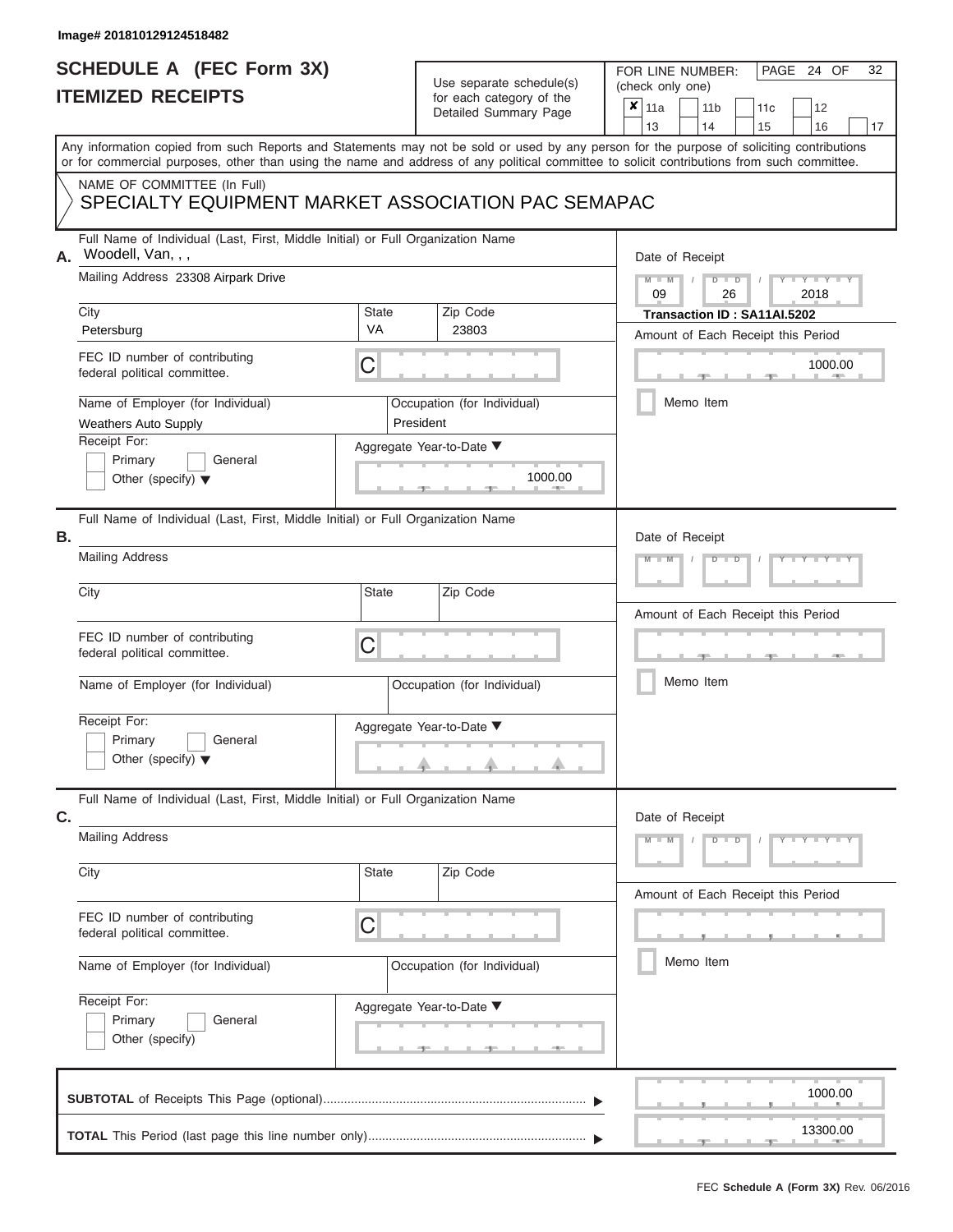|                               | <b>SCHEDULE B</b> (FEC Form 3X)                                                                                                            |                                                      |                       |             |           |                        | FOR LINE NUMBER:                                                     |                                                             |           |                                                                      |  | PAGE 25 OF                  | 32 |
|-------------------------------|--------------------------------------------------------------------------------------------------------------------------------------------|------------------------------------------------------|-----------------------|-------------|-----------|------------------------|----------------------------------------------------------------------|-------------------------------------------------------------|-----------|----------------------------------------------------------------------|--|-----------------------------|----|
| <b>ITEMIZED DISBURSEMENTS</b> |                                                                                                                                            | Use separate schedule(s)<br>for each category of the |                       |             |           |                        | (check only one)                                                     |                                                             |           |                                                                      |  |                             |    |
|                               |                                                                                                                                            |                                                      | Detailed Summary Page |             |           | 21 <sub>b</sub><br>28a | 22<br>28 <sub>b</sub>                                                | $\boldsymbol{x}$                                            | 23<br>28c | 26<br>29                                                             |  | 27<br>30 <sub>b</sub>       |    |
|                               | Any information copied from such Reports and Statements may not be sold or used by any person for the purpose of soliciting contributions  |                                                      |                       |             |           |                        |                                                                      |                                                             |           |                                                                      |  |                             |    |
|                               | or for commercial purposes, other than using the name and address of any political committee to solicit contributions from such committee. |                                                      |                       |             |           |                        |                                                                      |                                                             |           |                                                                      |  |                             |    |
|                               | NAME OF COMMITTEE (In Full)                                                                                                                |                                                      |                       |             |           |                        |                                                                      |                                                             |           |                                                                      |  |                             |    |
|                               | SPECIALTY EQUIPMENT MARKET ASSOCIATION PAC SEMAPAC                                                                                         |                                                      |                       |             |           |                        |                                                                      |                                                             |           |                                                                      |  |                             |    |
|                               | Full Name (Last, First, Middle Initial)                                                                                                    |                                                      |                       |             |           |                        |                                                                      |                                                             |           |                                                                      |  |                             |    |
|                               | <b>BILL NELSON FOR U S SENATE</b>                                                                                                          |                                                      |                       |             |           |                        |                                                                      | Date of Disbursement<br>Y I Y I Y I Y<br>$M - M$<br>$D$ $D$ |           |                                                                      |  |                             |    |
|                               | Mailing Address 972 W WHITMIRE DRIVE                                                                                                       |                                                      |                       |             |           |                        | 09                                                                   |                                                             |           | 20                                                                   |  | 2018                        |    |
|                               | City<br><b>MELBOURNE</b>                                                                                                                   | <b>State</b><br>FL.                                  | Zip Code<br>32935     |             |           |                        |                                                                      |                                                             |           | <b>FEC Identification Number</b>                                     |  |                             |    |
|                               | Purpose of Disbursement                                                                                                                    |                                                      |                       |             |           |                        | C                                                                    |                                                             | C00344051 |                                                                      |  |                             |    |
|                               |                                                                                                                                            |                                                      |                       |             |           |                        |                                                                      |                                                             |           | Transaction ID: SB23.5141                                            |  |                             |    |
|                               | Candidate Name                                                                                                                             |                                                      |                       |             | Category/ |                        |                                                                      |                                                             |           | Amount of Each Disbursement this Period                              |  |                             |    |
|                               | <b>BILL NELSON FOR U S SENATE</b><br>Office Sought:<br>House                                                                               | Disbursement For: 2018                               |                       |             | Type      |                        |                                                                      |                                                             |           |                                                                      |  | 1000.00                     |    |
|                               | Senate<br>x                                                                                                                                | Primary                                              | General<br>×          |             |           |                        |                                                                      |                                                             |           |                                                                      |  |                             |    |
|                               | President                                                                                                                                  | Other (specify) $\blacktriangledown$                 |                       |             |           |                        |                                                                      |                                                             | Memo Item |                                                                      |  |                             |    |
|                               | FL<br>District:<br>State:<br>00                                                                                                            |                                                      |                       |             |           |                        |                                                                      |                                                             |           |                                                                      |  |                             |    |
|                               | Full Name (Last, First, Middle Initial)                                                                                                    |                                                      |                       |             |           |                        |                                                                      |                                                             |           |                                                                      |  |                             |    |
| В.                            | <b>DOUG LAMALFA COMMITTEE</b>                                                                                                              |                                                      |                       |             |           |                        | Date of Disbursement                                                 |                                                             |           |                                                                      |  |                             |    |
|                               | Mailing Address 2150 RIVER PLAZA DR., #150                                                                                                 |                                                      |                       |             |           |                        | $M - M$<br>09                                                        |                                                             | $D$ $D$   | 30                                                                   |  | Y FY FY FY<br>2018          |    |
|                               |                                                                                                                                            |                                                      |                       |             |           |                        |                                                                      |                                                             |           |                                                                      |  |                             |    |
|                               | City                                                                                                                                       | <b>State</b>                                         | Zip Code              |             |           |                        |                                                                      |                                                             |           | <b>FEC Identification Number</b>                                     |  |                             |    |
|                               | SACRAMENTO<br>Purpose of Disbursement                                                                                                      | CA                                                   | 95833                 |             |           |                        |                                                                      |                                                             |           |                                                                      |  |                             |    |
|                               |                                                                                                                                            |                                                      | Category/             |             |           |                        | C                                                                    |                                                             | C00509422 |                                                                      |  |                             |    |
|                               | Candidate Name                                                                                                                             |                                                      |                       |             |           |                        | Transaction ID: SB23.5153<br>Amount of Each Disbursement this Period |                                                             |           |                                                                      |  |                             |    |
|                               | <b>DOUG LAMALFA COMMITTEE</b>                                                                                                              |                                                      |                       | <b>Type</b> |           |                        |                                                                      |                                                             |           |                                                                      |  |                             |    |
|                               | Office Sought:<br>House<br>x<br>Senate                                                                                                     | Disbursement For:                                    | 2018<br>General       |             |           |                        |                                                                      |                                                             |           |                                                                      |  | 2000.00                     |    |
|                               | President                                                                                                                                  | Primary<br>Other (specify)                           | x                     |             |           |                        |                                                                      |                                                             |           |                                                                      |  |                             |    |
|                               | State:<br>CA<br>District:<br>01                                                                                                            |                                                      |                       |             |           |                        |                                                                      |                                                             | Memo Item |                                                                      |  |                             |    |
|                               | Full Name (Last, First, Middle Initial)                                                                                                    |                                                      |                       |             |           |                        |                                                                      |                                                             |           |                                                                      |  |                             |    |
|                               | C. FIRST IN FREEDOM PAC                                                                                                                    |                                                      |                       |             |           |                        | Date of Disbursement                                                 |                                                             |           |                                                                      |  |                             |    |
|                               | Mailing Address 824 S MILLEDGE AVE, STE 101                                                                                                |                                                      |                       |             |           |                        | 09                                                                   |                                                             | $D$ $D$   | 30                                                                   |  | $Y$ $Y$ $Y$ $Y$ $Y$<br>2018 |    |
|                               | City                                                                                                                                       | State                                                | Zip Code              |             |           |                        |                                                                      |                                                             |           | <b>FEC Identification Number</b>                                     |  |                             |    |
|                               | <b>ATHENS</b><br>Purpose of Disbursement                                                                                                   | GA                                                   | 30605                 |             |           |                        |                                                                      |                                                             | C00540146 |                                                                      |  |                             |    |
|                               |                                                                                                                                            |                                                      |                       |             |           |                        | C                                                                    |                                                             |           |                                                                      |  |                             |    |
|                               | Candidate Name                                                                                                                             |                                                      |                       |             | Category/ |                        |                                                                      |                                                             |           | Transaction ID: SB23.5160<br>Amount of Each Disbursement this Period |  |                             |    |
|                               | <b>FIRST IN FREEDOM PAC</b>                                                                                                                |                                                      |                       |             | Type      |                        |                                                                      |                                                             |           |                                                                      |  |                             |    |
|                               | Office Sought:<br>House                                                                                                                    | Disbursement For:                                    |                       |             |           |                        |                                                                      |                                                             |           |                                                                      |  | 3000.00                     |    |
|                               | Senate<br>President                                                                                                                        | Primary<br>Other (specify) $\blacktriangledown$      | General               |             |           |                        |                                                                      |                                                             |           |                                                                      |  |                             |    |
|                               | State:<br>District:                                                                                                                        |                                                      |                       |             |           |                        |                                                                      |                                                             | Memo Item |                                                                      |  |                             |    |
|                               |                                                                                                                                            |                                                      |                       |             |           |                        |                                                                      |                                                             |           |                                                                      |  |                             |    |
|                               |                                                                                                                                            |                                                      |                       |             |           |                        |                                                                      |                                                             |           |                                                                      |  | 6000.00                     |    |
|                               |                                                                                                                                            |                                                      |                       |             |           |                        |                                                                      |                                                             |           |                                                                      |  |                             |    |
|                               |                                                                                                                                            |                                                      |                       |             |           |                        |                                                                      |                                                             |           |                                                                      |  |                             |    |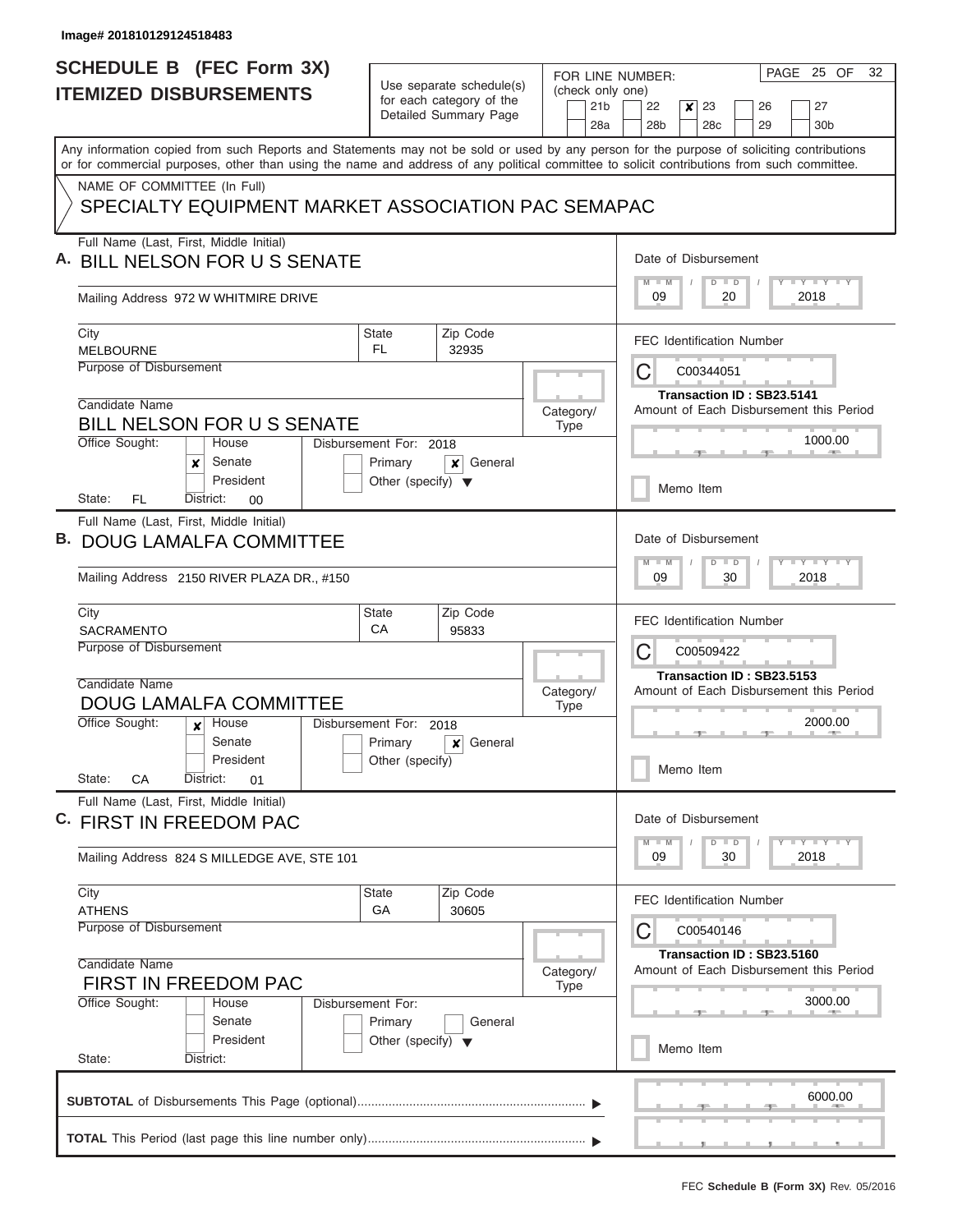| <b>SCHEDULE B (FEC Form 3X)</b>                                                                                                                                                                                                                                                         |                                                                           | Use separate schedule(s)                          | FOR LINE NUMBER:                           | PAGE 26 OF<br>32                                                                            |
|-----------------------------------------------------------------------------------------------------------------------------------------------------------------------------------------------------------------------------------------------------------------------------------------|---------------------------------------------------------------------------|---------------------------------------------------|--------------------------------------------|---------------------------------------------------------------------------------------------|
| <b>ITEMIZED DISBURSEMENTS</b>                                                                                                                                                                                                                                                           |                                                                           | for each category of the<br>Detailed Summary Page | (check only one)<br>21 <sub>b</sub><br>28a | 23<br>22<br>$\boldsymbol{x}$<br>27<br>26<br>28 <sub>b</sub><br>28c<br>29<br>30 <sub>b</sub> |
| Any information copied from such Reports and Statements may not be sold or used by any person for the purpose of soliciting contributions<br>or for commercial purposes, other than using the name and address of any political committee to solicit contributions from such committee. |                                                                           |                                                   |                                            |                                                                                             |
| NAME OF COMMITTEE (In Full)<br>SPECIALTY EQUIPMENT MARKET ASSOCIATION PAC SEMAPAC                                                                                                                                                                                                       |                                                                           |                                                   |                                            |                                                                                             |
| Full Name (Last, First, Middle Initial)<br>A. FRIENDS FOR CHRIS STEWART, INC.                                                                                                                                                                                                           |                                                                           |                                                   |                                            | Date of Disbursement<br><b>TEY LY LY</b><br>$M - M$<br>$D$ $D$                              |
| Mailing Address PO BOX 540370                                                                                                                                                                                                                                                           |                                                                           |                                                   |                                            | 09<br>30<br>2018                                                                            |
| City<br>NORTH SALT LAKE                                                                                                                                                                                                                                                                 | State<br>UT                                                               | Zip Code<br>84054                                 |                                            | <b>FEC Identification Number</b>                                                            |
| Purpose of Disbursement                                                                                                                                                                                                                                                                 |                                                                           |                                                   |                                            | C<br>C00506931<br>Transaction ID: SB23.5152                                                 |
| Candidate Name<br>FRIENDS FOR CHRIS STEWART, INC.                                                                                                                                                                                                                                       |                                                                           |                                                   | Category/<br><b>Type</b>                   | Amount of Each Disbursement this Period                                                     |
| Office Sought:<br>House<br>$\boldsymbol{x}$<br>Senate<br>President                                                                                                                                                                                                                      | Disbursement For: 2018<br>Primary<br>Other (specify) $\blacktriangledown$ | General<br>×                                      |                                            | 1000.00                                                                                     |
| UT<br>State:<br>District:<br>02<br>Full Name (Last, First, Middle Initial)                                                                                                                                                                                                              |                                                                           |                                                   |                                            | Memo Item                                                                                   |
| <b>FRIENDS OF BILL POSEY</b><br>Mailing Address P.O. BOX 411486                                                                                                                                                                                                                         |                                                                           |                                                   |                                            | Date of Disbursement<br>$M - M$<br>$D$ $D$<br>09<br>30<br>2018                              |
| City                                                                                                                                                                                                                                                                                    | <b>State</b>                                                              | Zip Code                                          |                                            |                                                                                             |
| <b>MELBOURNE</b><br>Purpose of Disbursement                                                                                                                                                                                                                                             | <b>FL</b>                                                                 | 32941                                             |                                            | <b>FEC Identification Number</b><br>С<br>C00444968                                          |
| Candidate Name<br><b>FRIENDS OF BILL POSEY</b>                                                                                                                                                                                                                                          |                                                                           |                                                   | Category/<br><b>Type</b>                   | Transaction ID: SB23.5150<br>Amount of Each Disbursement this Period                        |
| Office Sought:<br>House<br>$\mathbf{x}$<br>Senate                                                                                                                                                                                                                                       | Disbursement For:<br>Primary                                              | 2018<br>General<br>×                              |                                            | 1500.00                                                                                     |
| President<br>State:<br>FL<br>District:<br>08                                                                                                                                                                                                                                            | Other (specify)                                                           |                                                   |                                            | Memo Item                                                                                   |
| Full Name (Last, First, Middle Initial)<br>C. FRIENDS OF JOHN BARRASSO                                                                                                                                                                                                                  |                                                                           |                                                   |                                            | Date of Disbursement                                                                        |
| Mailing Address PO BOX 52008                                                                                                                                                                                                                                                            |                                                                           |                                                   |                                            | $Y$ $Y$ $Y$ $Y$ $Y$<br>$M - M$<br>$D$ $D$<br>08<br>06<br>2018                               |
| City<br><b>CASPER</b>                                                                                                                                                                                                                                                                   | <b>State</b><br><b>WY</b>                                                 | Zip Code<br>82605                                 |                                            | <b>FEC Identification Number</b>                                                            |
| Purpose of Disbursement<br>Candidate Name<br><b>FRIENDS OF JOHN BARRASSO</b>                                                                                                                                                                                                            |                                                                           |                                                   | Category/<br><b>Type</b>                   | C<br>C00436386<br>Transaction ID: SB23.5124<br>Amount of Each Disbursement this Period      |
| Office Sought:<br>House<br>Senate<br>×<br>President                                                                                                                                                                                                                                     | Disbursement For: 2018<br>Primary<br>Other (specify) $\blacktriangledown$ | General<br>x                                      |                                            | 4000.00<br>Memo Item                                                                        |
| State:<br><b>WY</b><br>District:<br>00                                                                                                                                                                                                                                                  |                                                                           |                                                   |                                            |                                                                                             |
|                                                                                                                                                                                                                                                                                         |                                                                           |                                                   |                                            | 6500.00                                                                                     |
|                                                                                                                                                                                                                                                                                         |                                                                           |                                                   |                                            |                                                                                             |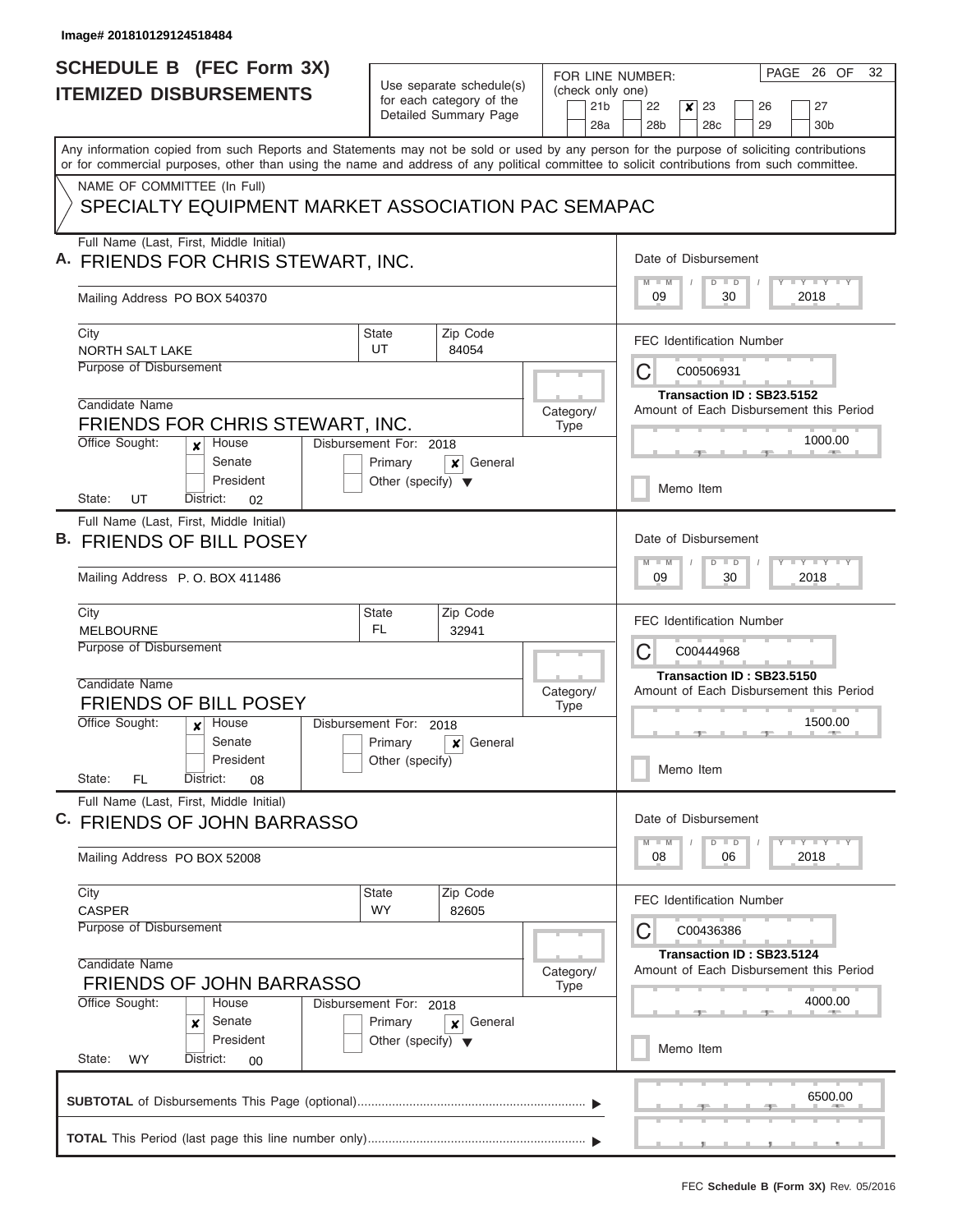I

| <b>SCHEDULE B</b> (FEC Form 3X)                                                                                                            |                                                      | FOR LINE NUMBER:       | PAGE 27 OF<br>32                                                                         |  |  |  |
|--------------------------------------------------------------------------------------------------------------------------------------------|------------------------------------------------------|------------------------|------------------------------------------------------------------------------------------|--|--|--|
| <b>ITEMIZED DISBURSEMENTS</b>                                                                                                              | Use separate schedule(s)<br>for each category of the | (check only one)       |                                                                                          |  |  |  |
|                                                                                                                                            | Detailed Summary Page                                | 21 <sub>b</sub><br>28a | 22<br>23<br>27<br>x<br>26<br>28 <sub>b</sub><br>28 <sub>c</sub><br>29<br>30 <sub>b</sub> |  |  |  |
| Any information copied from such Reports and Statements may not be sold or used by any person for the purpose of soliciting contributions  |                                                      |                        |                                                                                          |  |  |  |
| or for commercial purposes, other than using the name and address of any political committee to solicit contributions from such committee. |                                                      |                        |                                                                                          |  |  |  |
| NAME OF COMMITTEE (In Full)                                                                                                                |                                                      |                        |                                                                                          |  |  |  |
| SPECIALTY EQUIPMENT MARKET ASSOCIATION PAC SEMAPAC                                                                                         |                                                      |                        |                                                                                          |  |  |  |
| Full Name (Last, First, Middle Initial)                                                                                                    |                                                      |                        | Date of Disbursement                                                                     |  |  |  |
|                                                                                                                                            | A. HELLER FOR SENATE                                 |                        |                                                                                          |  |  |  |
| Mailing Address PO BOX 371907                                                                                                              |                                                      |                        | <b>TEY LY LY</b><br>$M$ $M$<br>$D$ $D$<br>09<br>30<br>2018                               |  |  |  |
| City                                                                                                                                       | Zip Code<br><b>State</b>                             |                        | <b>FEC Identification Number</b>                                                         |  |  |  |
| <b>LAS VEGAS</b>                                                                                                                           | <b>NV</b><br>89137                                   |                        |                                                                                          |  |  |  |
| Purpose of Disbursement                                                                                                                    |                                                      |                        | С<br>C00494229                                                                           |  |  |  |
| Candidate Name                                                                                                                             |                                                      |                        | Transaction ID: SB23.5142                                                                |  |  |  |
| <b>HELLER FOR SENATE</b>                                                                                                                   |                                                      | Category/<br>Type      | Amount of Each Disbursement this Period                                                  |  |  |  |
| Office Sought:<br>House                                                                                                                    | Disbursement For: 2018                               |                        | 1000.00                                                                                  |  |  |  |
| Senate<br>x                                                                                                                                | Primary<br>General<br>×                              |                        |                                                                                          |  |  |  |
| President<br><b>NV</b><br>State:<br>District:<br>00                                                                                        | Other (specify) $\blacktriangledown$                 |                        | Memo Item                                                                                |  |  |  |
| Full Name (Last, First, Middle Initial)                                                                                                    |                                                      |                        |                                                                                          |  |  |  |
| В.<br>JASON LEWIS FOR CONGRESS, INC.                                                                                                       |                                                      |                        | Date of Disbursement                                                                     |  |  |  |
|                                                                                                                                            |                                                      |                        | $T - Y$ $T - Y$ $T - Y$<br>$M - M$<br>$D$ $D$                                            |  |  |  |
| Mailing Address 13800 NICOLLET BLVD.<br>PO BOX 3055                                                                                        |                                                      |                        | 08<br>06<br>2018                                                                         |  |  |  |
| City<br><b>BURNSVILLE</b>                                                                                                                  | Zip Code<br><b>State</b><br>MN<br>55337              |                        | <b>FEC Identification Number</b>                                                         |  |  |  |
| Purpose of Disbursement                                                                                                                    |                                                      |                        | С<br>C00589234                                                                           |  |  |  |
|                                                                                                                                            |                                                      |                        | Transaction ID: SB23.5129                                                                |  |  |  |
| Candidate Name                                                                                                                             |                                                      | Category/              | Amount of Each Disbursement this Period                                                  |  |  |  |
| <b>JASON LEWIS FOR CONGRESS, INC.</b>                                                                                                      |                                                      | <b>Type</b>            |                                                                                          |  |  |  |
| Office Sought:<br>House<br>$\boldsymbol{x}$<br>Senate                                                                                      | Disbursement For: 2018<br>Primary<br>General         |                        | 1000.00                                                                                  |  |  |  |
| ×<br>President                                                                                                                             | Other (specify)                                      |                        |                                                                                          |  |  |  |
| State:<br>District:<br>ΜN<br>02                                                                                                            |                                                      |                        | Memo Item                                                                                |  |  |  |
| Full Name (Last, First, Middle Initial)                                                                                                    |                                                      |                        |                                                                                          |  |  |  |
| C. KURT SCHRADER FOR CONGRESS                                                                                                              |                                                      |                        | Date of Disbursement                                                                     |  |  |  |
| Mailing Address PO BOX 3314                                                                                                                |                                                      |                        | $T - Y$ $T - Y$<br>$M - M$<br>$D$ $D$<br>09<br>30<br>2018                                |  |  |  |
| City                                                                                                                                       | State<br>Zip Code                                    |                        | <b>FEC Identification Number</b>                                                         |  |  |  |
| <b>OREGON CITY</b><br>Purpose of Disbursement                                                                                              | <b>OR</b><br>97045                                   |                        |                                                                                          |  |  |  |
|                                                                                                                                            |                                                      |                        | С<br>C00446906                                                                           |  |  |  |
| Candidate Name                                                                                                                             |                                                      | Category/              | Transaction ID: SB23.5149<br>Amount of Each Disbursement this Period                     |  |  |  |
| <b>KURT SCHRADER FOR CONGRESS</b>                                                                                                          |                                                      | Type                   |                                                                                          |  |  |  |
| Office Sought:<br>House<br>$\boldsymbol{x}$                                                                                                | Disbursement For: 2018                               |                        | 1000.00                                                                                  |  |  |  |
| Senate<br>President                                                                                                                        | Primary<br>General<br>×                              |                        |                                                                                          |  |  |  |
| State:<br>District:<br><b>OR</b><br>05                                                                                                     | Other (specify) $\blacktriangledown$                 |                        | Memo Item                                                                                |  |  |  |
|                                                                                                                                            |                                                      |                        |                                                                                          |  |  |  |
|                                                                                                                                            |                                                      |                        | 3000.00                                                                                  |  |  |  |
|                                                                                                                                            |                                                      |                        |                                                                                          |  |  |  |
|                                                                                                                                            |                                                      |                        |                                                                                          |  |  |  |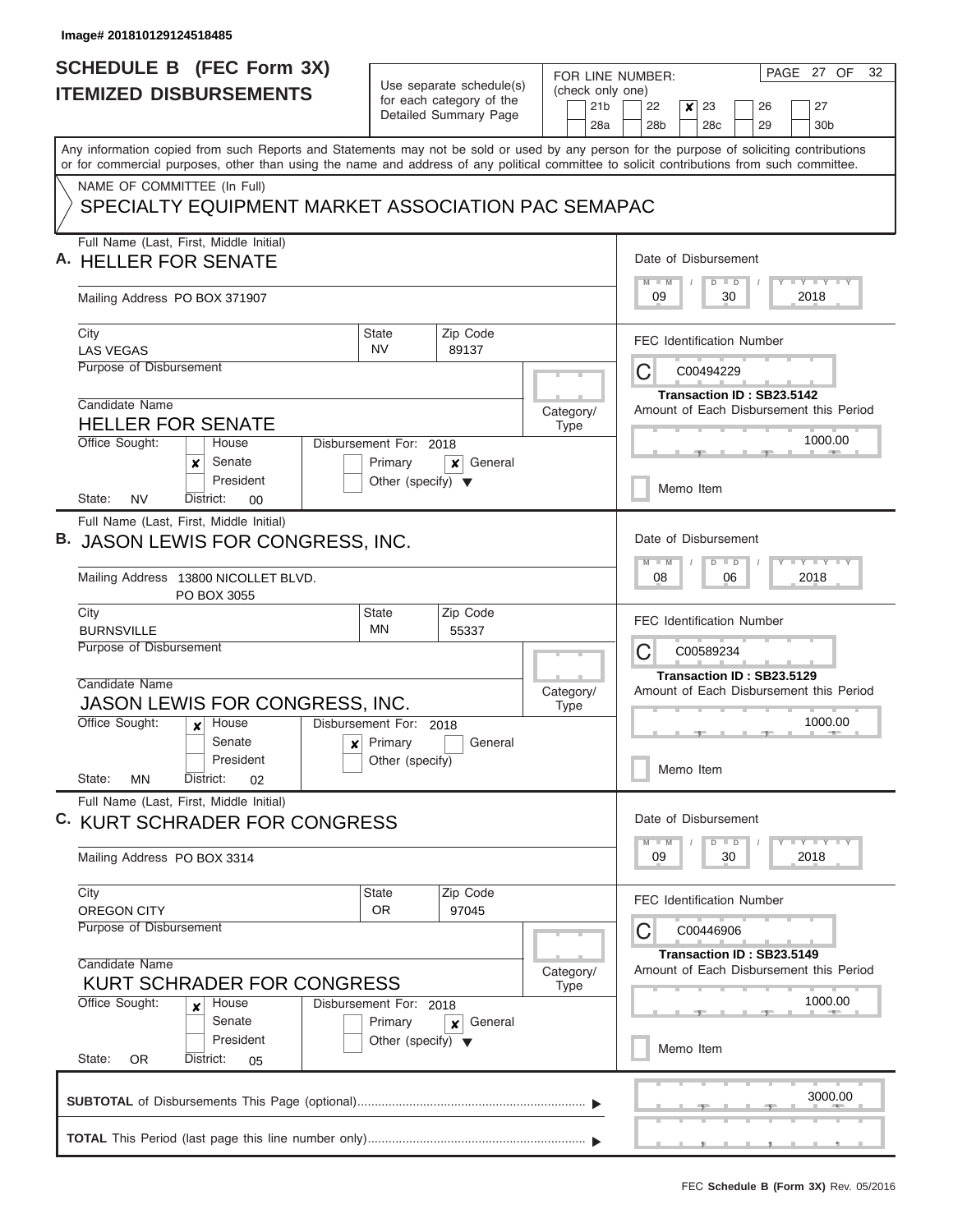| Use separate schedule(s)<br>(check only one)<br><b>ITEMIZED DISBURSEMENTS</b><br>for each category of the<br>21 <sub>b</sub><br>22<br>Detailed Summary Page<br>28 <sub>b</sub><br>28a<br>Any information copied from such Reports and Statements may not be sold or used by any person for the purpose of soliciting contributions<br>or for commercial purposes, other than using the name and address of any political committee to solicit contributions from such committee.<br>NAME OF COMMITTEE (In Full)<br>SPECIALTY EQUIPMENT MARKET ASSOCIATION PAC SEMAPAC<br>Full Name (Last, First, Middle Initial)<br><b>MANCHIN FOR WEST VIRGINIA</b><br>$M - M$<br>09<br>Mailing Address PO BOX 5202<br>Zip Code<br>City<br>State<br><b>WV</b><br><b>CHARLESTON</b><br>25361<br>Purpose of Disbursement<br>C | 23<br>$\boldsymbol{x}$<br>27<br>26<br>28c<br>29<br>30 <sub>b</sub><br>Date of Disbursement<br><b>TEY LY LY</b><br>$D$ $D$<br>20<br>2018<br><b>FEC Identification Number</b><br>C00486563<br>Transaction ID: SB23.5137 |  |  |  |  |  |  |  |  |
|--------------------------------------------------------------------------------------------------------------------------------------------------------------------------------------------------------------------------------------------------------------------------------------------------------------------------------------------------------------------------------------------------------------------------------------------------------------------------------------------------------------------------------------------------------------------------------------------------------------------------------------------------------------------------------------------------------------------------------------------------------------------------------------------------------------|-----------------------------------------------------------------------------------------------------------------------------------------------------------------------------------------------------------------------|--|--|--|--|--|--|--|--|
|                                                                                                                                                                                                                                                                                                                                                                                                                                                                                                                                                                                                                                                                                                                                                                                                              |                                                                                                                                                                                                                       |  |  |  |  |  |  |  |  |
|                                                                                                                                                                                                                                                                                                                                                                                                                                                                                                                                                                                                                                                                                                                                                                                                              |                                                                                                                                                                                                                       |  |  |  |  |  |  |  |  |
|                                                                                                                                                                                                                                                                                                                                                                                                                                                                                                                                                                                                                                                                                                                                                                                                              |                                                                                                                                                                                                                       |  |  |  |  |  |  |  |  |
|                                                                                                                                                                                                                                                                                                                                                                                                                                                                                                                                                                                                                                                                                                                                                                                                              |                                                                                                                                                                                                                       |  |  |  |  |  |  |  |  |
|                                                                                                                                                                                                                                                                                                                                                                                                                                                                                                                                                                                                                                                                                                                                                                                                              |                                                                                                                                                                                                                       |  |  |  |  |  |  |  |  |
|                                                                                                                                                                                                                                                                                                                                                                                                                                                                                                                                                                                                                                                                                                                                                                                                              |                                                                                                                                                                                                                       |  |  |  |  |  |  |  |  |
| Candidate Name<br>Category/<br><b>MANCHIN FOR WEST VIRGINIA</b><br><b>Type</b><br>Office Sought:<br>House<br>Disbursement For: 2018                                                                                                                                                                                                                                                                                                                                                                                                                                                                                                                                                                                                                                                                          | Amount of Each Disbursement this Period<br>4000.00                                                                                                                                                                    |  |  |  |  |  |  |  |  |
| Senate<br>Primary<br>General<br>x<br>×<br>President<br>Other (specify) $\blacktriangledown$                                                                                                                                                                                                                                                                                                                                                                                                                                                                                                                                                                                                                                                                                                                  | Memo Item                                                                                                                                                                                                             |  |  |  |  |  |  |  |  |
| <b>WV</b><br>State:<br>District:<br>00<br>Full Name (Last, First, Middle Initial)<br><b>MIKE KELLY FOR CONGRESS</b>                                                                                                                                                                                                                                                                                                                                                                                                                                                                                                                                                                                                                                                                                          | Date of Disbursement                                                                                                                                                                                                  |  |  |  |  |  |  |  |  |
| $M - M$<br>Mailing Address PO BOX 476<br>08                                                                                                                                                                                                                                                                                                                                                                                                                                                                                                                                                                                                                                                                                                                                                                  | $D$ $D$<br>06<br>2018                                                                                                                                                                                                 |  |  |  |  |  |  |  |  |
| Zip Code<br>City<br><b>State</b><br><b>PA</b><br><b>LYNDORA</b><br>16045<br>Purpose of Disbursement<br>С                                                                                                                                                                                                                                                                                                                                                                                                                                                                                                                                                                                                                                                                                                     | <b>FEC Identification Number</b><br>C00474189                                                                                                                                                                         |  |  |  |  |  |  |  |  |
| Candidate Name<br>Category/<br>MIKE KELLY FOR CONGRESS<br><b>Type</b><br>Office Sought:<br>Disbursement For:<br>House<br>2018<br>$\mathbf{x}$                                                                                                                                                                                                                                                                                                                                                                                                                                                                                                                                                                                                                                                                | Transaction ID: SB23.5130<br>Amount of Each Disbursement this Period<br>1000.00                                                                                                                                       |  |  |  |  |  |  |  |  |
| Senate<br>Primary<br>General<br>×<br>President<br>Other (specify)<br>State:<br><b>PA</b><br>District:<br>03                                                                                                                                                                                                                                                                                                                                                                                                                                                                                                                                                                                                                                                                                                  | Memo Item                                                                                                                                                                                                             |  |  |  |  |  |  |  |  |
| Full Name (Last, First, Middle Initial)<br>C. MIKE KELLY FOR CONGRESS                                                                                                                                                                                                                                                                                                                                                                                                                                                                                                                                                                                                                                                                                                                                        | Date of Disbursement                                                                                                                                                                                                  |  |  |  |  |  |  |  |  |
| $M - M$<br>09<br>Mailing Address PO BOX 476                                                                                                                                                                                                                                                                                                                                                                                                                                                                                                                                                                                                                                                                                                                                                                  | $Y$ $Y$ $Y$ $Y$ $Y$<br>$D$ $D$<br>30<br>2018                                                                                                                                                                          |  |  |  |  |  |  |  |  |
| Zip Code<br>City<br><b>State</b><br><b>PA</b><br>16045<br><b>LYNDORA</b><br>Purpose of Disbursement<br>C                                                                                                                                                                                                                                                                                                                                                                                                                                                                                                                                                                                                                                                                                                     | <b>FEC Identification Number</b><br>C00474189                                                                                                                                                                         |  |  |  |  |  |  |  |  |
| Candidate Name<br>Category/<br>MIKE KELLY FOR CONGRESS<br><b>Type</b>                                                                                                                                                                                                                                                                                                                                                                                                                                                                                                                                                                                                                                                                                                                                        | Transaction ID: SB23.5143<br>Amount of Each Disbursement this Period                                                                                                                                                  |  |  |  |  |  |  |  |  |
| Office Sought:<br>Disbursement For: 2018<br>House<br>x<br>Senate<br>Primary<br>General<br>x<br>President<br>Other (specify) $\blacktriangledown$                                                                                                                                                                                                                                                                                                                                                                                                                                                                                                                                                                                                                                                             | 1000.00                                                                                                                                                                                                               |  |  |  |  |  |  |  |  |
|                                                                                                                                                                                                                                                                                                                                                                                                                                                                                                                                                                                                                                                                                                                                                                                                              | Memo Item<br>State:<br><b>PA</b><br>District:<br>03<br>6000.00                                                                                                                                                        |  |  |  |  |  |  |  |  |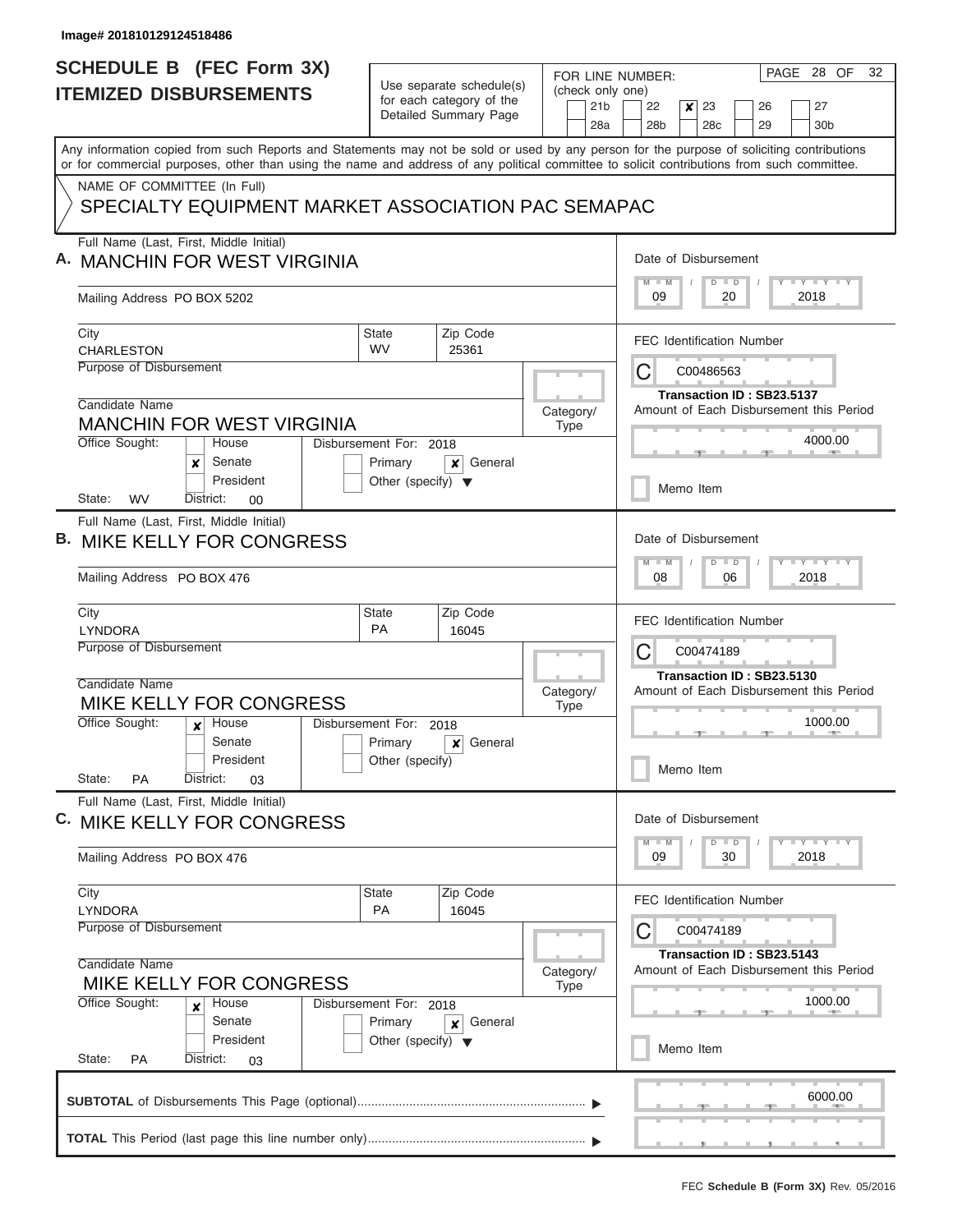| <b>ITEMIZED DISBURSEMENTS</b><br>Any information copied from such Reports and Statements may not be sold or used by any person for the purpose of soliciting contributions<br>or for commercial purposes, other than using the name and address of any political committee to solicit contributions from such committee. |                                                                           | Use separate schedule(s)<br>for each category of the<br>Detailed Summary Page          | (check only one)<br>21 <sub>b</sub><br>28a | 22<br>23<br>27<br>×<br>26<br>28 <sub>b</sub><br>28 <sub>c</sub><br>29<br>30 <sub>b</sub> |
|--------------------------------------------------------------------------------------------------------------------------------------------------------------------------------------------------------------------------------------------------------------------------------------------------------------------------|---------------------------------------------------------------------------|----------------------------------------------------------------------------------------|--------------------------------------------|------------------------------------------------------------------------------------------|
|                                                                                                                                                                                                                                                                                                                          |                                                                           |                                                                                        |                                            |                                                                                          |
|                                                                                                                                                                                                                                                                                                                          |                                                                           |                                                                                        |                                            |                                                                                          |
| NAME OF COMMITTEE (In Full)<br>SPECIALTY EQUIPMENT MARKET ASSOCIATION PAC SEMAPAC                                                                                                                                                                                                                                        |                                                                           |                                                                                        |                                            |                                                                                          |
| Full Name (Last, First, Middle Initial)<br><b>MORAN VICTORY COMMITTEE</b>                                                                                                                                                                                                                                                |                                                                           |                                                                                        |                                            | Date of Disbursement<br>Y LY LY LY<br>$M$ $M$<br>$D$ $D$                                 |
| Mailing Address PO BOX 541                                                                                                                                                                                                                                                                                               |                                                                           |                                                                                        |                                            | 08<br>06<br>2018                                                                         |
| City<br><b>BELLEVILLE</b>                                                                                                                                                                                                                                                                                                | <b>State</b><br>ΚS                                                        | Zip Code<br>66935                                                                      |                                            | <b>FEC Identification Number</b>                                                         |
| Purpose of Disbursement                                                                                                                                                                                                                                                                                                  |                                                                           |                                                                                        |                                            | C<br>C00616268<br>Transaction ID: SB23.5136                                              |
| Candidate Name<br><b>MORAN VICTORY COMMITTEE</b>                                                                                                                                                                                                                                                                         |                                                                           |                                                                                        | Category/<br><b>Type</b>                   | Amount of Each Disbursement this Period                                                  |
| Office Sought:<br>House<br>Senate<br>President                                                                                                                                                                                                                                                                           | Disbursement For:<br>Primary<br>Other (specify) $\blacktriangledown$      | General                                                                                |                                            | 1000.00                                                                                  |
| State:<br>District:                                                                                                                                                                                                                                                                                                      |                                                                           |                                                                                        |                                            | Memo Item                                                                                |
| Full Name (Last, First, Middle Initial)<br>MORE CONSERVATIVES PAC (MCPAC)<br>Mailing Address 228 S WASHINGTON ST STE 115                                                                                                                                                                                                 |                                                                           |                                                                                        |                                            | Date of Disbursement<br>Y FY FY FY<br>$M - M$<br>$D$ $D$<br>09<br>30<br>2018             |
| City                                                                                                                                                                                                                                                                                                                     | <b>State</b>                                                              | Zip Code                                                                               |                                            |                                                                                          |
| ALEXANDRIA<br>Purpose of Disbursement                                                                                                                                                                                                                                                                                    | VA                                                                        | 22314                                                                                  |                                            | <b>FEC Identification Number</b><br>C<br>C00540187                                       |
| Candidate Name<br>MORE CONSERVATIVES PAC (MCPAC)<br>Office Sought:<br>House                                                                                                                                                                                                                                              | Disbursement For:                                                         |                                                                                        | Category/<br>Type                          | Transaction ID: SB23.5156<br>Amount of Each Disbursement this Period<br>1500.00          |
| Senate<br>President<br>State:<br>District:                                                                                                                                                                                                                                                                               | Primary<br>Other (specify)                                                | General                                                                                |                                            | Memo Item                                                                                |
| Full Name (Last, First, Middle Initial)<br>C. MULLIN FOR CONGRESS                                                                                                                                                                                                                                                        |                                                                           |                                                                                        |                                            | Date of Disbursement                                                                     |
| Mailing Address PO BOX 3681                                                                                                                                                                                                                                                                                              |                                                                           | Y LY LY LY<br>$D$ $D$<br>$M - M$<br>09<br>2018<br>30                                   |                                            |                                                                                          |
| City<br><b>MUSKOGEE</b>                                                                                                                                                                                                                                                                                                  | State<br>OK                                                               | Zip Code<br>74402                                                                      |                                            | <b>FEC Identification Number</b>                                                         |
| Purpose of Disbursement<br>Candidate Name<br><b>MULLIN FOR CONGRESS</b>                                                                                                                                                                                                                                                  | Category/<br><b>Type</b>                                                  | C<br>C00498345<br>Transaction ID: SB23.5144<br>Amount of Each Disbursement this Period |                                            |                                                                                          |
| Office Sought:<br>House<br>Senate<br>President<br>State:<br>OK<br>District:<br>02                                                                                                                                                                                                                                        | Disbursement For: 2018<br>Primary<br>Other (specify) $\blacktriangledown$ | General<br>×                                                                           |                                            | 1000.00<br>Memo Item                                                                     |
|                                                                                                                                                                                                                                                                                                                          |                                                                           |                                                                                        |                                            | 3500.00                                                                                  |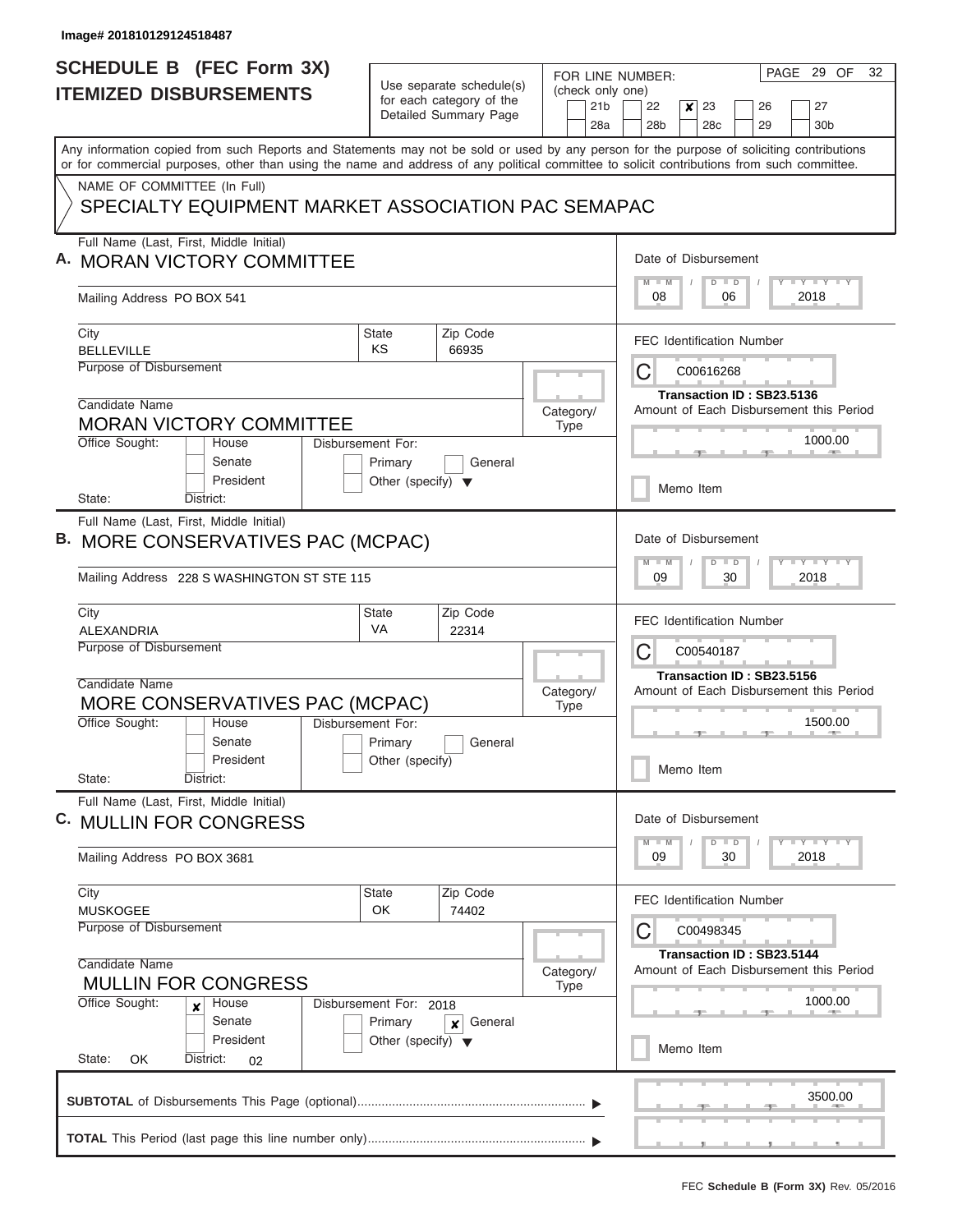|                               | <b>SCHEDULE B (FEC Form 3X)</b>                                                                                                                                                                                                                                                         |                                                      |                             | FOR LINE NUMBER:                    | PAGE 30 OF<br>32                                                     |
|-------------------------------|-----------------------------------------------------------------------------------------------------------------------------------------------------------------------------------------------------------------------------------------------------------------------------------------|------------------------------------------------------|-----------------------------|-------------------------------------|----------------------------------------------------------------------|
| <b>ITEMIZED DISBURSEMENTS</b> |                                                                                                                                                                                                                                                                                         | Use separate schedule(s)<br>for each category of the |                             | (check only one)<br>21 <sub>b</sub> | 22<br>x<br>23<br>27<br>26                                            |
|                               |                                                                                                                                                                                                                                                                                         |                                                      | Detailed Summary Page       | 28a                                 | 29<br>28b<br>28 <sub>c</sub><br>30 <sub>b</sub>                      |
|                               | Any information copied from such Reports and Statements may not be sold or used by any person for the purpose of soliciting contributions<br>or for commercial purposes, other than using the name and address of any political committee to solicit contributions from such committee. |                                                      |                             |                                     |                                                                      |
|                               | NAME OF COMMITTEE (In Full)                                                                                                                                                                                                                                                             |                                                      |                             |                                     |                                                                      |
|                               | SPECIALTY EQUIPMENT MARKET ASSOCIATION PAC SEMAPAC                                                                                                                                                                                                                                      |                                                      |                             |                                     |                                                                      |
|                               | Full Name (Last, First, Middle Initial)<br>A. PAUL COOK FOR CONGRESS                                                                                                                                                                                                                    |                                                      |                             |                                     | Date of Disbursement                                                 |
|                               | Mailing Address PO BOX 365                                                                                                                                                                                                                                                              |                                                      |                             |                                     | Y LY LY LY<br>$M$ $M$<br>$D$ $D$<br>09<br>20<br>2018                 |
|                               | City<br>YUCCA VALLEY                                                                                                                                                                                                                                                                    | <b>State</b><br>CA                                   | Zip Code<br>92286           |                                     | <b>FEC Identification Number</b>                                     |
|                               | <b>Purpose of Disbursement</b>                                                                                                                                                                                                                                                          |                                                      |                             |                                     | C<br>C00512202                                                       |
|                               | Candidate Name                                                                                                                                                                                                                                                                          |                                                      |                             | Category/                           | Transaction ID: SB23.5138<br>Amount of Each Disbursement this Period |
|                               | PAUL COOK FOR CONGRESS<br>Office Sought:<br>House                                                                                                                                                                                                                                       | Disbursement For: 2018                               |                             | Type                                | 1000.00                                                              |
|                               | x<br>Senate<br>President                                                                                                                                                                                                                                                                | Primary<br>Other (specify) $\blacktriangledown$      | General<br>×                |                                     |                                                                      |
|                               | СA<br>State:<br>District:<br>08                                                                                                                                                                                                                                                         |                                                      |                             |                                     | Memo Item                                                            |
|                               | Full Name (Last, First, Middle Initial)                                                                                                                                                                                                                                                 |                                                      |                             |                                     |                                                                      |
| в.                            | <b>SCOTT PETERS FOR CONGRESS</b>                                                                                                                                                                                                                                                        |                                                      |                             |                                     | Date of Disbursement                                                 |
|                               | Mailing Address PO BOX 22074                                                                                                                                                                                                                                                            |                                                      |                             |                                     | Y FY FY FY<br>$M - M$<br>$D$ $D$<br>09<br>30<br>2018                 |
|                               | City                                                                                                                                                                                                                                                                                    | <b>State</b>                                         | Zip Code                    |                                     | <b>FEC Identification Number</b>                                     |
|                               | <b>SAN DIEGO</b><br>Purpose of Disbursement                                                                                                                                                                                                                                             | CA                                                   | 92192                       |                                     | C<br>C00503110                                                       |
|                               |                                                                                                                                                                                                                                                                                         |                                                      |                             |                                     | Transaction ID: SB23.5147                                            |
|                               | Candidate Name<br><b>SCOTT PETERS FOR CONGRESS</b>                                                                                                                                                                                                                                      |                                                      |                             | Category/                           | Amount of Each Disbursement this Period                              |
|                               | Office Sought:<br>House<br>$\boldsymbol{x}$                                                                                                                                                                                                                                             | Disbursement For:                                    | 2018                        | <b>Type</b>                         | 1000.00                                                              |
|                               | Senate                                                                                                                                                                                                                                                                                  | Primary                                              | General<br>$\boldsymbol{x}$ |                                     |                                                                      |
|                               | President<br>State:<br>CA<br>District:<br>52                                                                                                                                                                                                                                            | Other (specify)                                      |                             |                                     | Memo Item                                                            |
|                               | Full Name (Last, First, Middle Initial)<br>C. VOLUNTEERS FOR SHIMKUS                                                                                                                                                                                                                    |                                                      |                             |                                     | Date of Disbursement                                                 |
|                               | Mailing Address PO BOX 661                                                                                                                                                                                                                                                              |                                                      |                             |                                     | $Y - Y - Y - Y - I$<br>$M - M$<br>$D$ $D$<br>2018<br>09<br>30        |
|                               | City<br><b>COLLINSVILLE</b>                                                                                                                                                                                                                                                             | <b>State</b><br>IL                                   | Zip Code<br>62234           |                                     | <b>FEC Identification Number</b>                                     |
|                               | Purpose of Disbursement                                                                                                                                                                                                                                                                 |                                                      |                             |                                     | C<br>C00258855                                                       |
|                               | Candidate Name                                                                                                                                                                                                                                                                          |                                                      |                             | Category/                           | Transaction ID: SB23.5151<br>Amount of Each Disbursement this Period |
|                               | <b>VOLUNTEERS FOR SHIMKUS</b><br>Office Sought:<br>House<br>x                                                                                                                                                                                                                           | Disbursement For: 2018                               |                             | Type                                | 1500.00                                                              |
|                               | Senate<br>President                                                                                                                                                                                                                                                                     | Primary<br>Other (specify) $\blacktriangledown$      | General<br>×                |                                     | Memo Item                                                            |
|                               |                                                                                                                                                                                                                                                                                         |                                                      |                             |                                     |                                                                      |
|                               | State:<br>IL.<br>District:<br>15                                                                                                                                                                                                                                                        |                                                      |                             |                                     |                                                                      |
|                               |                                                                                                                                                                                                                                                                                         |                                                      |                             |                                     | 3500.00                                                              |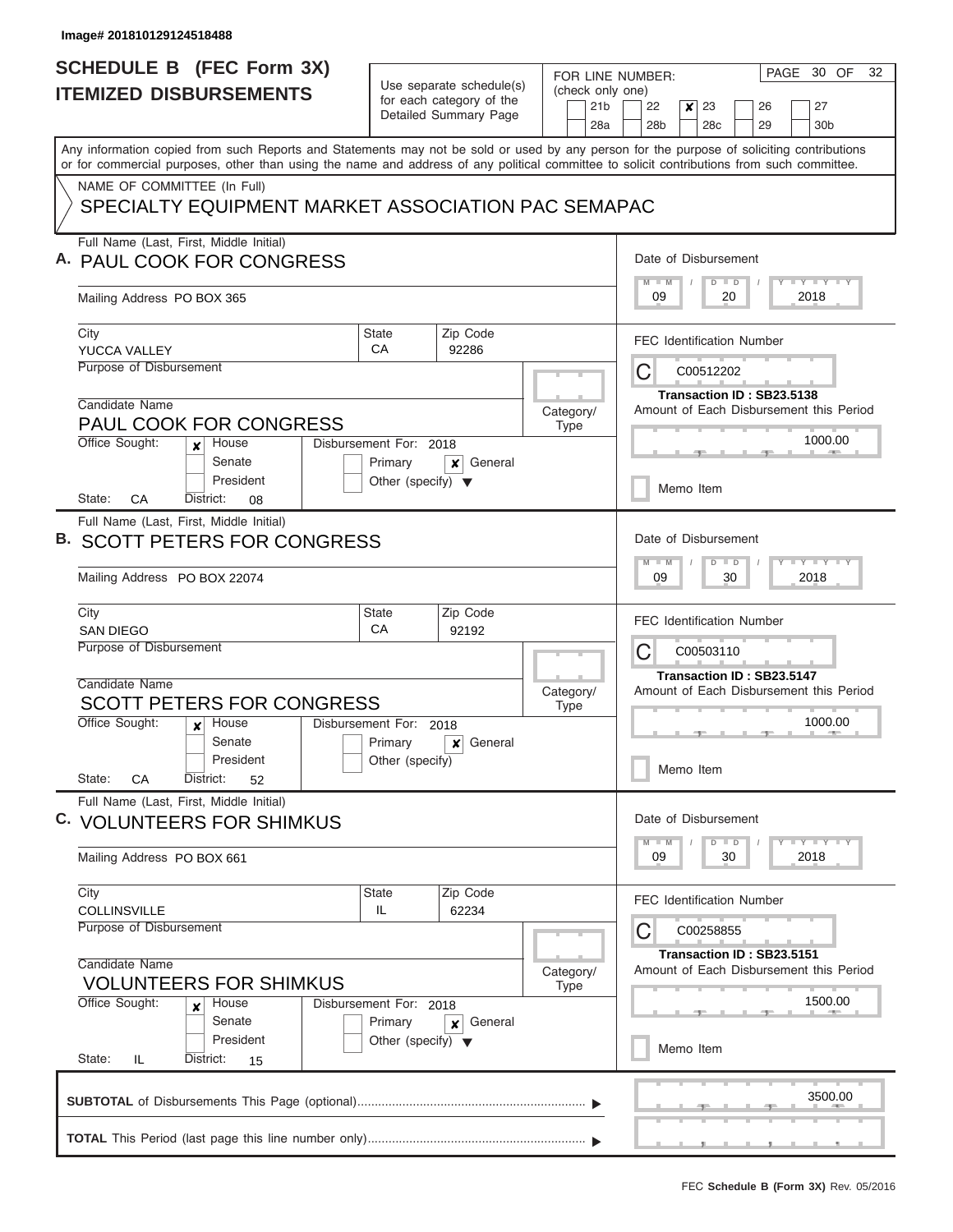$\overline{\phantom{a}}$ 

|                               | <b>SCHEDULE B</b> (FEC Form 3X)                                                                                                                                                                                                                                                         |                                                                               |                      | FOR LINE NUMBER: | PAGE 31 OF<br>32                                                     |
|-------------------------------|-----------------------------------------------------------------------------------------------------------------------------------------------------------------------------------------------------------------------------------------------------------------------------------------|-------------------------------------------------------------------------------|----------------------|------------------|----------------------------------------------------------------------|
| <b>ITEMIZED DISBURSEMENTS</b> |                                                                                                                                                                                                                                                                                         | Use separate schedule(s)<br>for each category of the<br>Detailed Summary Page |                      | (check only one) |                                                                      |
|                               |                                                                                                                                                                                                                                                                                         |                                                                               |                      | 21 <sub>b</sub>  | 22<br>$\boldsymbol{x}$<br>23<br>27<br>26                             |
|                               |                                                                                                                                                                                                                                                                                         |                                                                               |                      | 28a              | 28 <sub>b</sub><br>29<br>28 <sub>c</sub><br>30 <sub>b</sub>          |
|                               | Any information copied from such Reports and Statements may not be sold or used by any person for the purpose of soliciting contributions<br>or for commercial purposes, other than using the name and address of any political committee to solicit contributions from such committee. |                                                                               |                      |                  |                                                                      |
|                               | NAME OF COMMITTEE (In Full)                                                                                                                                                                                                                                                             |                                                                               |                      |                  |                                                                      |
|                               | SPECIALTY EQUIPMENT MARKET ASSOCIATION PAC SEMAPAC                                                                                                                                                                                                                                      |                                                                               |                      |                  |                                                                      |
|                               | Full Name (Last, First, Middle Initial)                                                                                                                                                                                                                                                 |                                                                               |                      |                  |                                                                      |
|                               | <b>WALTERS FOR CONGRESS</b>                                                                                                                                                                                                                                                             |                                                                               |                      |                  | Date of Disbursement<br>$M$ $M$                                      |
|                               | Mailing Address 9070 IRVINE CENTER DRIVE, #150                                                                                                                                                                                                                                          |                                                                               |                      |                  | $T - Y = T - Y$<br>$D$ $D$<br>08<br>06<br>2018                       |
|                               | City<br><b>IRVINE</b>                                                                                                                                                                                                                                                                   | <b>State</b><br>CA                                                            | Zip Code<br>92618    |                  | <b>FEC Identification Number</b>                                     |
|                               | Purpose of Disbursement                                                                                                                                                                                                                                                                 |                                                                               |                      |                  | C<br>C00546853                                                       |
|                               |                                                                                                                                                                                                                                                                                         |                                                                               |                      |                  | Transaction ID: SB23.5128                                            |
|                               | Candidate Name                                                                                                                                                                                                                                                                          |                                                                               |                      | Category/        | Amount of Each Disbursement this Period                              |
|                               | <b>WALTERS FOR CONGRESS</b><br>Office Sought:<br>House                                                                                                                                                                                                                                  | Disbursement For: 2018                                                        |                      | <b>Type</b>      | 1000.00                                                              |
|                               | x<br>Senate                                                                                                                                                                                                                                                                             | Primary                                                                       | General<br>x         |                  |                                                                      |
|                               | President<br>CA<br>District:<br>State:<br>45                                                                                                                                                                                                                                            | Other (specify) $\blacktriangledown$                                          |                      |                  | Memo Item                                                            |
|                               | Full Name (Last, First, Middle Initial)                                                                                                                                                                                                                                                 |                                                                               |                      |                  |                                                                      |
|                               | <b>WALTERS FOR CONGRESS</b>                                                                                                                                                                                                                                                             |                                                                               |                      |                  | Date of Disbursement                                                 |
|                               |                                                                                                                                                                                                                                                                                         |                                                                               |                      |                  | $M - M$<br>$T - Y = T - Y$<br>$D$ $D$                                |
|                               | Mailing Address 9070 IRVINE CENTER DRIVE, #150                                                                                                                                                                                                                                          |                                                                               |                      | 09<br>30<br>2018 |                                                                      |
|                               | City<br><b>IRVINE</b>                                                                                                                                                                                                                                                                   | <b>State</b><br>CA                                                            | Zip Code<br>92618    |                  | <b>FEC Identification Number</b>                                     |
|                               | Purpose of Disbursement                                                                                                                                                                                                                                                                 |                                                                               |                      |                  | С<br>C00546853                                                       |
|                               |                                                                                                                                                                                                                                                                                         |                                                                               |                      |                  | Transaction ID: SB23.5148                                            |
|                               | Candidate Name                                                                                                                                                                                                                                                                          |                                                                               |                      | Category/        | Amount of Each Disbursement this Period                              |
|                               | <b>WALTERS FOR CONGRESS</b><br>Office Sought:<br>House                                                                                                                                                                                                                                  | Disbursement For:                                                             |                      | <b>Type</b>      | 1000.00                                                              |
|                               | $\boldsymbol{x}$<br>Senate                                                                                                                                                                                                                                                              | Primary                                                                       | 2018<br>General<br>× |                  |                                                                      |
|                               | President                                                                                                                                                                                                                                                                               | Other (specify)                                                               |                      |                  | Memo Item                                                            |
|                               | State:<br>CA<br>District:<br>45                                                                                                                                                                                                                                                         |                                                                               |                      |                  |                                                                      |
|                               | Full Name (Last, First, Middle Initial)                                                                                                                                                                                                                                                 |                                                                               |                      |                  |                                                                      |
|                               | C. WILD AND WONDERFUL PAC                                                                                                                                                                                                                                                               |                                                                               |                      |                  | Date of Disbursement                                                 |
|                               | Mailing Address 332 W LEE HWY<br>#303                                                                                                                                                                                                                                                   |                                                                               |                      |                  | <b>LY LY LY</b><br>$M - M$<br>$D$ $D$<br>08<br>06<br>2018            |
|                               | City                                                                                                                                                                                                                                                                                    | <b>State</b>                                                                  | Zip Code             |                  | <b>FEC Identification Number</b>                                     |
|                               | <b>WARRENTON</b><br>Purpose of Disbursement                                                                                                                                                                                                                                             | <b>VA</b>                                                                     | 20186                |                  |                                                                      |
|                               |                                                                                                                                                                                                                                                                                         |                                                                               |                      |                  | C<br>C00489336                                                       |
|                               | Candidate Name                                                                                                                                                                                                                                                                          |                                                                               |                      |                  | Transaction ID: SB23.5133<br>Amount of Each Disbursement this Period |
|                               | <b>WILD AND WONDERFUL PAC</b>                                                                                                                                                                                                                                                           |                                                                               | Category/<br>Type    |                  |                                                                      |
|                               | Office Sought:<br>Disbursement For:<br>House<br>Senate                                                                                                                                                                                                                                  |                                                                               |                      |                  | 1000.00                                                              |
|                               | President                                                                                                                                                                                                                                                                               | Primary<br>Other (specify) $\blacktriangledown$                               | General              |                  |                                                                      |
|                               | State:<br>District:                                                                                                                                                                                                                                                                     |                                                                               |                      |                  | Memo Item                                                            |
|                               |                                                                                                                                                                                                                                                                                         |                                                                               |                      |                  |                                                                      |
|                               |                                                                                                                                                                                                                                                                                         |                                                                               |                      |                  | 3000.00                                                              |
|                               |                                                                                                                                                                                                                                                                                         |                                                                               |                      |                  | 31500.00                                                             |
|                               |                                                                                                                                                                                                                                                                                         |                                                                               |                      |                  |                                                                      |